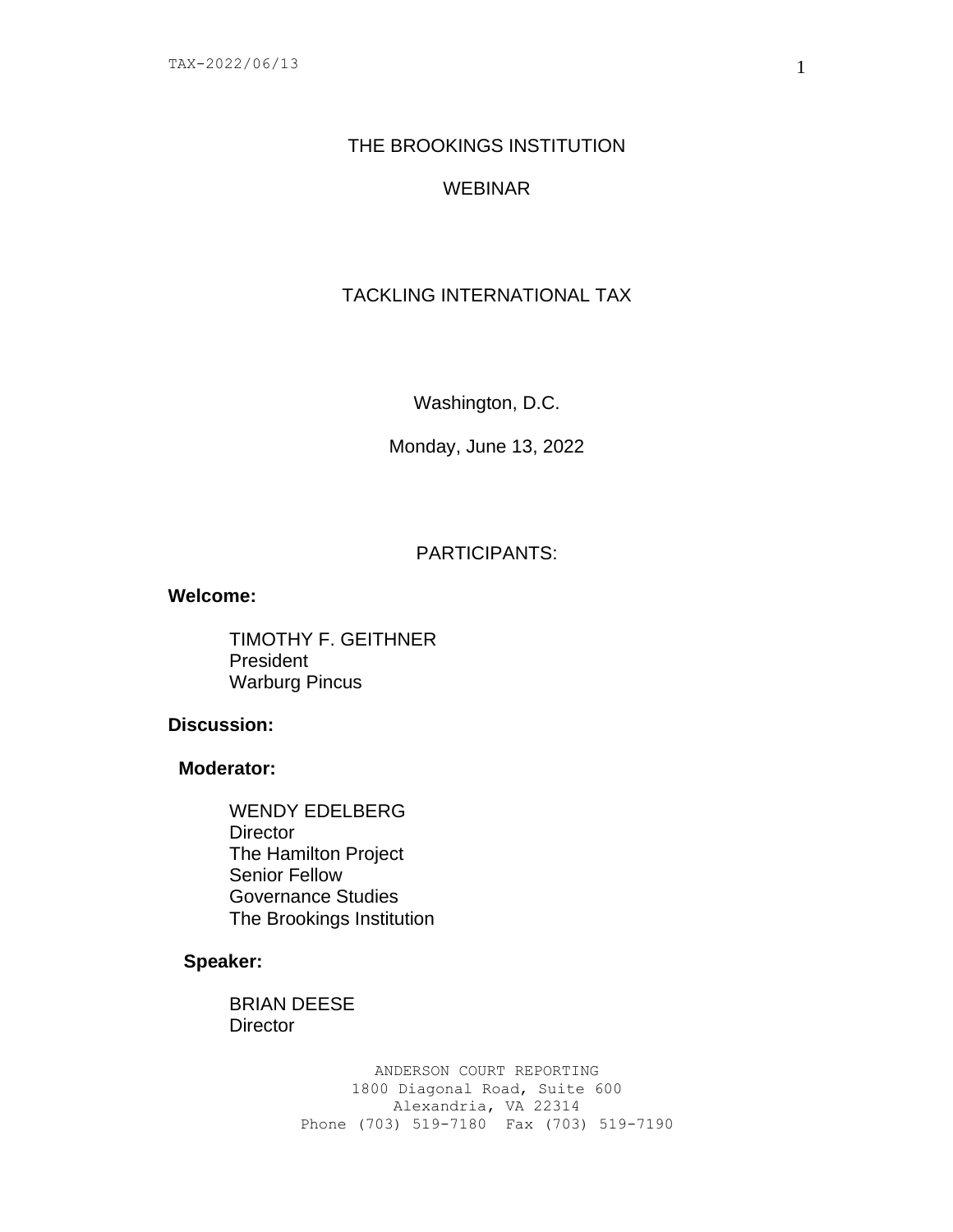National Economic Council The White House

# **Roundtable Discussion:**

#### **Moderator:**

JASON FURMAN Aetna Professor of the Practice of Economic Policy Harvard University

### **Panelists:**

KIMBERLY CLAUSING Eric M. Zolt Chair Tax Law and Policy UCLA School of Law

# PARTICIPANTS (CONT'D):

CHYE-CHING HUANG Executive Director Tax Law Center NYU Law

ROHIT KUMAR Co-Leader Washington National Tax Services PwC

\* \* \* \* \*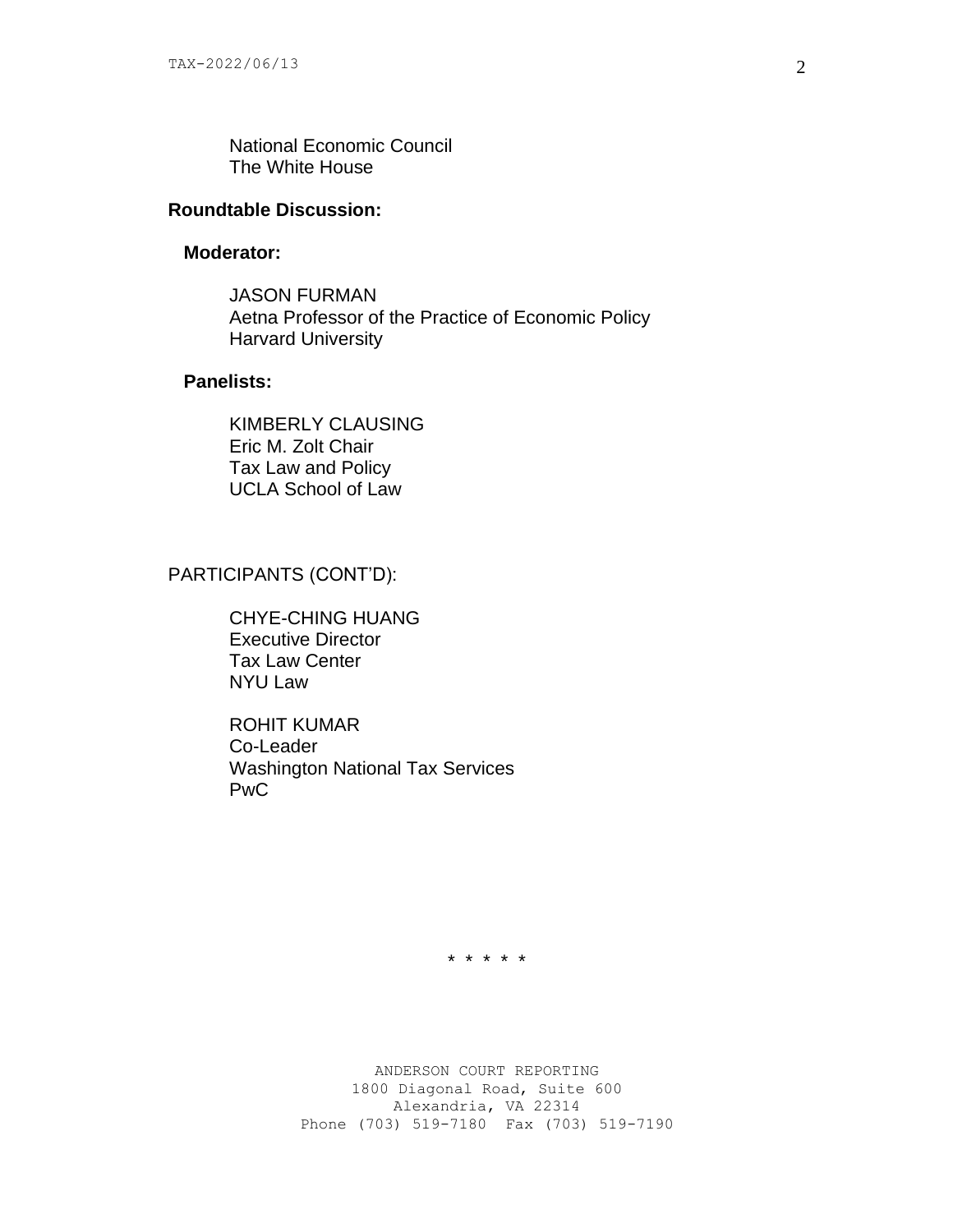#### P R O C E E D I N G S

MR. GEITHNER: Good afternoon. I'm Tim Geithner and on behalf of my colleagues at the Hamilton Project, I'm pleased to welcome you to this webcast on international corporate tax reform. We released today with the Tax Law Center of NYU a short document which lays out the essential aspects of the international and U.S. tax systems that never reformed.

I want to start by recognizing Wendy Edelberg, the Hamilton Project's Executive Director, Etsy Griffith, our Managing Director and Lauren Bauer our Associate Director. They did their typically excellent job pulling this program today.

We have some outstanding presenters discuss this today by a panel lead by Jason Furman. And we're going to begin or I think we're going to beginning with a conversation with Brian Deese led by Wendy. Brian who is going to join us soon is President Biden's Director of National Economic Council. In that capacity, he has one of the three most important economic policy job in the United States. Surely, the broadest of them and in some ways the hardest of them

He brings to that role a long record of experience in the White House and the Executive branch. A first-class mind, a sterling reputation for integrity and judgment and a patient, calm tenacity in the important effort, the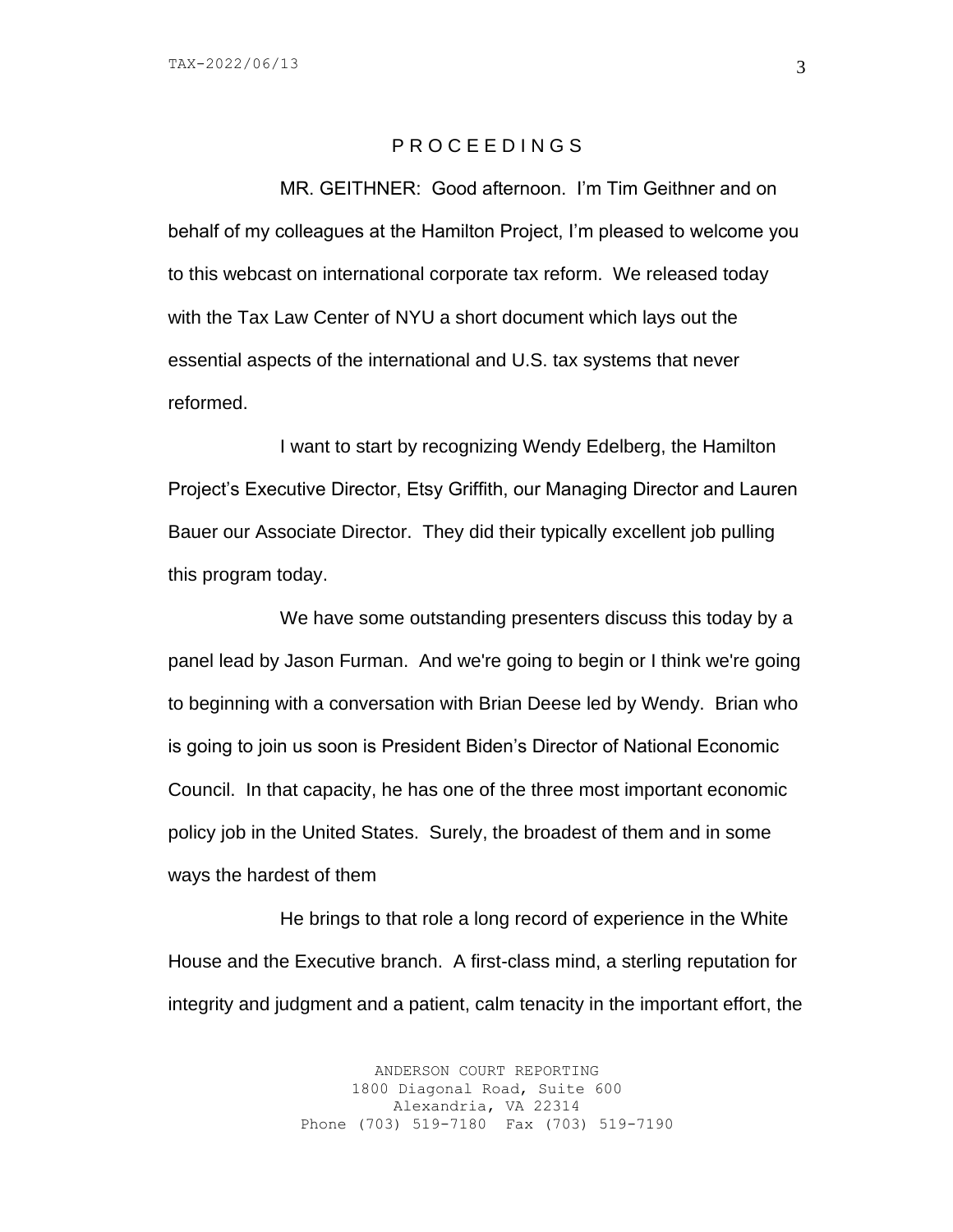noble effort of trying to bend policy towards competence and more just outcomes.

So, Brian, I want to thank you for joining us and I want to turn over the program to Wendy now.

MS. EDELBERG: Thank you, Tim. And yes, we are indeed delighted to be joined by Brian Deese. I think we have him. And he and I will be having a conversation about international tax reform that's being organized by the OECD. It's titled the Inclusive Framework on Base Erosion and Profit Shifting.

We're going to talk about how that fits into the administration's priorities and criticisms and challenges for implementation of those policies. So, Brian, great to see you. Let's start – oh, I'm not sure we can hear you.

MR. DEESE: Can you hear me?

MS. EDELBERG: Okay. Yep, I can. So let's start with some basic questions. So as Tim mentioned, we put out this facts document that I encourage everyone to take a look at. Highlighting the critical problems as we see them on how big U.S. taxes international corporations.

So what are the problems as you see them? And what do you think are the most important aspects of reform that are currently being considered? And how does that reform solve those problems?

MR. DEESE: Great. Well, let me start, Wendy, by thanking

ANDERSON COURT REPORTING 1800 Diagonal Road, Suite 600 Alexandria, VA 22314 Phone (703) 519-7180 Fax (703) 519-7190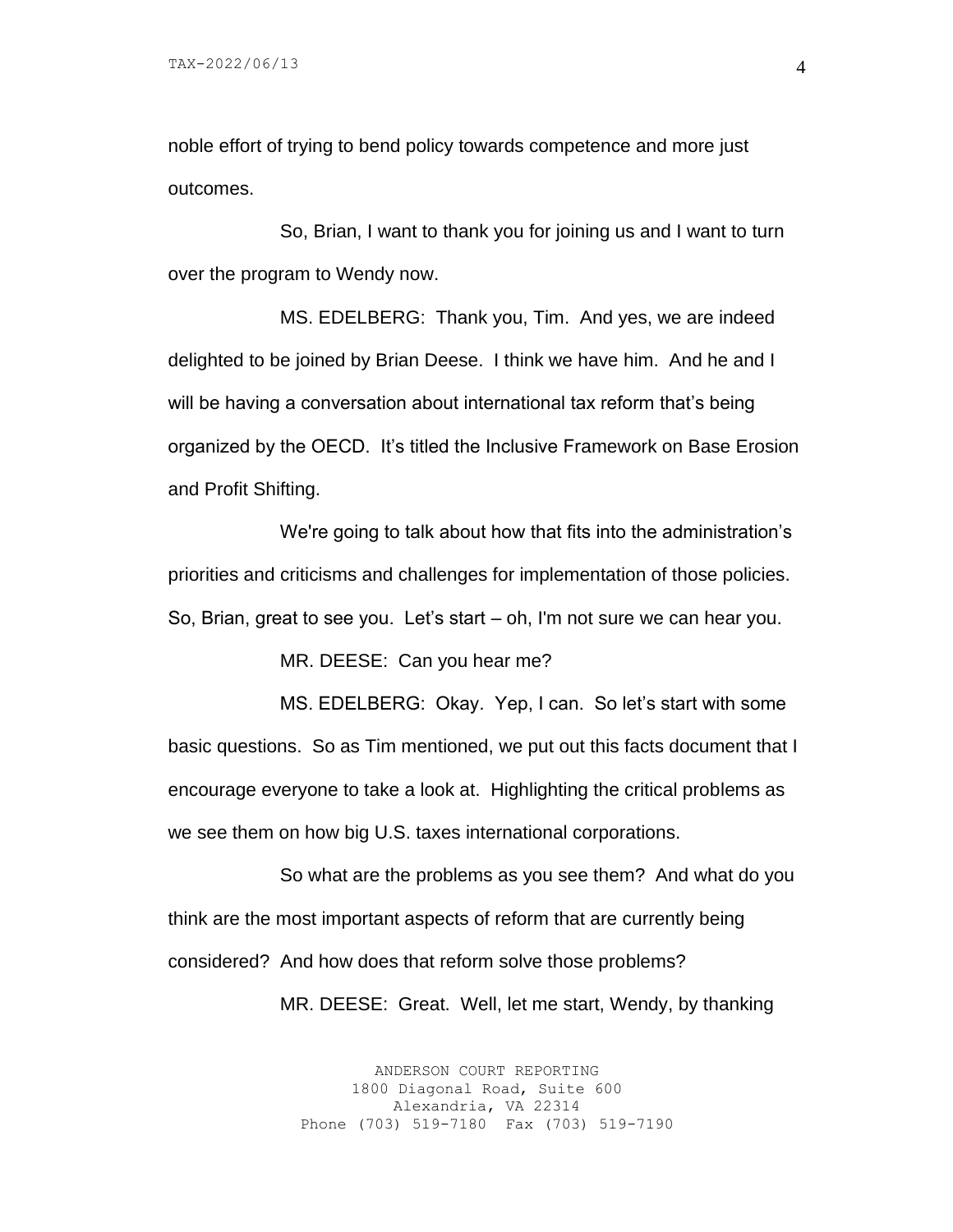you and Tim and Jason and the whole team for the opportunity and for the ongoing role, essential role, that the Hamilton Project plays in really bringing to the floor important policy debates and ideas and intuitions. And we – I know we on the President's economic team and many others across the country and the world rely on your sound judgment and counsel so thank you for that.

So, yeah, look I mean to start, I think that the basic problem is relatively straightforward which is that we have an international tax system that is best characterized as a race to the bottom. And that this has happened over years and in fact decades. But if we look over 40 years, we've just seen the erosion in corporate tax rates across the OECD. And also, we've seen the erosion in trust in our institutions, in being able to actually enforce viable tax regimes on capital income.

And so, when this president came into office and was trying to identify economic priorities particularly international economic priorities, he really keyed in on trying to solve this problem for a couple of reasons. One, was how important it was to be able to generate sufficient revenue through capital taxation to fund investments while also keeping tax burdens for working people and labor in the United States at reasonable levels.

And I think the paper that you all have put out underscores and shows that, you know, we have in the United States basically failed that test.

> ANDERSON COURT REPORTING 1800 Diagonal Road, Suite 600 Alexandria, VA 22314 Phone (703) 519-7180 Fax (703) 519-7190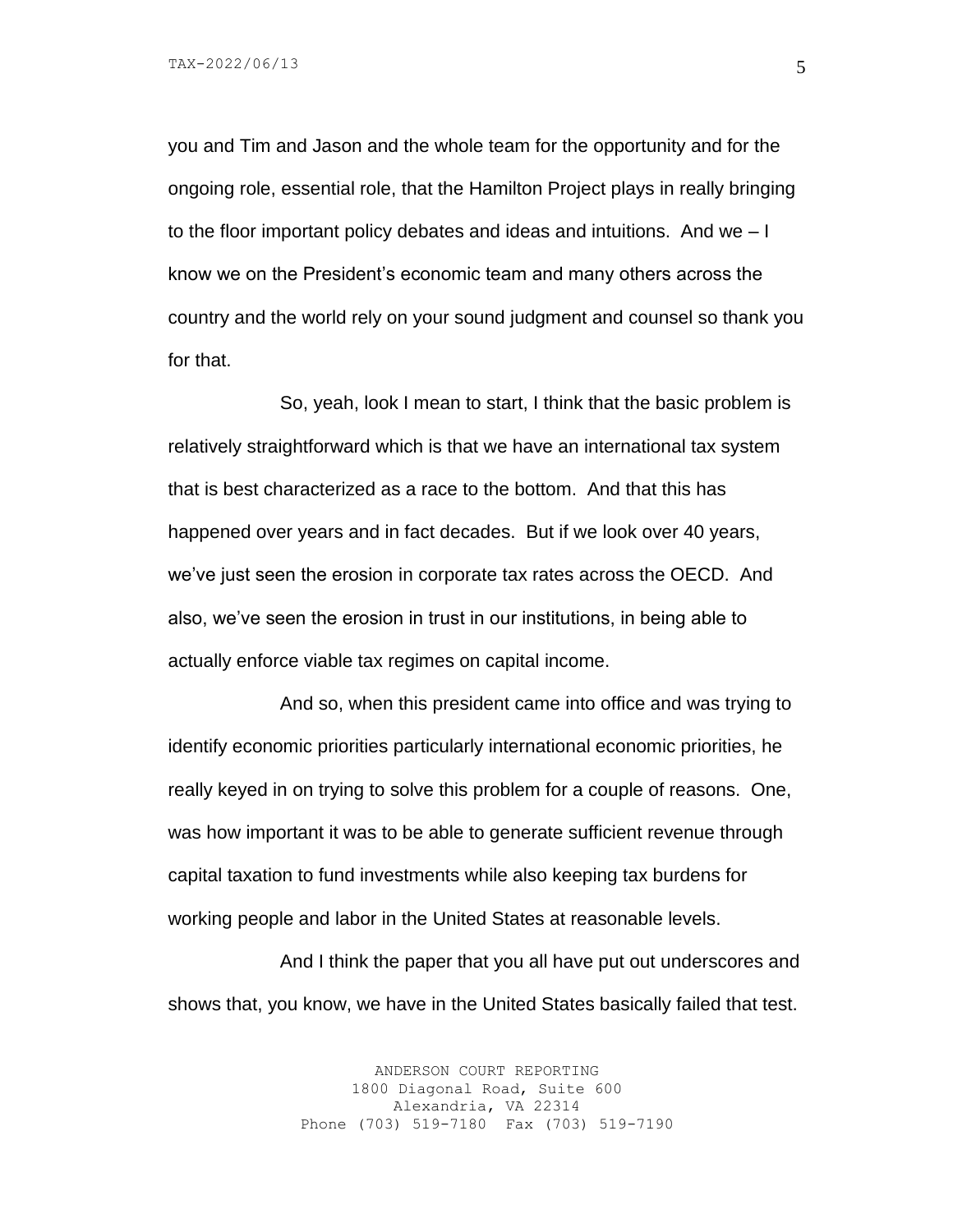And we have historically low corporate revenue as a shared GDP. And this connect between corporate revenue and corporate profits in our economy. And the tax law that was put in place in 2017 kind of made that worse. So that's piece one.

Piece two is how do we actually create more competition around economic dynamism or around competing on ideas and innovation as opposed to tax competition? And, you know, this is where the race to the bottom is not only about hallowing out the tax base, but it's actually very distortive of economic activities. And the United States economy probably loses out the most when it's a competition about tax regimes because our economy has unique strengthens in terms of dynamism, IP role of law, innovation, our workforce and when it's all about tax competition that puts us on our weakest foot.

And then, I guess thing that I would say in terms of our goals and objectives was demonstrating that we can actually work multilaterally to solve this problem and tax capital effectively in a way that that's fair and in a way that's stable is we believe important from a broader sense of trying to demonstrate that multilateral institutions can actually solve important economic problems. And that this core problem, this problem of the basic erosion of our international tax system makes partnership on everything from trade to energy to international development harder.

> ANDERSON COURT REPORTING 1800 Diagonal Road, Suite 600 Alexandria, VA 22314 Phone (703) 519-7180 Fax (703) 519-7190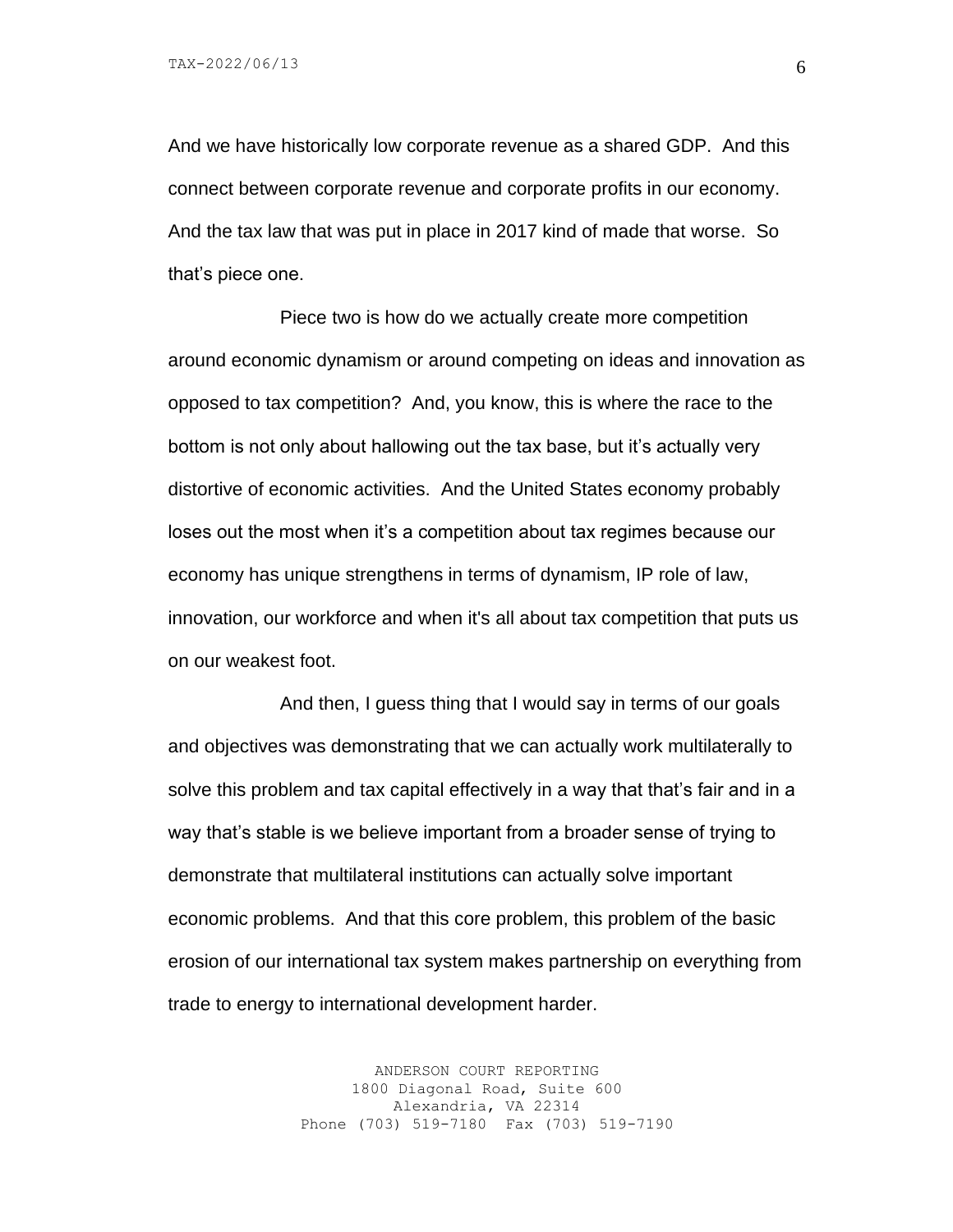And so, if we can fix it and we can move from a system that sort of feels like it's built on a house of sand to something that is more durable and encouraging of the kind of economic behavior we have, we can build trust in our own workers and in our communities here in the United States and across the world that working multilaterally to solve these types of economic problems is actually in their interest as well.

So, you know, that's sort of the broadly speaking. The goals that motivated us to try to come to and prioritize getting to an agreement internationally.

MS. EDELBERG: So which aspects of the inclusion framework would you highlight as being most important to solving these problems?

MR. DEESE: Yeah. So as, you know, and I think many of yours probably know, the framework has a couple of pillars. I think most central to that to solving, to achieving those goals is pillar two.

And pillar two is, you know, can be thought of as ending that core reach to the bottom by establishing for the first time a global minimum tax regime. And it stems from this view that if we are going to solve those problems, we have to do it multilaterally.

But also, if we're going to solve these problems, we need to have a viable structure in place that incentivizes countries to participate. And so, the combination of having a global minimum tax but then also a viable

> ANDERSON COURT REPORTING 1800 Diagonal Road, Suite 600 Alexandria, VA 22314 Phone (703) 519-7180 Fax (703) 519-7190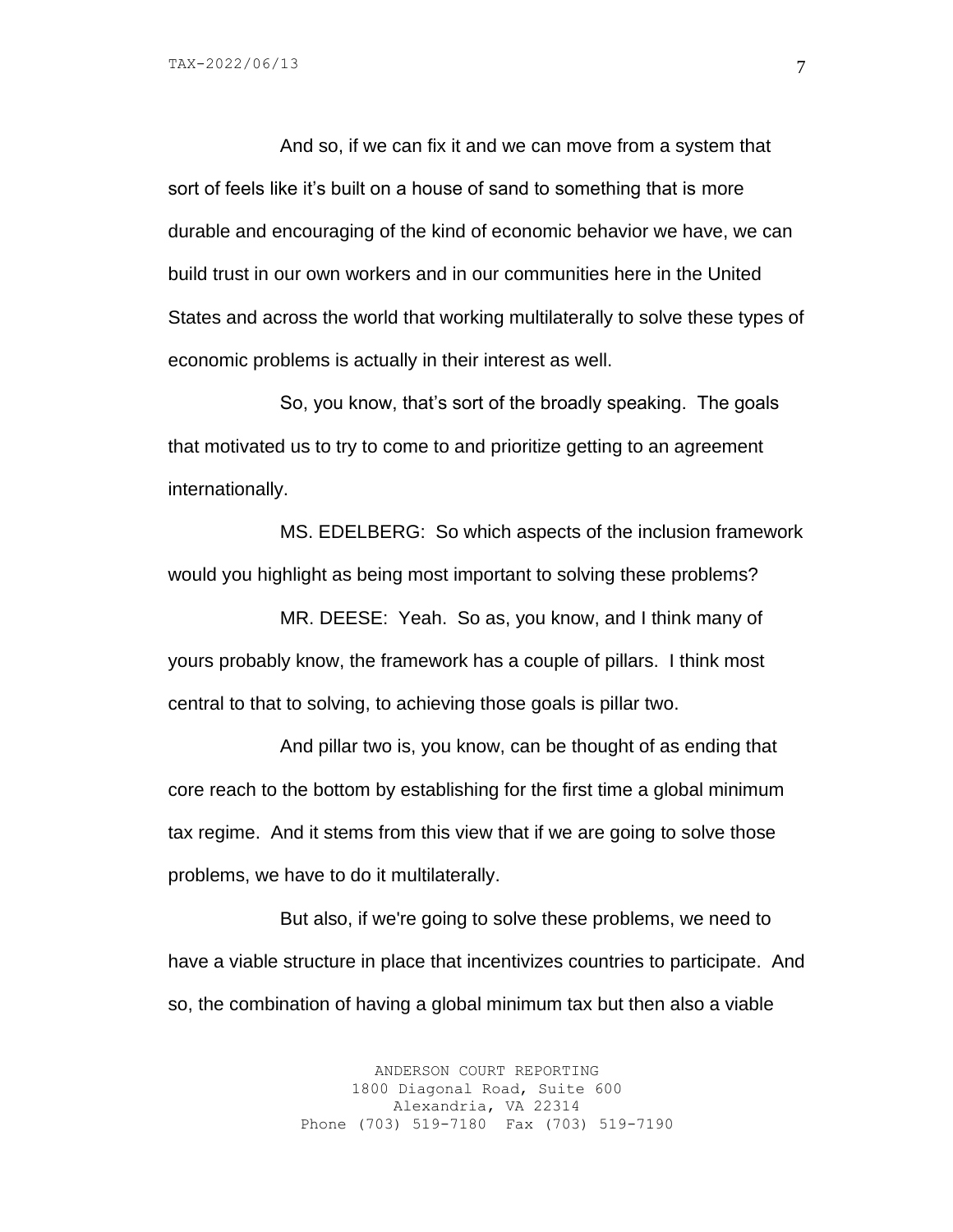enforcement mechanism for those who don't participate really should turn that dynamic on its head and create real incentives, tangible financial incentives for countries and companies to get behind this agreement.

Which is not to take away from pillar one and not to take away from the accomplishments there in terms of digital services but at its core, I think that that  $-$  it is pillar two and the shifting of paradigms, the culminant of tax regime that really is going to get us to that place.

MS. EDELBERG: So 141 countries and jurisdictions have been engaged in the OECD negotiations around these two pillars. And we'll get into our details as we go along as to what these pillars are, but just let's just take for now that these are basically two very ambitious ways of recreating, reforming the international tax system.

So nearly all 141 of those have signed onto the agreement. But of course, that's just the beginning. How do those changes go about being implemented because truthfully if success depends on optimal policy changes by 141 different governments, the path to success seems rocky?

MR. DEESE: Very reasonable caution, but here's what I would say. The first point is the most notable thing about this challenge in front of us is how much progress we've actually made notwithstanding the path ahead.

I think that if you had asked most observers and most who had

ANDERSON COURT REPORTING 1800 Diagonal Road, Suite 600 Alexandria, VA 22314 Phone (703) 519-7180 Fax (703) 519-7190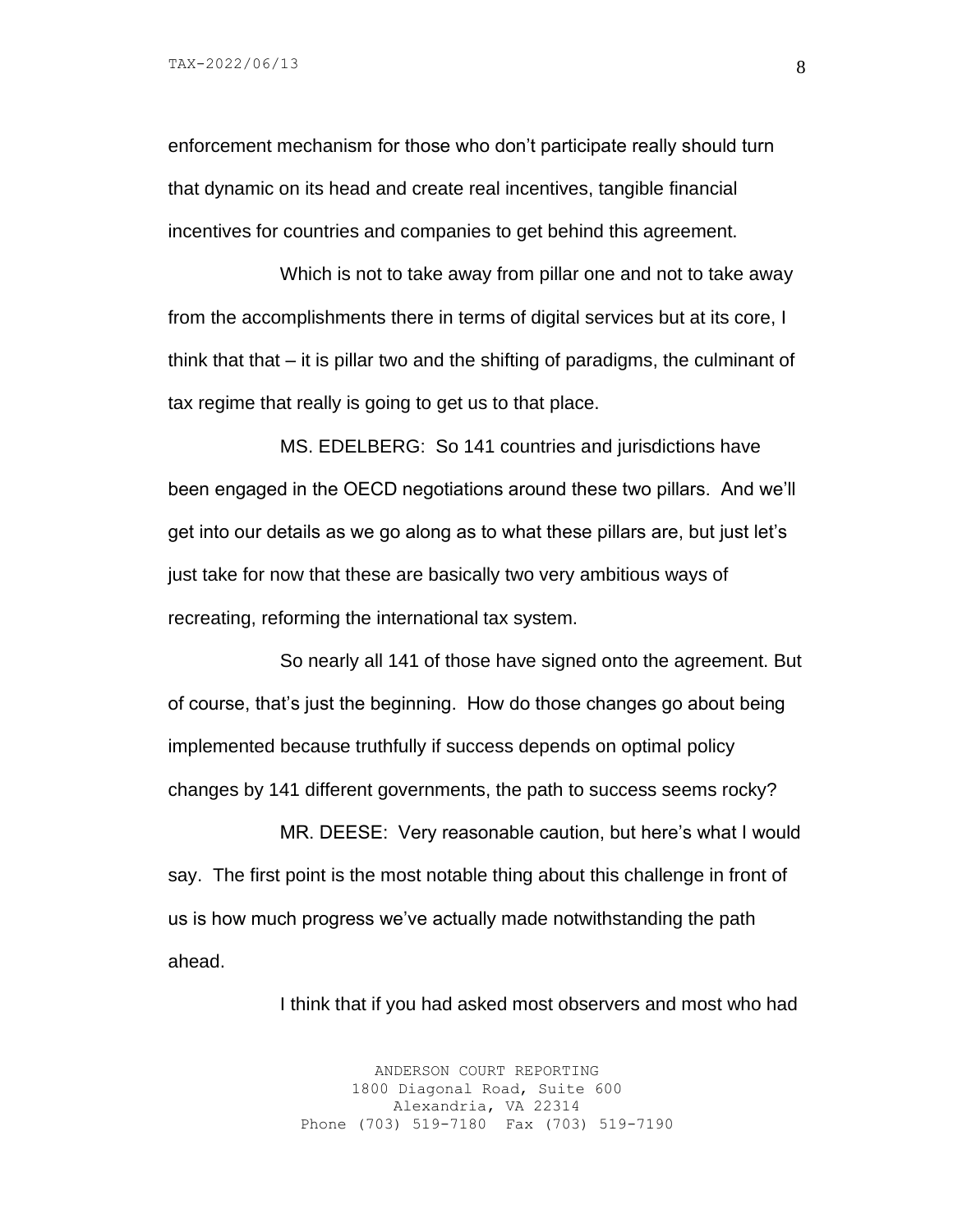been in this space 18 months ago whether over the course of 18 months you could actually get through to not only conceptualizing but agreeing in principle, agreeing in framework. Getting the entire OECD to agree and be well into the implementation phase. Whether that was reasonable to expect over an 18-month period, that would be at least on the outer edge of people's realistic expectations and we are there.

I think that that's due, you know, in no small part to the United States, this President and in particular Secretary Yellen's leadership in prioritizing this on the international stage. But it's also due to the fact that there is real durable international enthusiasm and cooperation around implementation.

So the question then is how do we build on that and go from here? We are now in the – well, into the implementation phase, which means that countries that have signed onto this agreement now have to take action to reform or codify their own domestic laws to adhere to the basic framework.

The United States has been working very closely with our partners and allies particularly the European Union and other major countries, major players in this space like the U.K. and Canada and Japan. And we are hopeful that the EU in its process will advance and agree on a directive for the European Union shortly.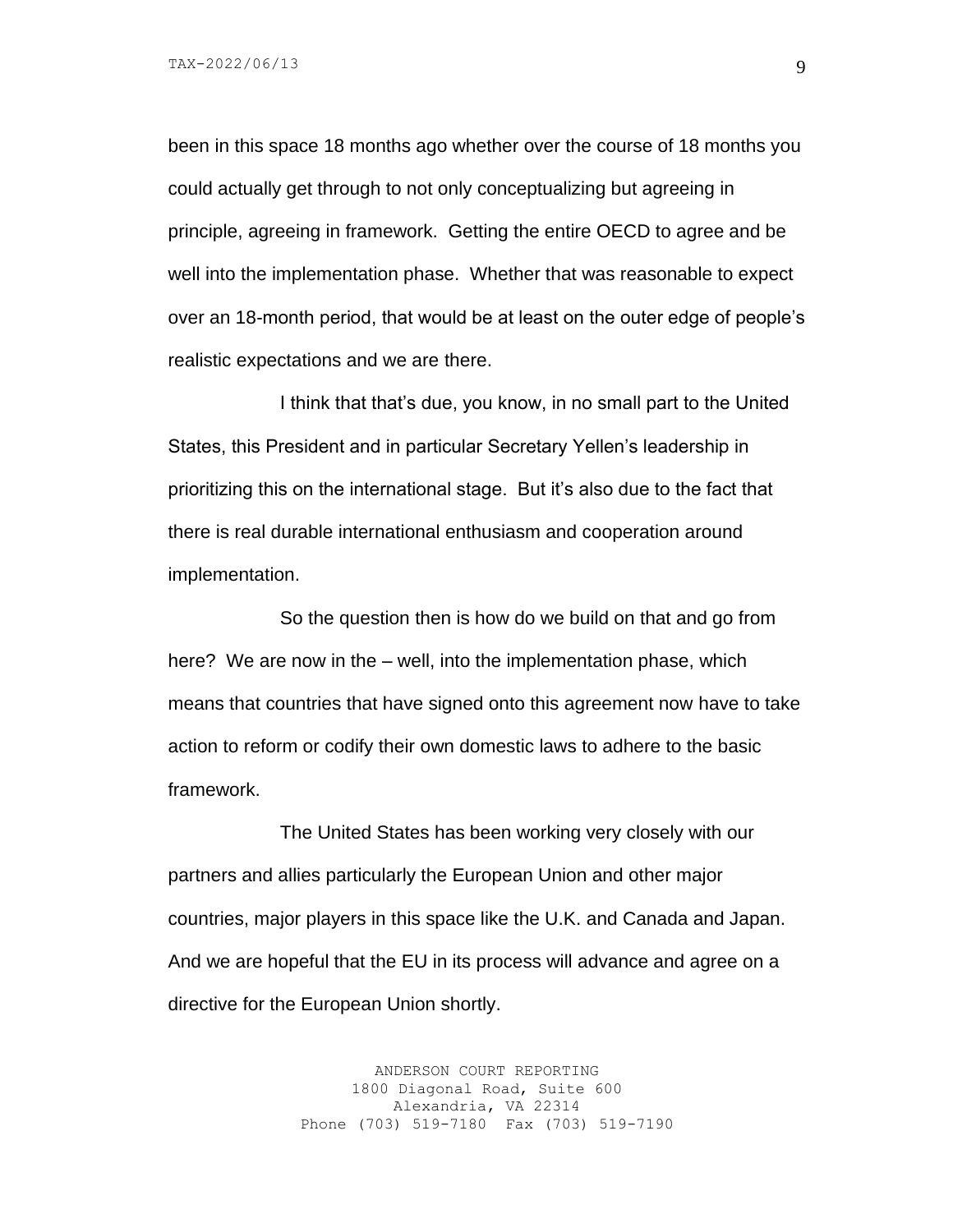And then countries including the United States then need to enact laws consistent with this approach. But understanding the point that you made about the complexity and the nuance of individual country's circumstances, the basic agreement contemplates why we should have confidence that that's the case.

Because there is a huge – there's a really significant carrot to all countries to participate because actually getting in and being part of the global minimum tax regime means your companies can benefit from the stability that the agreement provides. And that your country can benefit by gaining the revenue that the system generates. And if you don't participate then it gives other countries the ability to make sure that you can't gain the system and you can't be given an unfair incentive.

So certainly, getting 141 countries or more to collaborate on anything is complicated. And we have work to do ahead of us, but I think that that foundation, a partnership and those inbuilt incentives give us a lot of confidence as to why we can keep making progress at the clip we've been making.

MS. EDELBERG: So I have a couple of questions in follow up. So first, as core these tax reforms are meant to raise additional tax revenue from international corporations.

So in that regard it makes sense that corporations might

ANDERSON COURT REPORTING 1800 Diagonal Road, Suite 600 Alexandria, VA 22314 Phone (703) 519-7180 Fax (703) 519-7190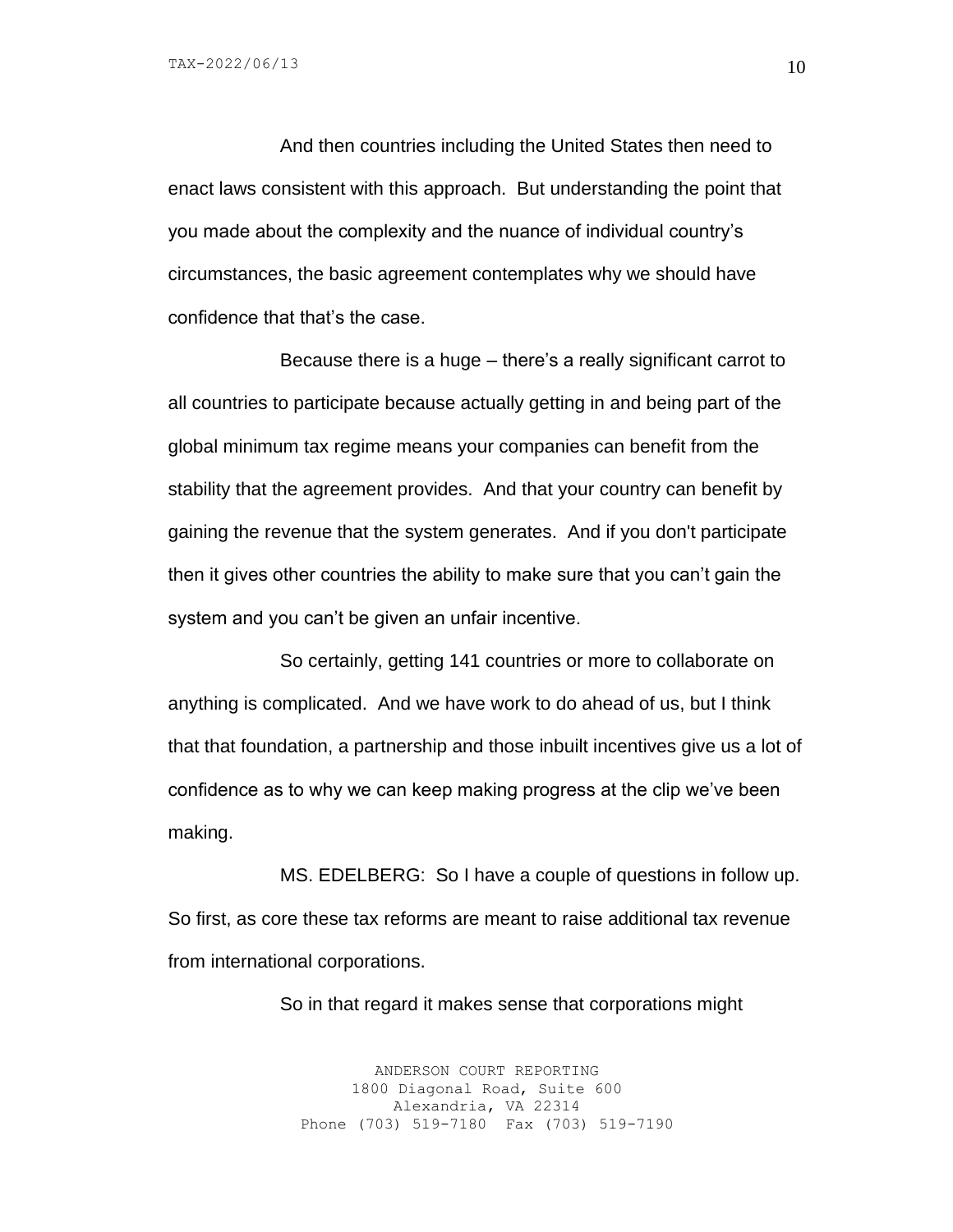oppose the reforms, but you were talking about benefits to corporations. So how do you – I mean what are the pros and cons that you see from the vantage point of U.S. corporations?

MR. DEESE: Well, look I would say this. From the perspective of the U.S. economy and U.S. competitiveness. I see multiple reasons why we should really be for this. And I think that attaches to the way that companies should think about this as well. Particularly, companies that are thinking about operating for the long term.

First of all, the United States is functionally the only country in the world right now that has a global minimum tax. And what this would do is actually reduce the differential between the U.S. global minimum tax and the rest of the world which means that countries can more effectively compete in jurisdictions without the concern that their foreign counterparts are actually going to be able to game the system based on taxes.

Secondly, for the broadly speaking for U.S. companies and U.S. companies, the majority of which operate domestically. The majority of which aren't large U.S. multinationals. This agreement is a slam dunk win because it will make our economy more competitive and it will generate sufficient revenue to invest in things like R&D and things like infrastructure that benefit companies because of creating a better business environment in the United States.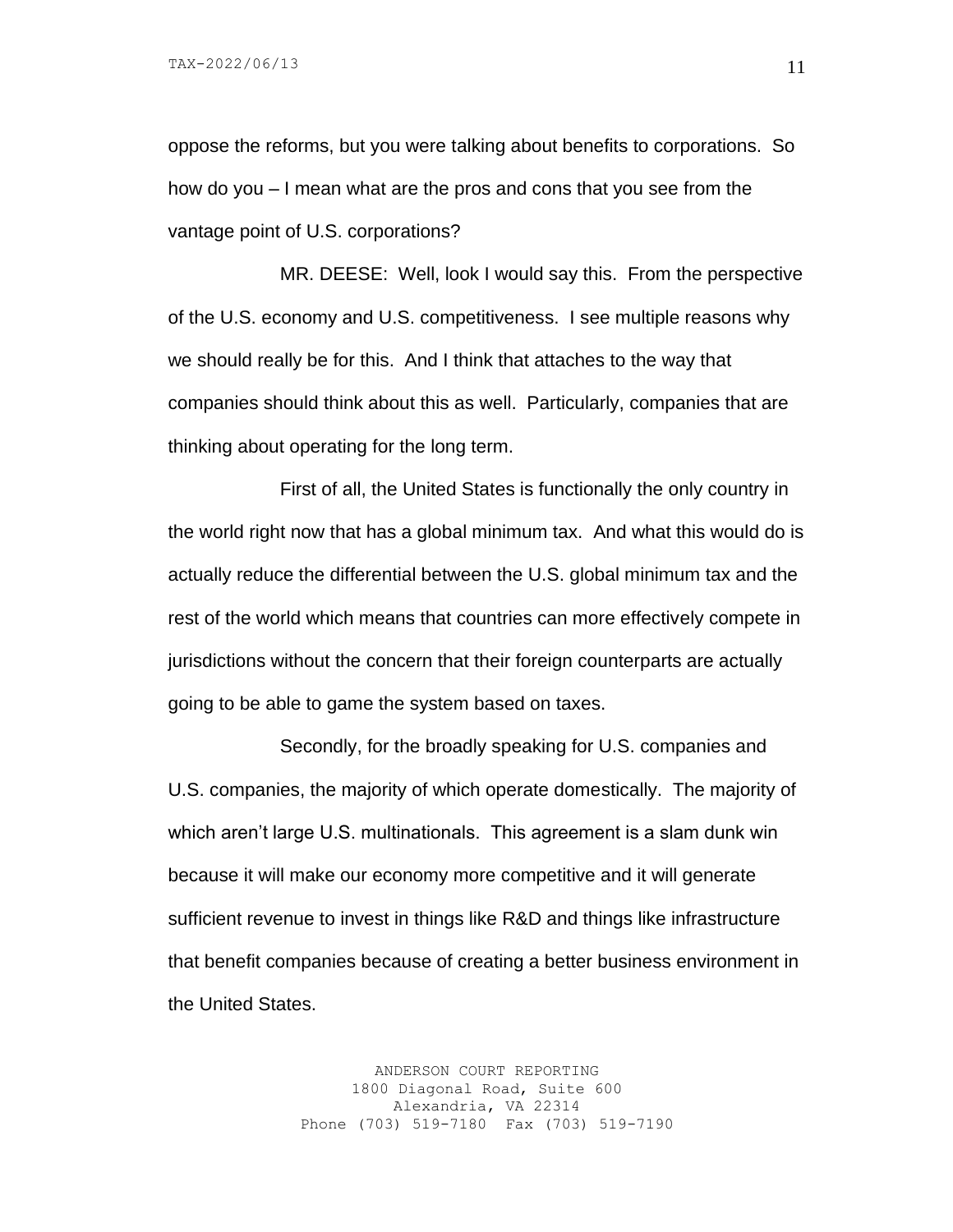I mean even for those large multinational corporations, the benefit of having a stable international tax regime where they don't have worry about their foreign counterparts undercutting them based on tax-based competition across time, I think will very much benefit them as well.

I mean this is, of course, the case that in a regime where some individual firms will pay more taxes. Some of them may prefer to not pay outside taxes. But if your focus is on what's going to create a better competitive environment to operate over the medium term, I think that for companies large and small, domestic and international there's a lot to recommend in this approach.

MS. EDELBERG: Yeah. So let's talk about the economic effects. I mean what if of the economy, it's hard to have enable. I mean even the tax after 2017 for all of its very significant changes and reductions and statutory rates was estimated at least by my rights to have very small effects on the economy over the longer term.

How do you see the reforms that are on the table now effecting actual economic activities? So putting aside where profits are located. So where in income is reported so that it's taxed and how it's taxed. How will these reforms actually change where firms want to locate their real activity? You know, whether it's where they want to employ people? Where they want to put, you know, their physical assets? How will it affect those incentives?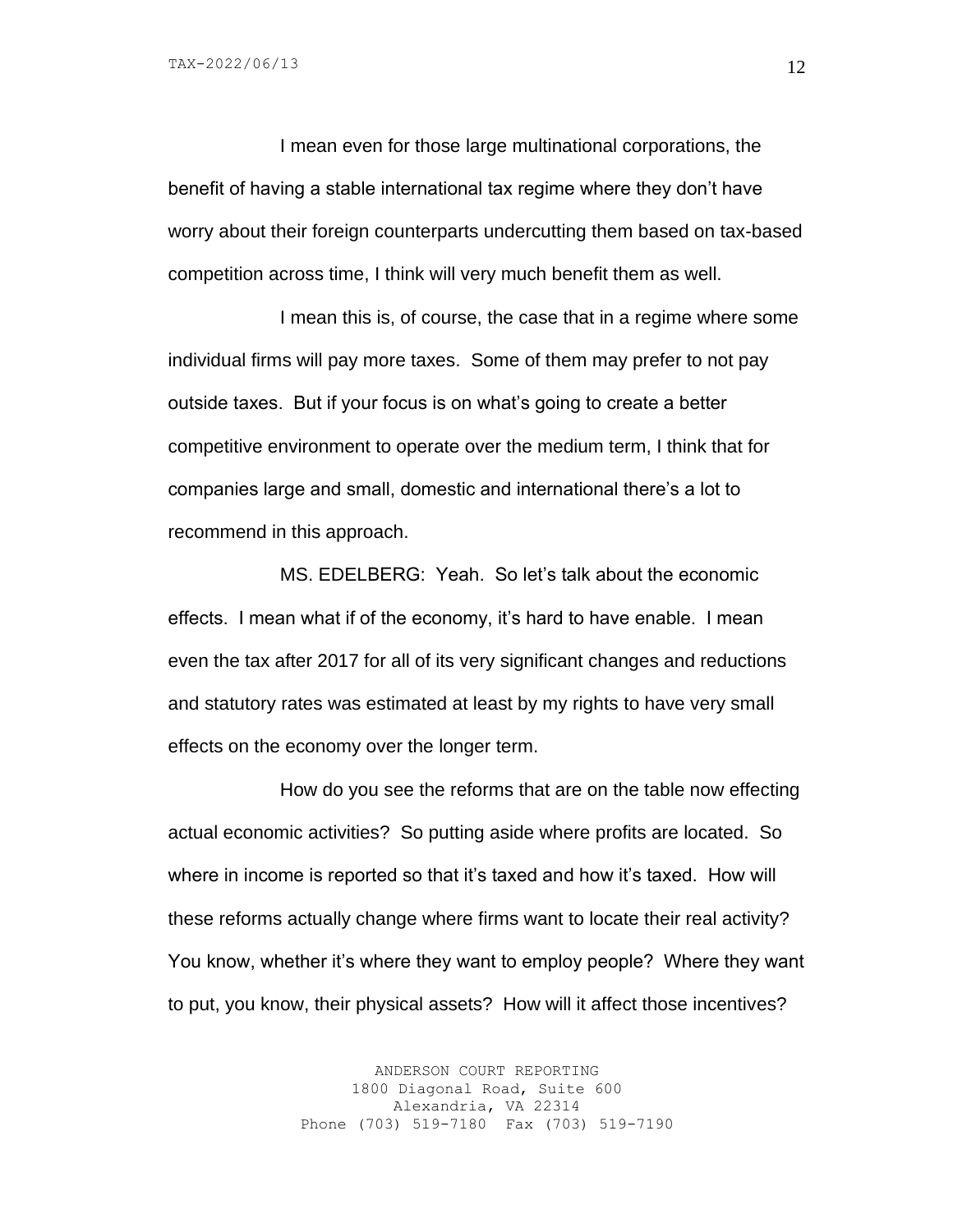MR. DEESE: Well, I think the most significant thing that it will do is it will reduce the incentive for companies to make those decisions based on tax arbitrate opportunities. And it will increase the incentive to make those decisions based on economic opportunities.

And in that competition, the United States is going to win. The United States is uniquely well positioned because of the strengths as I mentioned earlier in our economy. So in that sense by shifting those incentives, we're going to create more opportunities for our economy.

But I also think that there is also a benefit from stability and a benefit from resources. Stability with respect to having a stable global international tax regime on which people can rely, on which people can operate and that is based on those incentives. Again, I think has a larger and longer term benefit than is often captured in static models.

It will also help – and this I am confident of in our international economic diplomacy and engagement. Will help us build more capacity to partner in other areas as well like international trade. And it will also create a situation where we have a more stable and durable revenue base in the United States which has broader economic benefits as well.

MS. EDELBERG: So one question we have from an audience member watching is – and I share in having this question. Should we worry that by joining this agreement, we are somehow losing our autonomy to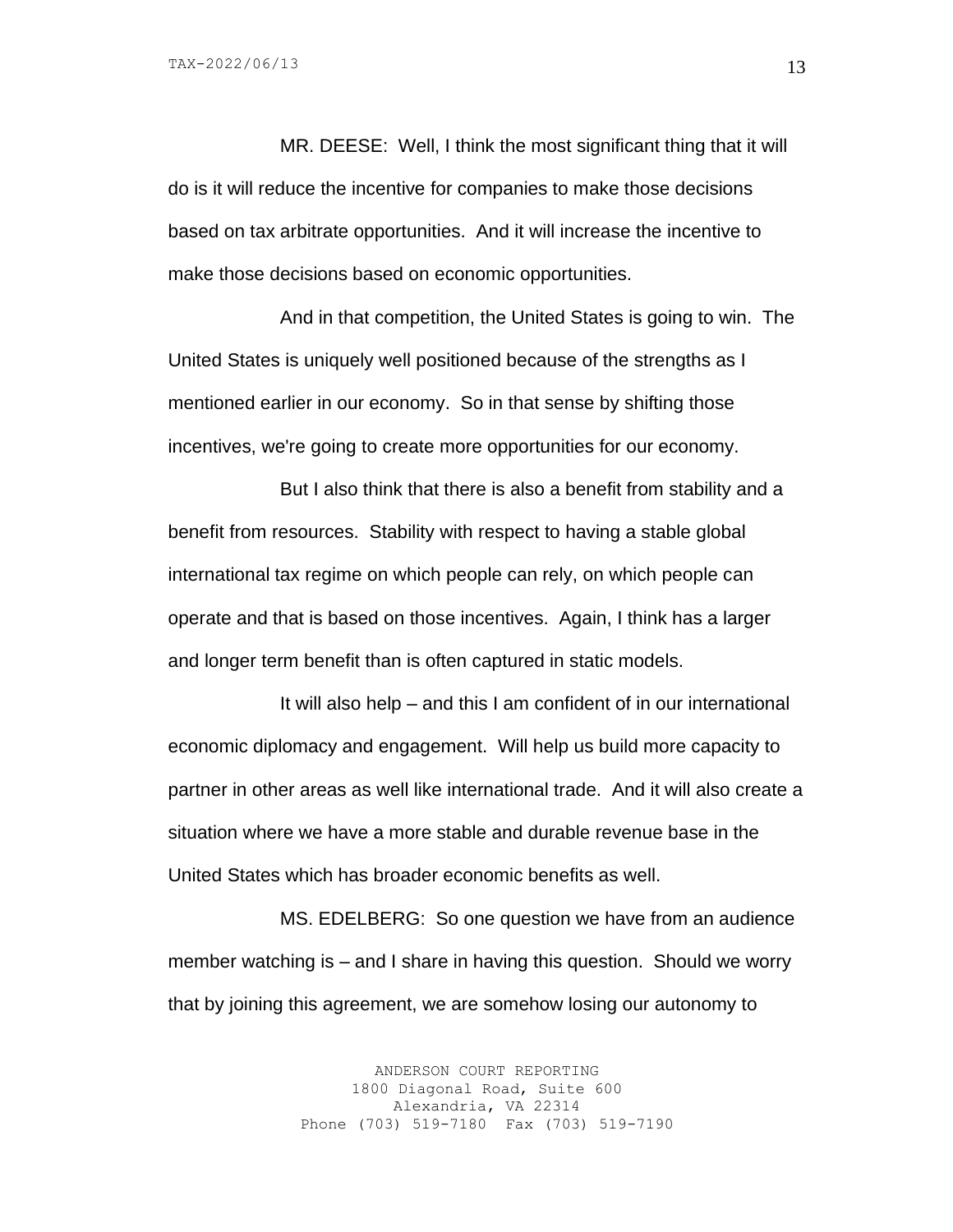create our own tax policy?

And there's like, you know, just a general worry that, you know, why should we let international organizations dictate our policy? But then I think that there's a more substantive worry which is does this make our tax policy possibly less nimble in the future as the economy changes over time? And does Congress lose some its abilities to, you know, nimbly change tax policy in the face of changing economic positions?

MR. DEESE: Yeah. I think it's a fair concern or a fair question. And I would answer it this way, which is we operate in a global economic. And our economy and our businesses operate in an existing global world.

And so, it's not as if our – we can be immune to how our own policies are affected by the way that other countries run and operate their tax regimes. The only way to completely avoid that impact would be to erect walls or protections, barriers that would not serve anybody's interest well.

And the reality right now is so we already operate in a system where whatever tax regime we adopt then has implications to how other countries operate. And we are now operating in a system that is the worst of all worlds because the – whatever impact we're trying to accomplish from our policies, tax policies or corporate tax policies is undermined and significantly by an international system where companies can gain advantage by basically arbitraging our tax system globally.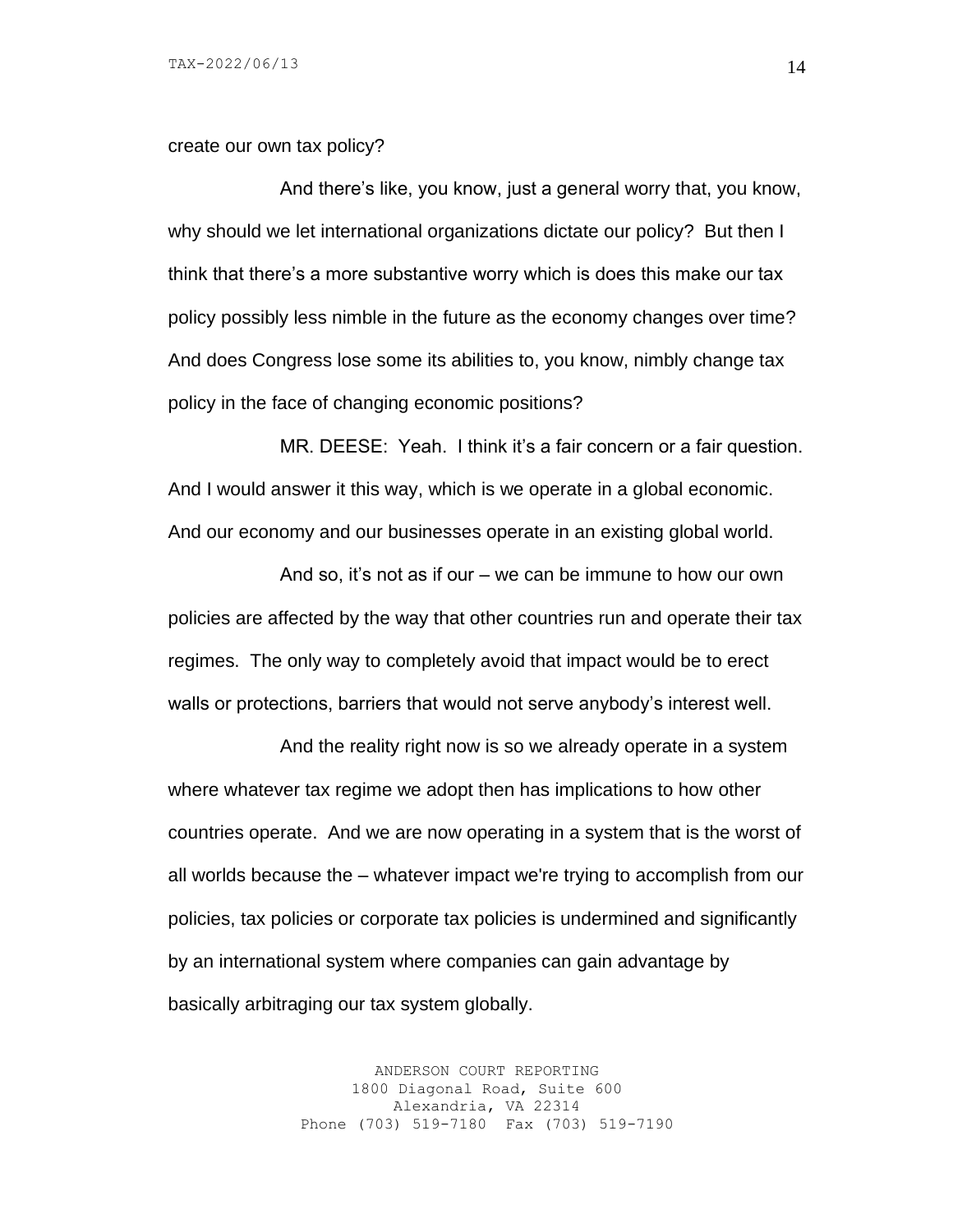TAX-2022/06/13

And this is something that can only be solved effectively through cooperation. But cooperation doesn't mean seeding autonomy. It doesn't mean seeding our own sovereign ability to set tax laws. We still have all of our capacity within our tax laws to incentivize particular economic activity that we find to be sensible or that can pass Congress. We retain all of those abilities.

And, in fact, what we gain in this context is a commitment. As I mentioned before, we already have a global minimum regime. It's just not a regime that actually works to achieve those goals. But what we gain is the commitment of other countries to actually step in and take away some of those negative incentives.

So, you know, I think that at the end of the day the right international regime involves cooperation. And that requires us to be willing to commit ourselves to certain principles and goals, but we can do that while also maintaining, you know, the autonomy to provide the incentives that we want in the places that we want where we see fit.

MS. EDELBERG: So last question before I turn things over to Jason Furman and his distinguished panel. Let's take this as a given that this train is leaving the station internationally.

What are the risks as you see them from us not engaging from the U.S. stepping back from this initiative?

> ANDERSON COURT REPORTING 1800 Diagonal Road, Suite 600 Alexandria, VA 22314 Phone (703) 519-7180 Fax (703) 519-7190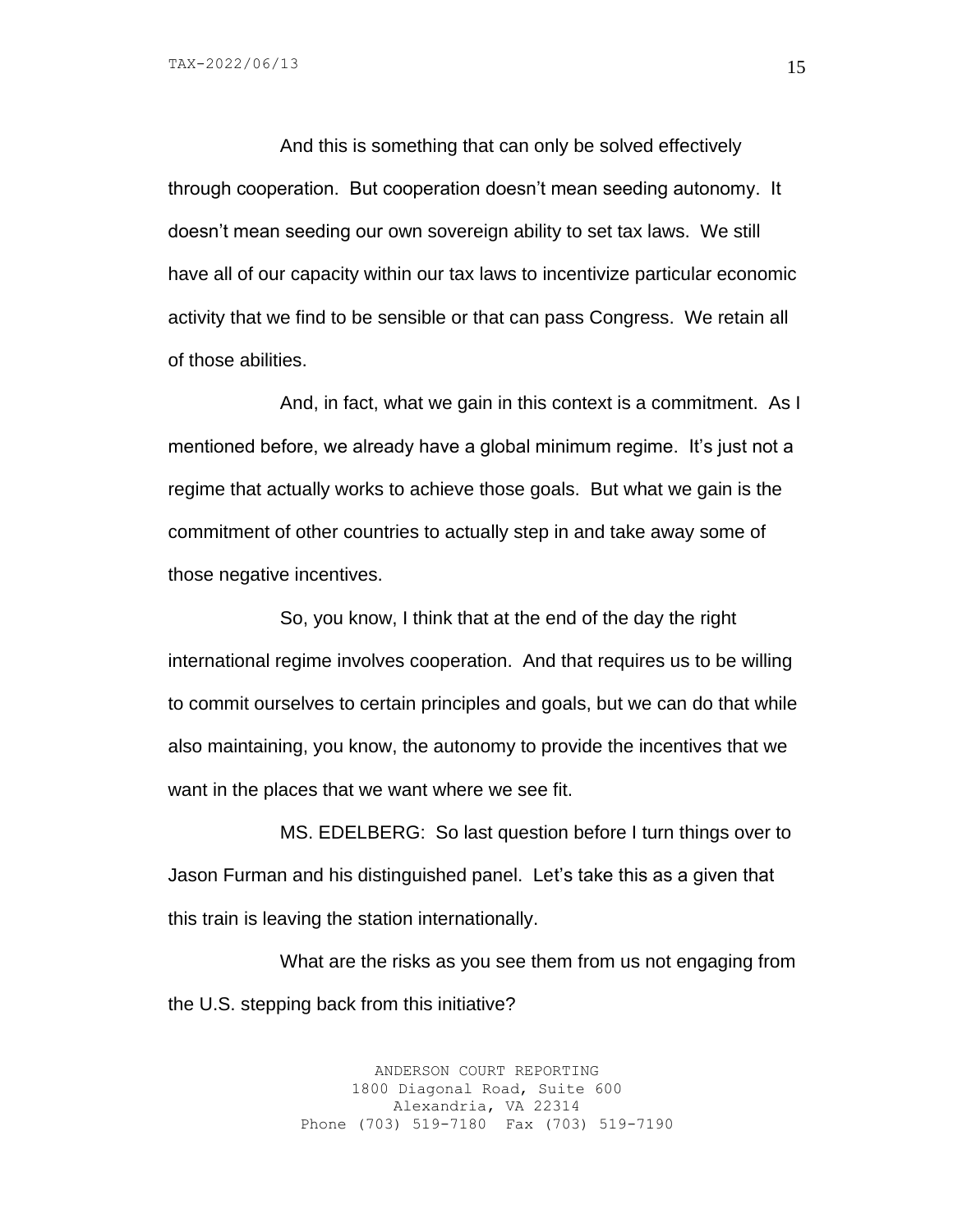MR. DEESE: So we've talked a lot about the opportunities. And so, I won't underscore them. I think they are significant. And I am confident that we can and that we will as a country step up to the commitments that we've made because of those opportunities and because it makes economic sense.

And we have also demonstrated that there is broad support for doing so in Congress, broadly across Democrats and some Republicans too. I think we passed a bill in the House that would be consistent with the international tax framework. And it is an issue that we are working actively on in the Senate as well.

But to the question that you're raising, we face a significant opportunity cost if we don't act and we don't act in a timely way because the world is moving forward on this issue. And I think that that's what the OECD agreement has underscored is that not just in the United States but across the developed world and broadly speaking the global economy. There is a real appetite to end this practice and to reduce these incentives for inefficient tax-based sort of race to the bottom behavior and dynamic.

And so, as the world moves forward the risk is that we get left behind. And that we end up operating in a system where other countries are able to coordinate and harmonize and harvest the economic benefits associated with this regime, and we are ending up on our backfoot. And

> ANDERSON COURT REPORTING 1800 Diagonal Road, Suite 600 Alexandria, VA 22314 Phone (703) 519-7180 Fax (703) 519-7190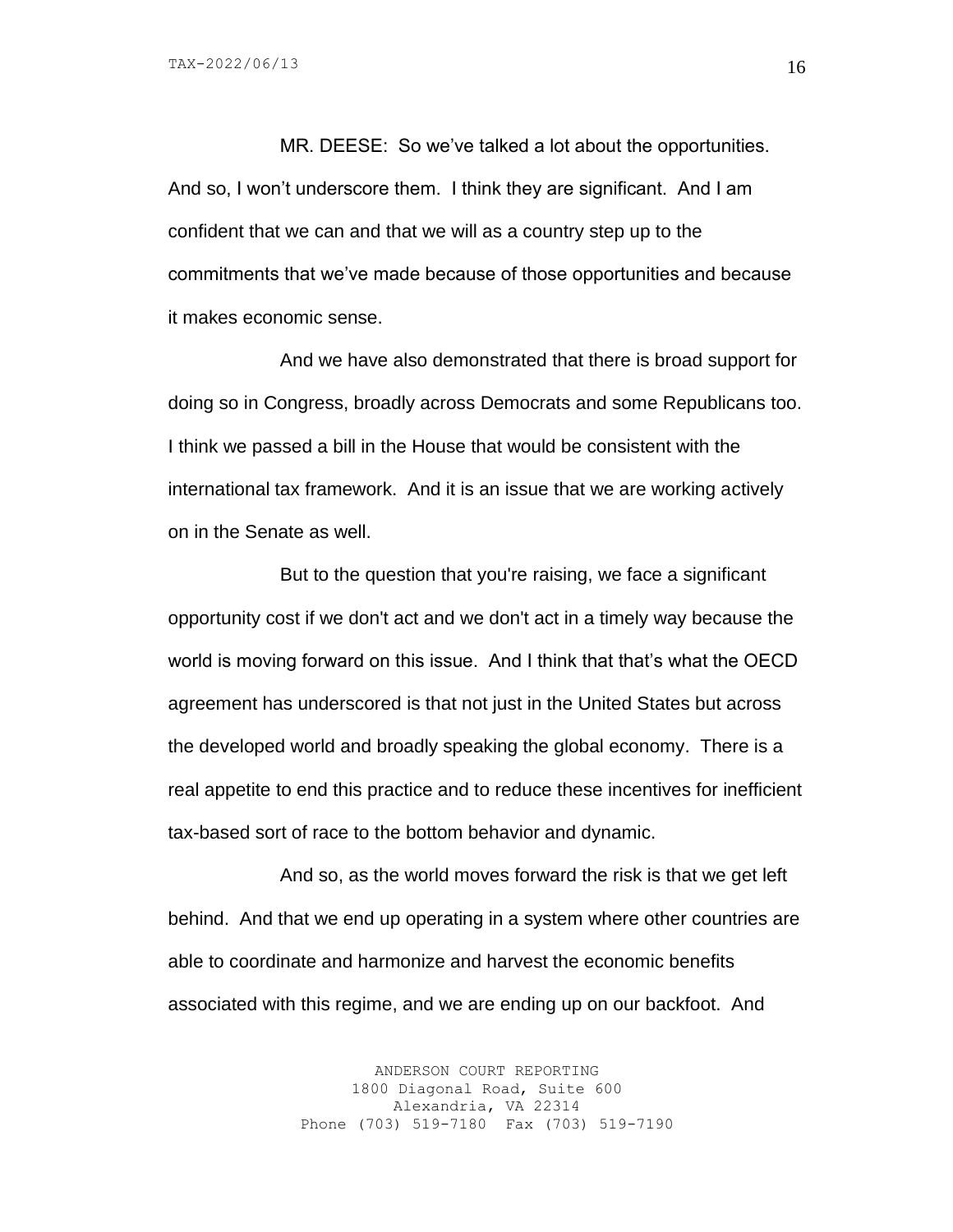there's no reason why that we need to be there. We've already been leading in this effort. We've got our momentum and as I said, I'm confident that we could do that.

But that's the stakes here is our opportunity to harvest those benefits for our economy and for our working families or to see those to other countries.

MS. EDELBERG: But just very quickly. I mean if this really – if 140 or 141 as the, you know, countries and jurisdictions cooperate on this and the one that is left out is the U.S. Is it fair to say that multinational U.S. corporations are still going to end up paying more tax? They are just not going to be paying it to the U.S. government?

MR. DEESE: Well, that's where we're headed. I mean where we're headed is a situation where other countries – as I was saying, other countries harvest the benefit of this agreement. The benefit of terms of economic cooperation. They benefit in terms of revenue as well, right?

And so, that's part of the design of this is to set this up where every country has an incentive to harvest those benefits. I think from our perspective, the economic benefits here are really paramount. And they are larger for the United States in part because of the way that we have set this up.

But the revenue benefits are real as well and it would be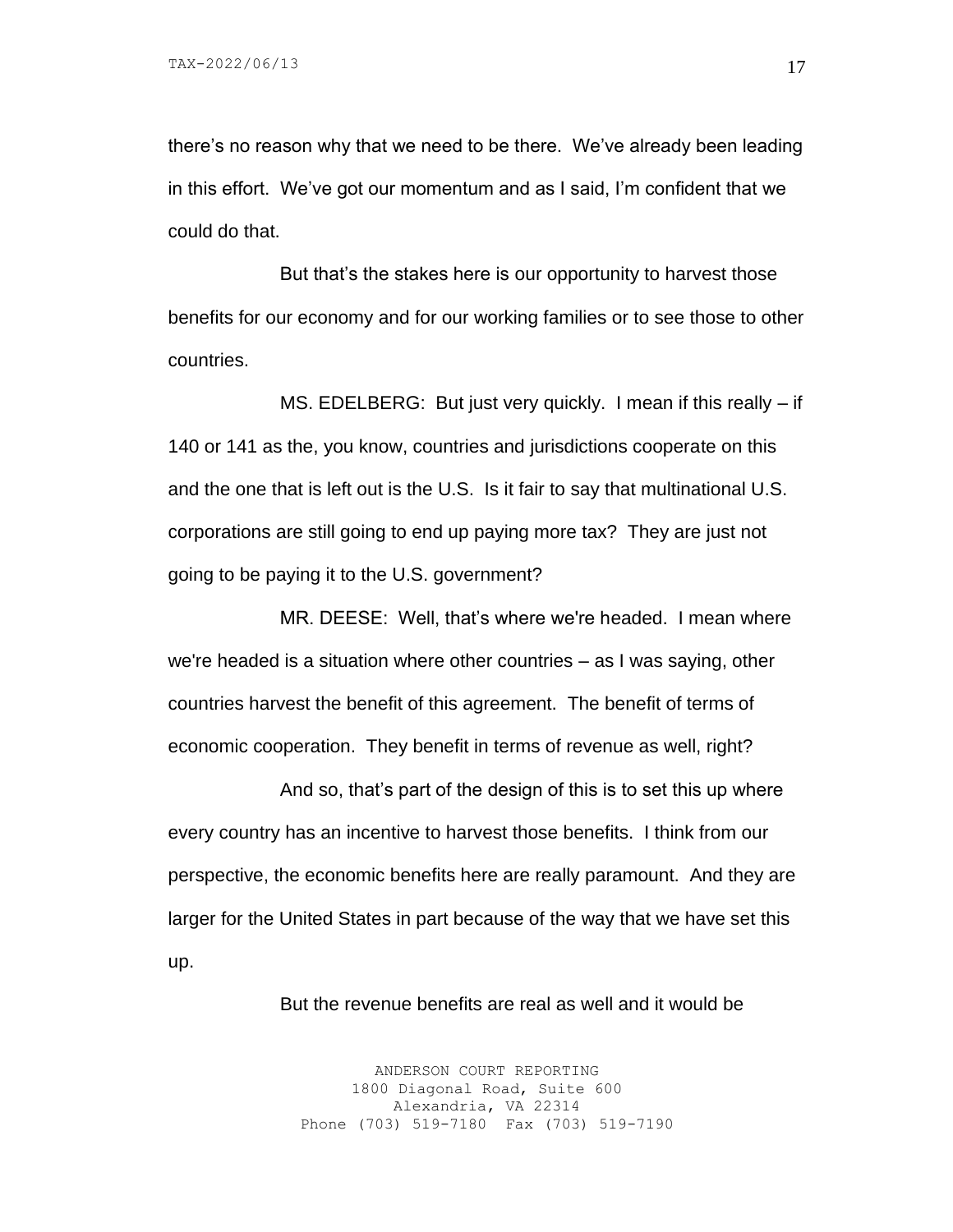unfortunate to find ourselves in that situation. But as I said, I don't anticipate that we will and I think that the economic logic behind it ultimately will prevail.

MS. EDELBERG: Well excellent. Thank you so much, Brian Deese, the Director of the National Economic Council at the White House. And thank you very much for joining us. I'm now going to turn things over to Jason Furman and our distinguished panel.

MR. FURMAN: Great. Well, that was a terrific discussion so thank you to Brian and to Wendy.

If I could get three friends together in a bar to have a conversation about international corporate tax, it would be Kim Clausing, Chye-Ching Huang and Rohit Kumar. I'll tell you a tiny bit more about each one of them when I bring them into the conversation.

I wanted to start with Kim Clausing as the Eric Zolt Chair of Tax Law and Policy at UCLA, School of Law. She herself though is a thinker of a lawyer. She is trained as an economist. I think you are, right? Trained as an economist. And up until two weeks ago was Deputy Assistant Secretary for Tax Analysis at the Treasury. She's written two Hamilton papers on international tax reform. One in 2007, one in 2020. And the 2021 one really in some ways sets the groundwork and makes the argument for what the administration subsequently pursued.

So, Kim, I would like to start with you. I would like to just step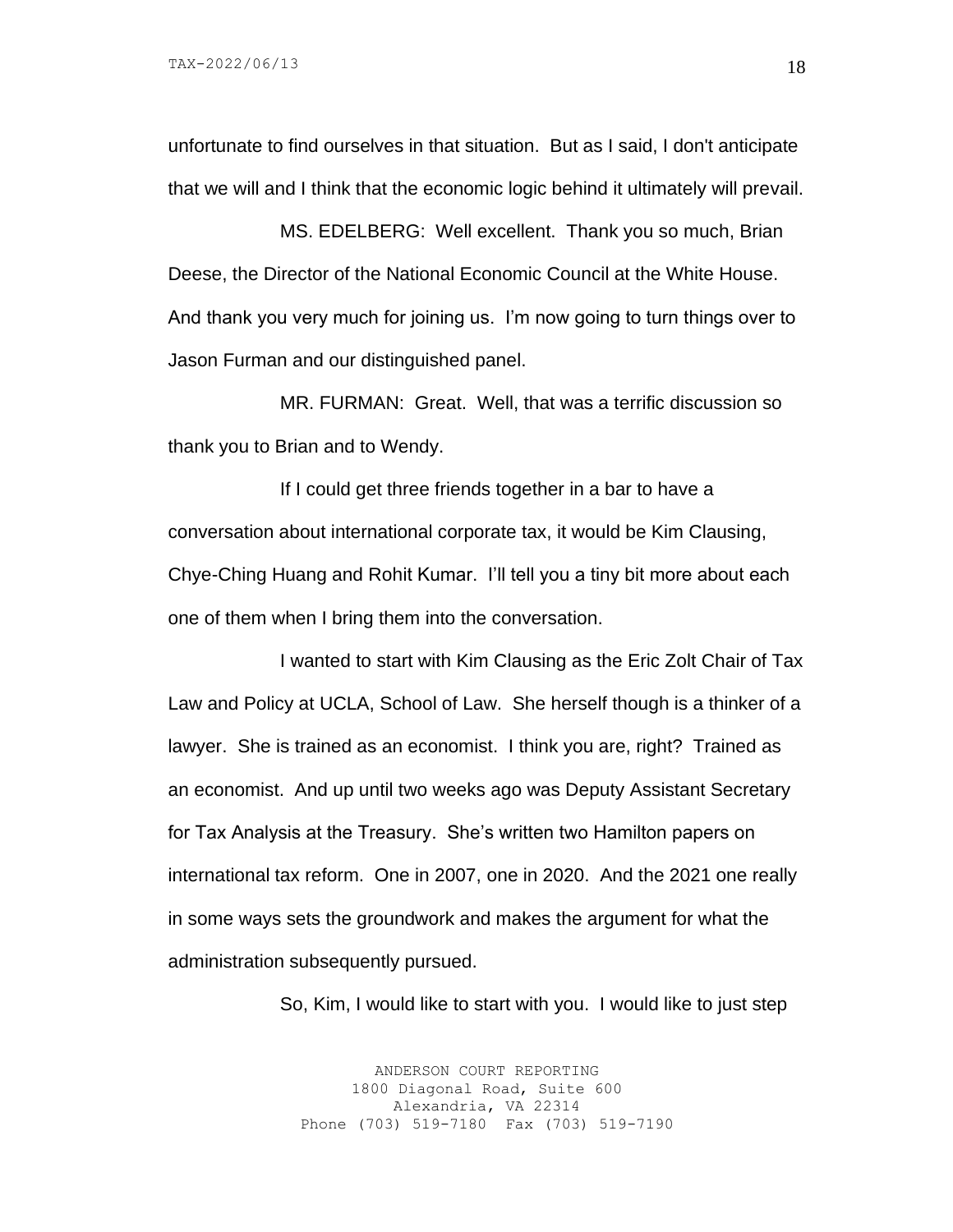back and give like a very brief description of, you know, what exactly was agreed to? And what it means? And what the administration is proposing? And then just your interpretation.

MS. CLAUSING: Thanks, Jason. And thanks to the Hamilton Project for holding this event. It's been very interesting to hear all the thoughts.

So let's start with the agreement and then I'll fold it into the administration's perspective. As Brian noted, pillar two is really at the heart of the matter. Pillar two is an agreement by more than 135 countries that have signed on representing more than 95 percent of the world economy that multinational companies headquartered in those jurisdictions will pay at least 15 percent tax rate on their income.

So you might ask, well, why do countries, the governments and their citizens find this attractive? And there are several reasons. First, and probably most obviously this raises revenue, but it also raises revenue in a way that's fair and efficient. Right now, in many countries, the relative weight of the tax burden has been shifted from capital and business towards labor and consumption.

And this would rebalance the tax burden towards taxing multinationals and help governments fund urgent priorities. This is also an efficient tax based. The majority of the corporate tax falls on above normal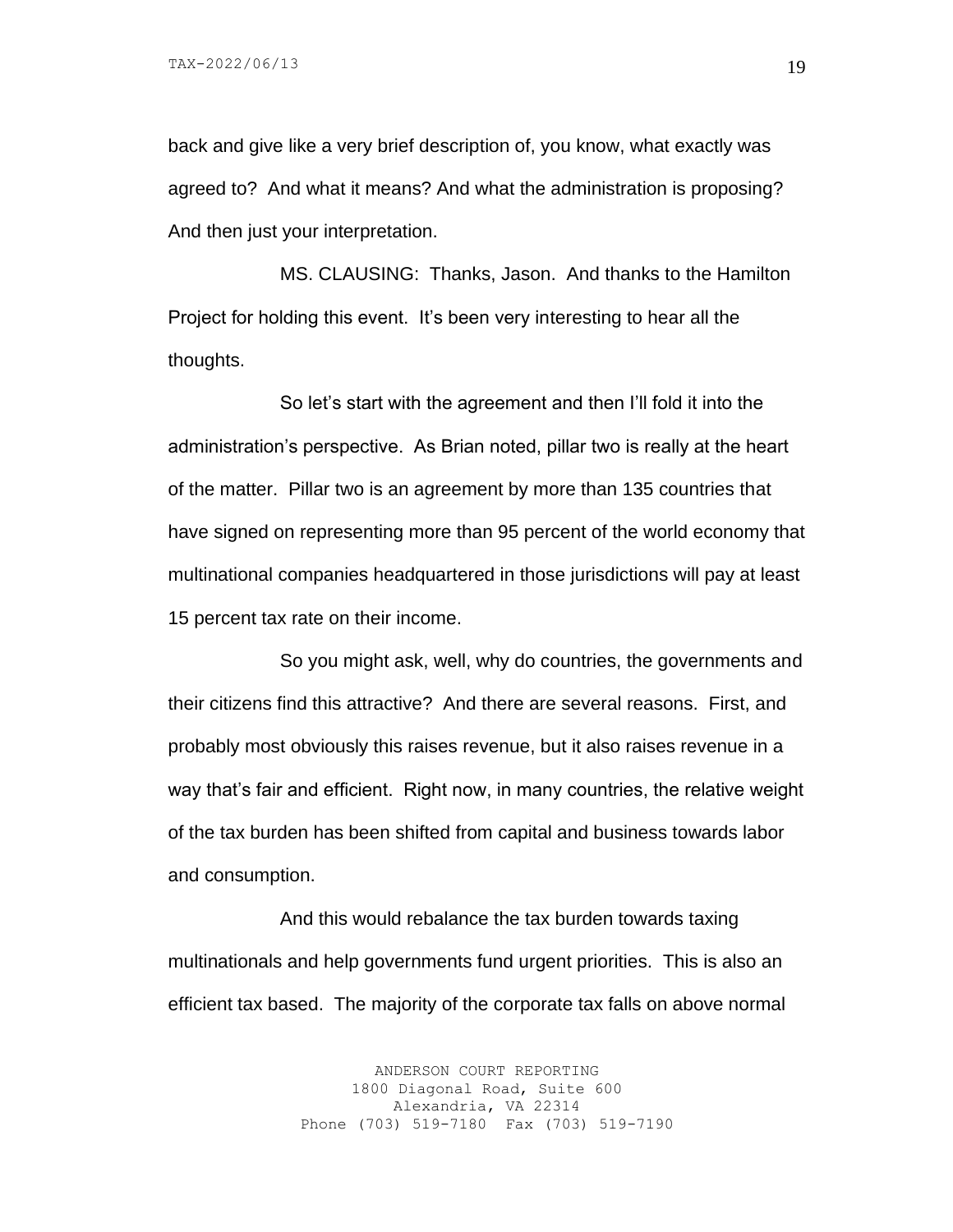returns to capital and those are efficient to tax.

This also helps create a tax system that's capable of taxing capital at all. As one example in the United States more than 70 percent of U.S. equity income is held in nontaxable accounts or by entities that are not taxable by the U.S. government like nonprofits or foreigners.

So this corporate tax is one of the only ways to reach this income. So there are a lot of reasons why countries want to tax multinational companies. But countries have had difficulty doing this because the companies themselves have argued that having such taxes in place puts them in a competitive disadvantage relative to other countries that are offering lower tax rates or special tax regimes.

So a long comes the international tax deal and countries can coordinate and agree that they will establish some minimum level of tax and that takes away this argument that you can't tax corporate income because of these competitiveness concerns.

So not only have all large economies agreed to adopt this pillar two minimum tax, but there's an enforcement provision that Brian talked about earlier that kicks in if countries don't follow through on their promises. And this is called the Under Tax Profits Rule or the UTPR for short.

And this lets other countries tax multinational profits even in the event that their home countries aren't taxing them. So all together this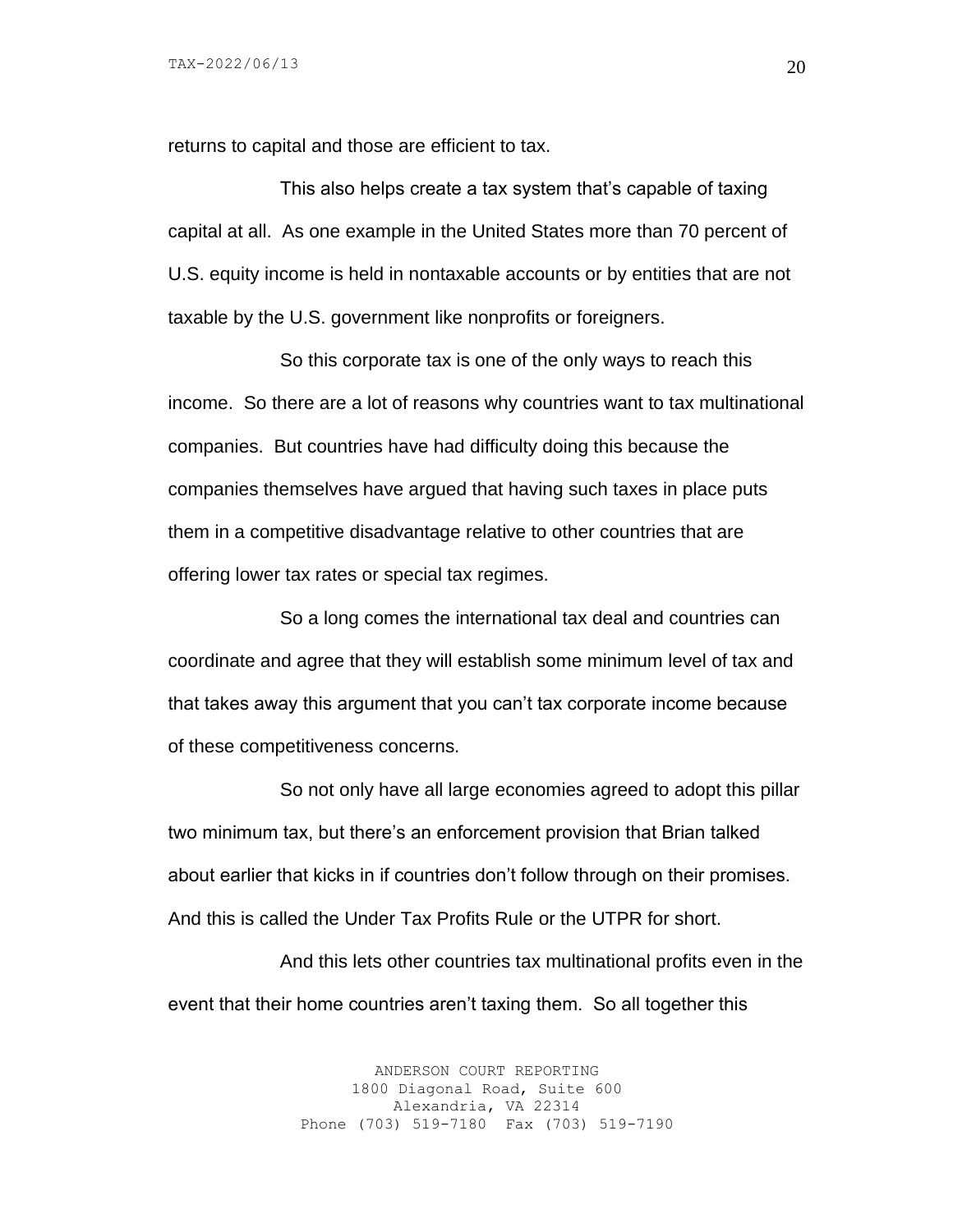TAX-2022/06/13

agreement provides a floor on tax competition pressures because you agree to tax your companies at least 15 percent but if other countries don't follow through on their commitments, you also have the ability to top up their tax rates to 15 percent as well.

There's also a pillar one. Pillar one involves a reallocation of taxing rights towards market jurisdictions. And it's an important way to stabilize the international tax system in a way that avoids unilateral measures. Right now, countries that have a lot of consumers of multinational products but not the ability to tax them sometimes feels sort of left out.

And so, they resort to unilateral measures and this can generate trade conflicts and a lot of ad hoc disputes. So for the largest companies in the world this agreement would reallocate the taxing rights and some fraction of the excess profits would then be taxable in the market jurisdiction.

For the United States, the consequences of this part of the agreement are not particularly large in terms of revenue on the redistribution of taxing rights won't have a very large effect on the government. But what's more important is preventing a lot of disputes about who has the right to tax what income.

Pillar one allows a cooperative solution where we all agree on how those rules should work for the largest most profitable companies rather

> ANDERSON COURT REPORTING 1800 Diagonal Road, Suite 600 Alexandria, VA 22314 Phone (703) 519-7180 Fax (703) 519-7190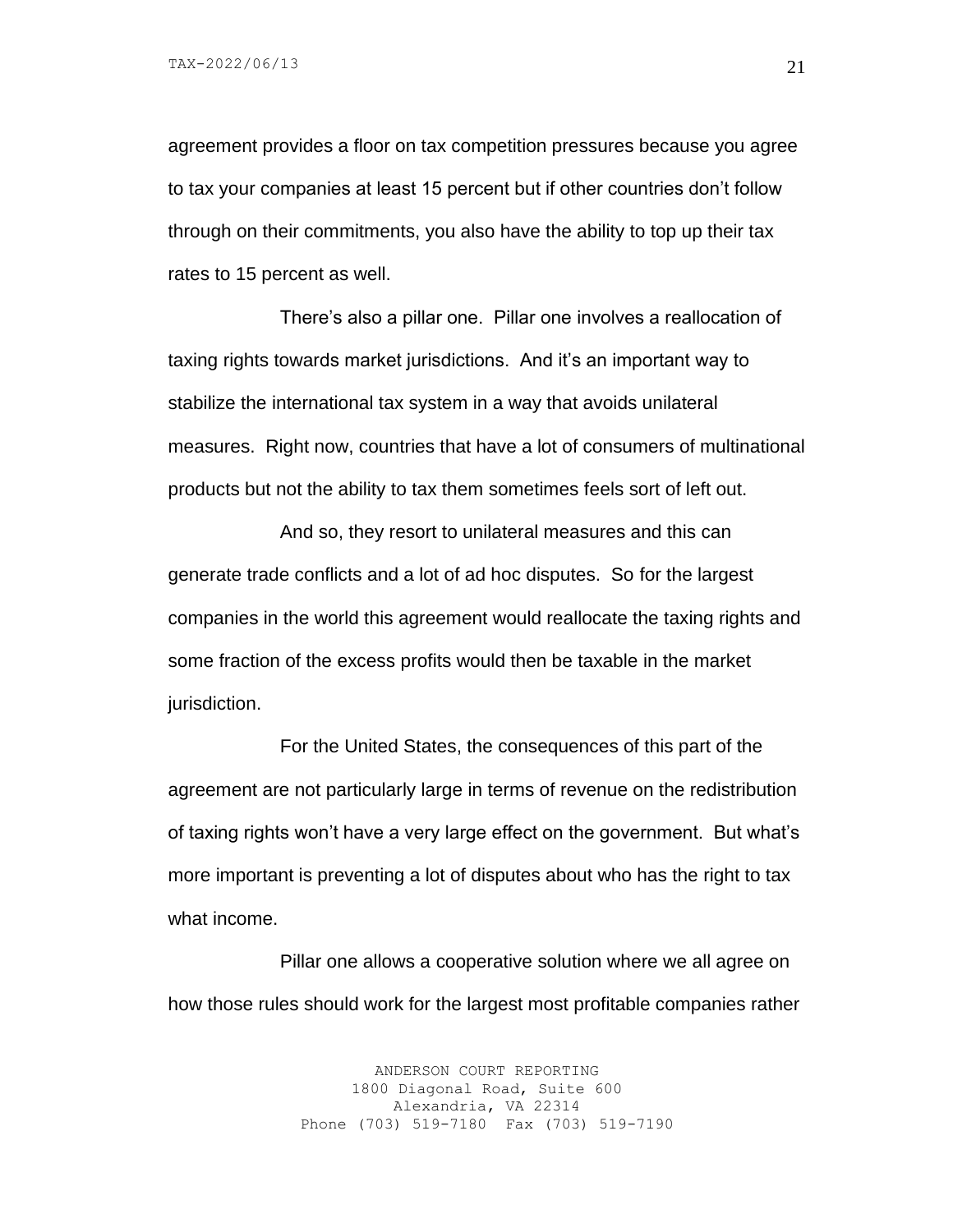than resorting to this ad hoc unilateral measures and the resulting escalation in trade disputes which can certainly create a more uncertain business environment.

The administration's international tax proposals and those adopted by the House in November remain under consideration now. And these are fully consistent with the vision laid out in the international agreement. Under the legislation, we'd adopt a country-by-country minimum tax that's fully consistent with the pillar two agreement. Country by country is an important feature because without it there's a strong incentive for countries to lower their tax rate all the way to zero. And both the JCT and the Office of Tax Analysis have shown that such reforms can erase hundreds of billions of dollars for the U.S. government at a time when we really need the money for both deficit reduction and for a long list of fiscal priorities.

MR. FURMAN: Great. Thank you so much, Kim. The United States has had two really important economic policy imports from the country of New Zealand.

One is the two percent inflation target. The second is Chye-Ching Huang who has been a massive force in tax policy since she left being an academic and practitioner in tax in New Zealand and came to the United States. She's at the Center on Budget for a long time and now is the Executive Director of the Tax Law Center at NYU. And, Chye-Ching, I would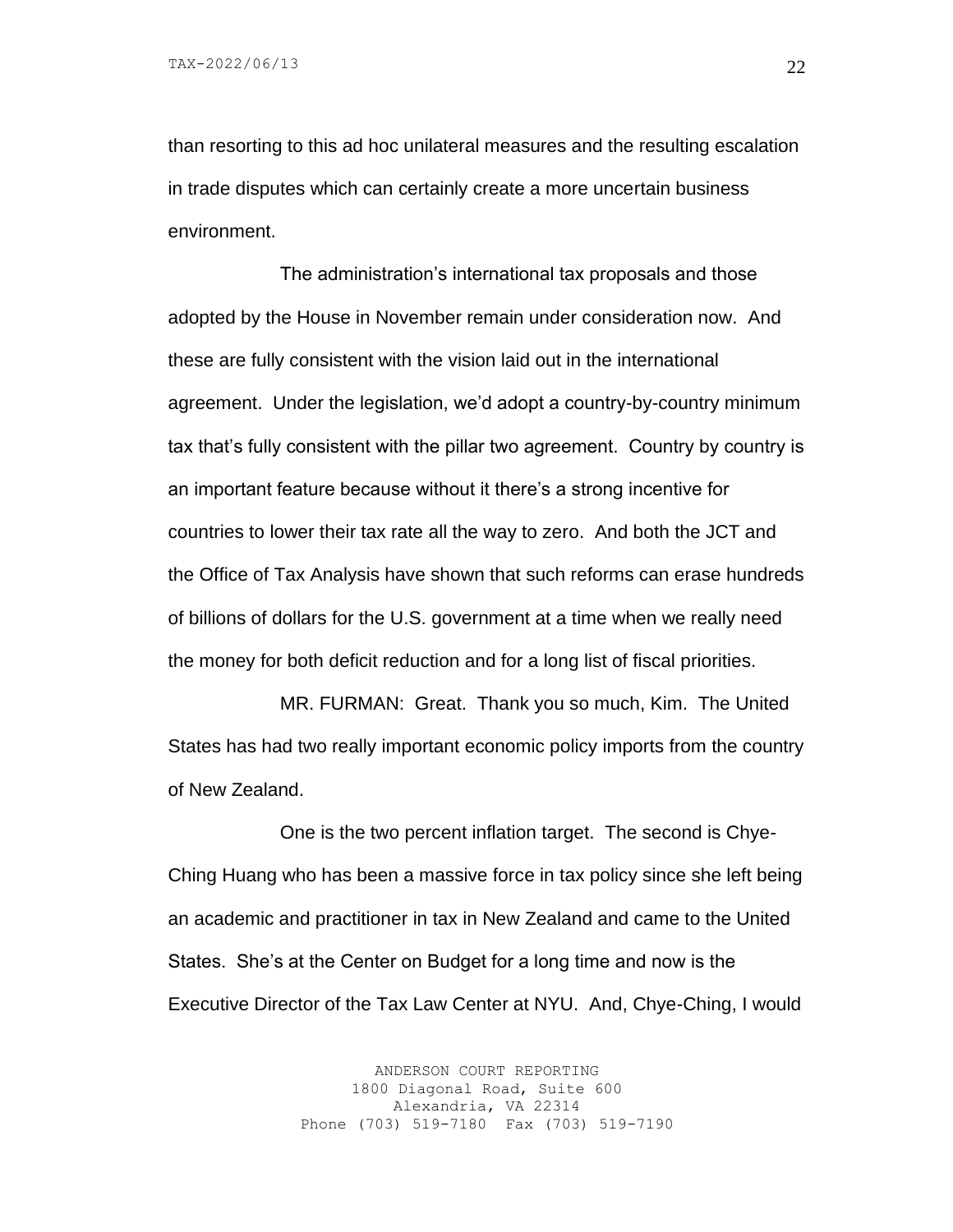love to hear your perspective on these reforms.

MS. HUANG: Excellent. Well, thanks for having me, Jason. I've been sort of somewhat distracted by trying to come up with a punchline to three of Jason Furman's tax friends walking into a bar. I believe you will ponder that while I sort of focus on something a little more basic which is I really think that any discussion of this topic needs to start with a really very simple fact. Which is that at the moment, U.S. multinationals pay about 8.8 percent of their profits on tax.

That's their cash tax rate as a share of their worldwide book income in 2018. It's a very simple fact. It's not novel but it's not broadly well understood. And I think it really needs to ground any policy discussion in this areas because of the policy discussion, we spend a lot of time focusing on current and proposed statute rates. Whether it's the 15 percent global minimum tax or 21 percent that others have proposed. Or even 25 percent or 28 percent, so on and so forth.

But U.S. multinationals actually pay well below those current and proposed statutory rates. And I think really the question that should motivate a lot of the policy discussion that we're having is whether the cost of the current provisions of the law that allow multinationals to achieve that 8.8 percent effective tax rate worldwide is worth it to the U.S. as a whole? Is it worth it in terms of the incentives that it creates to locate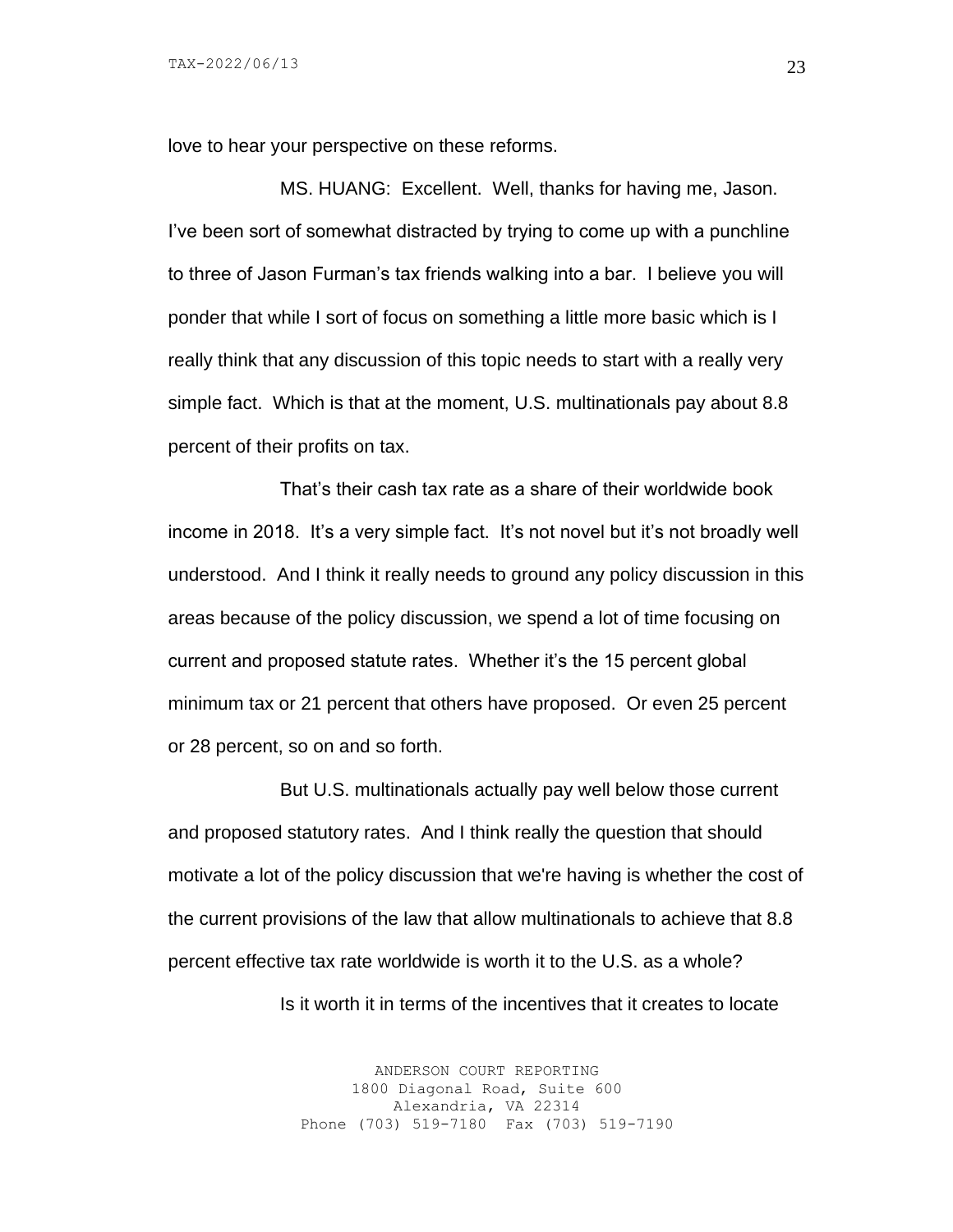profits or investment offshore? Is it worth the cost of the revenue that could have stayed deliverable to other basements with broad economic benefits? And is it worth it in terms of the disadvantage that accrues to small, new and domestic businesses that don't use their tax departments or maybe don't have tax departments that they can use to create a profit center from shifting profits to tax havens?

So it's that sort of really basic fact and opportunity cost that I think is an important place to start here. And I'm sure we'll sort of – we'll hopefully, Jason, you can avoid us going into a sort of data fruit flight, but there's lots of fun things to talk about in terms of how we precisely visualize. I think the rights and quantify those opportunity costs. But I think to me that's the frame that we should be thinking about this from.

MR. FURMAN: Great. Terrific. So our third speaker, Rohit Kumar, I first met in 2009 when he was Deputy Director for the Majority Leader McConnell. I think I was late for the very first meeting we had. And the next several years between Obama and the Congressional Republicans got off on the wrong foot as a result.

He forgave me, though. We had a great negotiation in 2010 and has always been someone who combines just enormous, enormous levels of insight in tax with real political savvy. Now, he is the Principle and Co-Leader of the Washington Tax Services for PwC.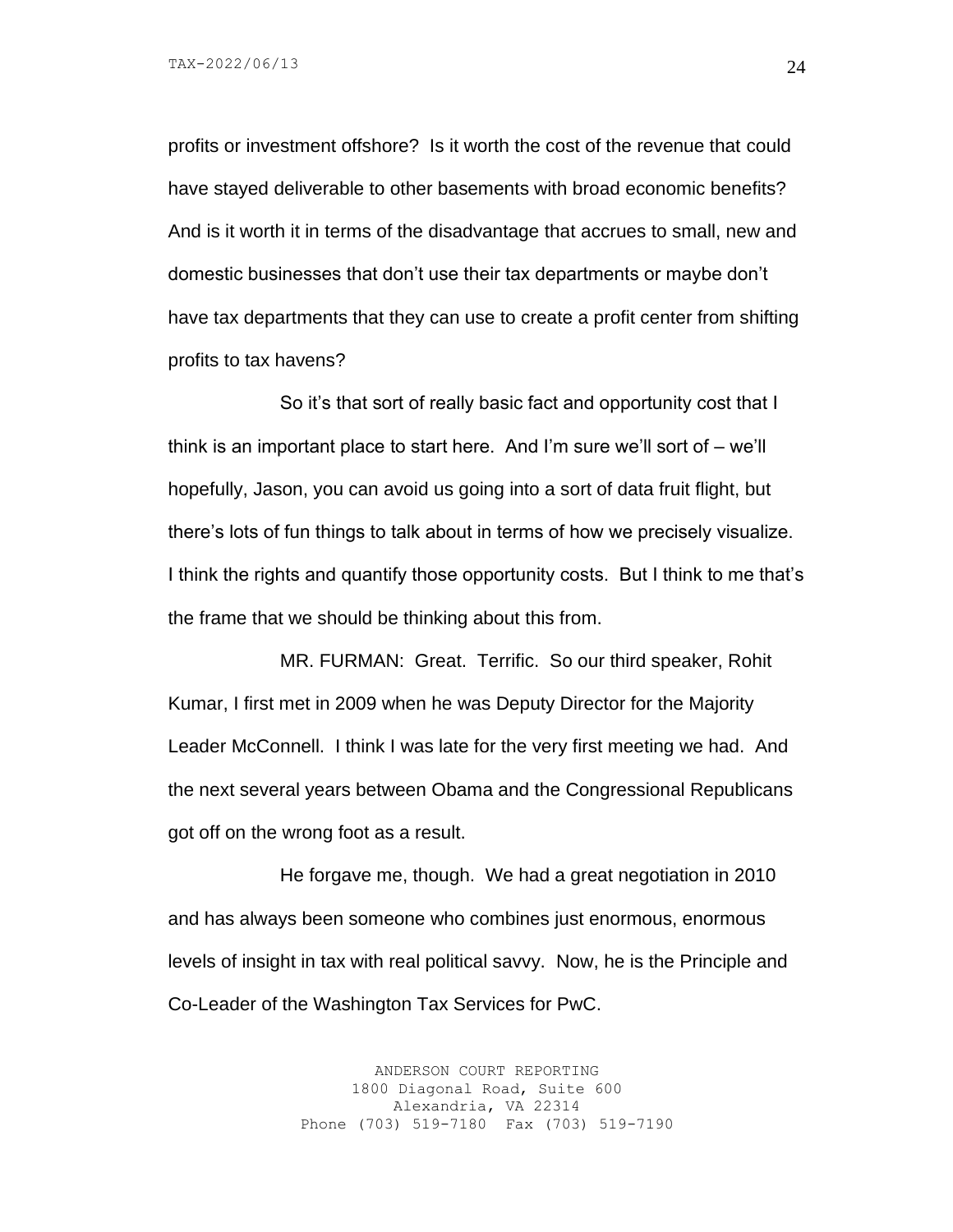I would just like sort of broadly speaking for you to give us your perspective and let us know whether you're giving us your policy perspective? Your political read? Speaking on behalf of the business community or what have you?

MR. KUMAR: Yeah. So thank you and thank you for inviting me. This definitely feels like I was – I watched a lot of Sesame Street as a child so this feels a little bit like one of these is not like the other game. And you can probably guess who is the not like the other in this exercise.

MR. FURMAN: Kim, who is not a lawyer.

MR. KUMAR: Right, yeah. You've won. So, you know, perhaps not surprisingly given my background and practice, I don't entirely share the views expressed here before.

You know, I think it's important – but it's important to have a fact-based conversation, right? If nothing else, if we can disagree about the solutions, but we ought to be able to agree on the facts. So let's just look at like the 2018 statistic that the effective rate for multinational is 8.8 percent.

So of two things jump out at me. One is Gabriel Zucman, not an economist that I quote regularly. You know, noted that that estimate substantially includes a lot of double counted income. Yes, he calculated it at 72 percent of the income was double counted because of intracompany dividends so it inflates income, it doesn't inflate the tax. And you end up with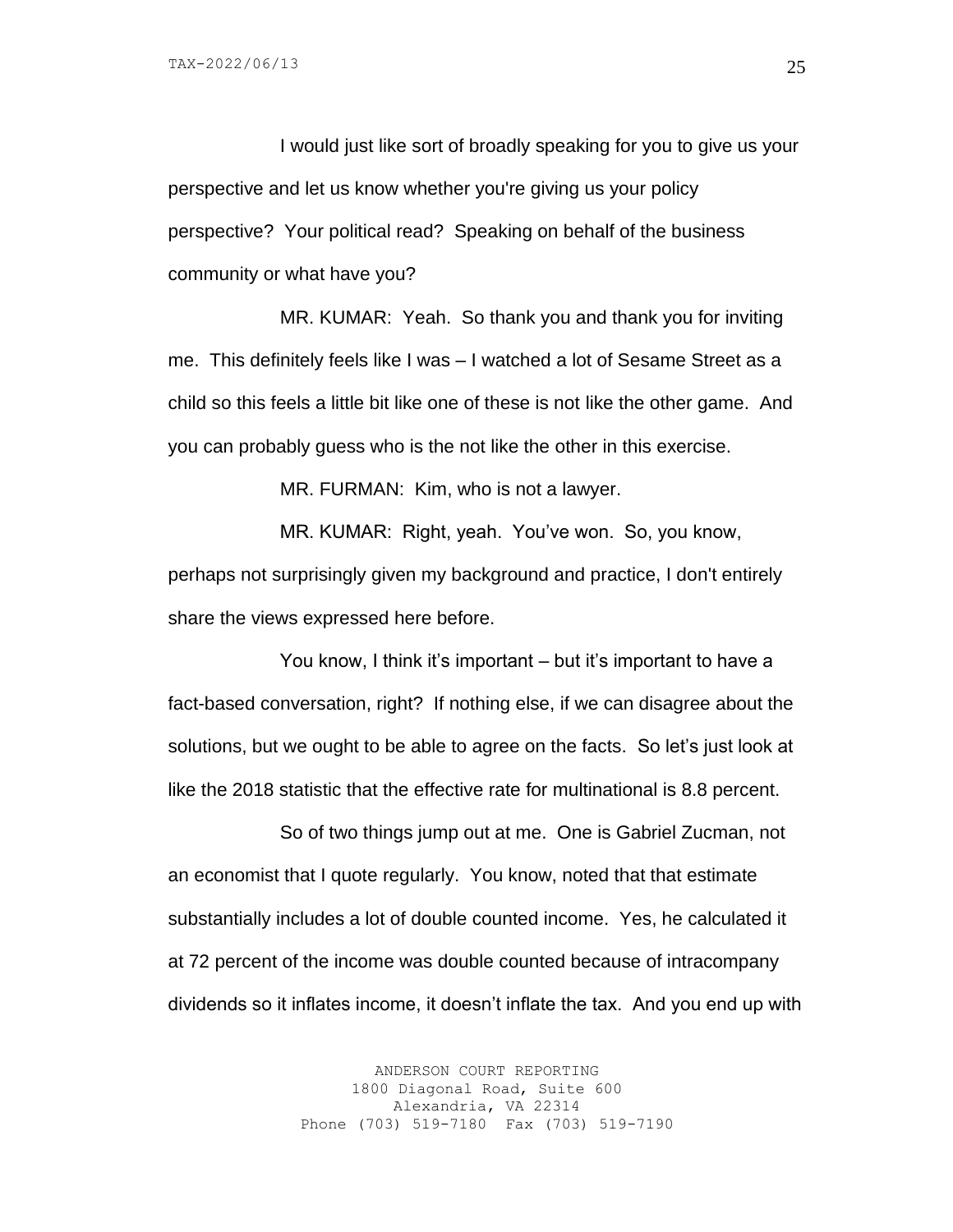this artificially low rate. And then if you disagree, you know, you're in a fight with Gabriel Zucman about his calculations.

We have 2019 data, right? And the 2019 data shows that the cash tax rate was actually 15.9 percent, which is, you know, some 80 percent higher than a 2018 rate. Now, that's not hugely surprising because the 2017 law was enacted at the end of 2017 so you wouldn't expect much effect in 2018. 2019 will be the first year and it would be just the beginning of when you would start to see some of the effects of the 2017 law.

And I actually feel like in a lot of ways the conversation we're having, and even in some of the analysis that has been presented today, is – and this is always true of government, is fighting the last war. Like this is very much a pre-2017 conversation when things that companies could do, U.S. companies anyway could do, foreign companies can still do it. It's just no longer available because we do have – and Brian pointed this out.

We do have the only minimum tax on the active foreign earnings of our headquartered multinationals. And the one thing I do agree, and I always like to find some area of agreement. The one thing I do agree is if the rest of the world were to actually adopt something like a pillar two style regime and the U.S. were then to follow and do it at the same time – or if not follow do it at the same time that would actually be helpful, right?

The risk though, and I think this is what gives Congress – and

ANDERSON COURT REPORTING 1800 Diagonal Road, Suite 600 Alexandria, VA 22314 Phone (703) 519-7180 Fax (703) 519-7190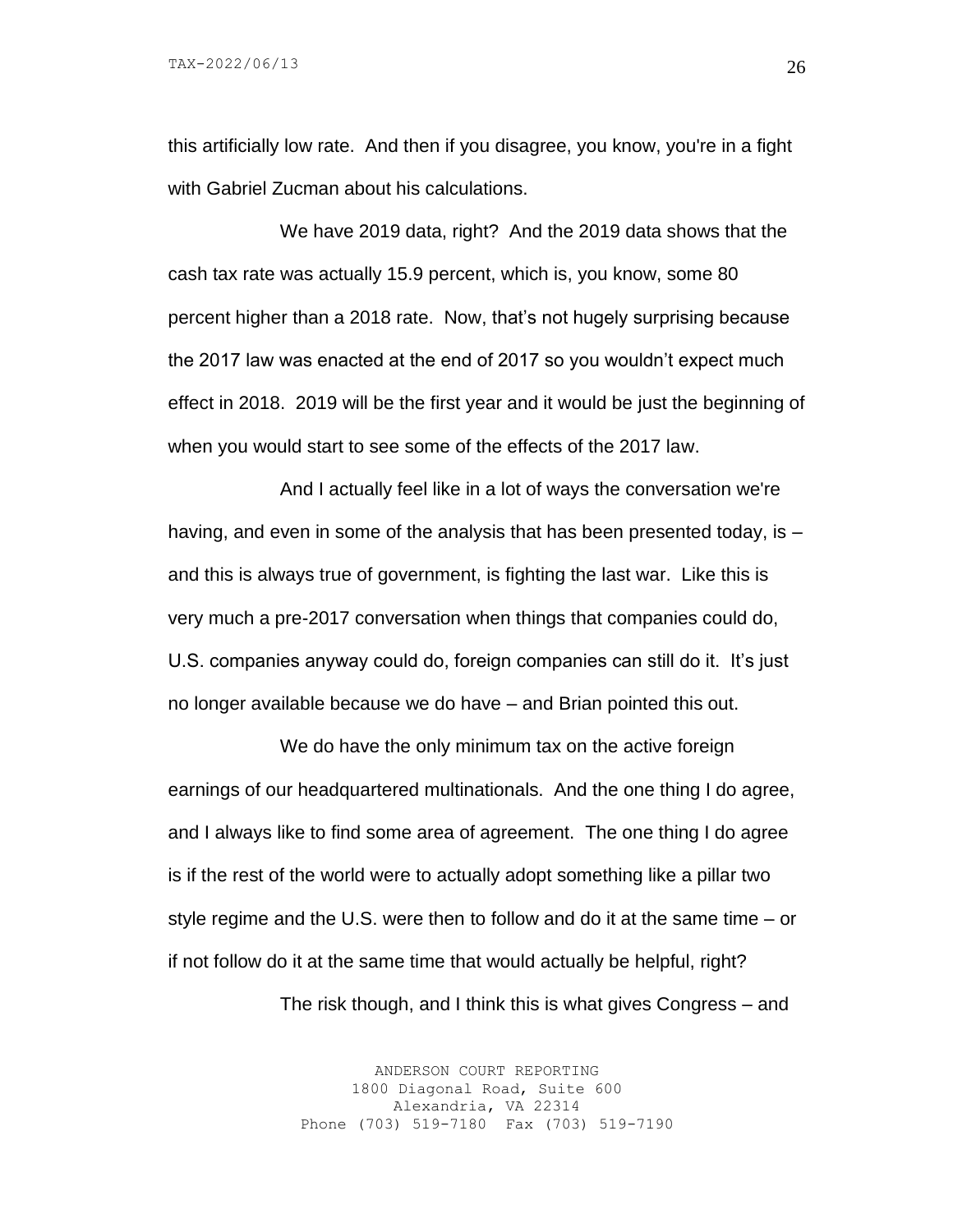now I'm wearing a political hat – what gives Congress some pauses, Congress is being asked to adopt these changes now like within the next, you know, several months. Where they proposed 1/1/23 effective date at a time when it doesn't look like anybody else is racing to the start line or even the finish line of this exercise.

You know, what countries agree to at the OECD was not actually a commitment to do it. If you actually read the OECD – and we're seeing this play out in the EU now. What it says is it is volunteer. And if you are going to do this then this is like the model goal. Like this is the gold standard of what a minimum tax regime should look like. But you're not actually obligated to do it.

Now, the EU is trying to pass a directive that requires unanimity in the EU, which would then in theory require EU member states over a period of time to adopt these changes into their national law. And now that it is becoming a little bit more mandatory than what was agreed to at the OECD, the rubber is hitting the road and the EU is now – they are O for 3 in getting the unanimity required.

They're going to take another run at this, I think on Friday. The last meeting of the Finance Ministers under the French Presidency of the EU. At the moment, it doesn't look like unanimity is likely to be obtained. Poland has been objecting. The Polish Finance Minister was in the press last week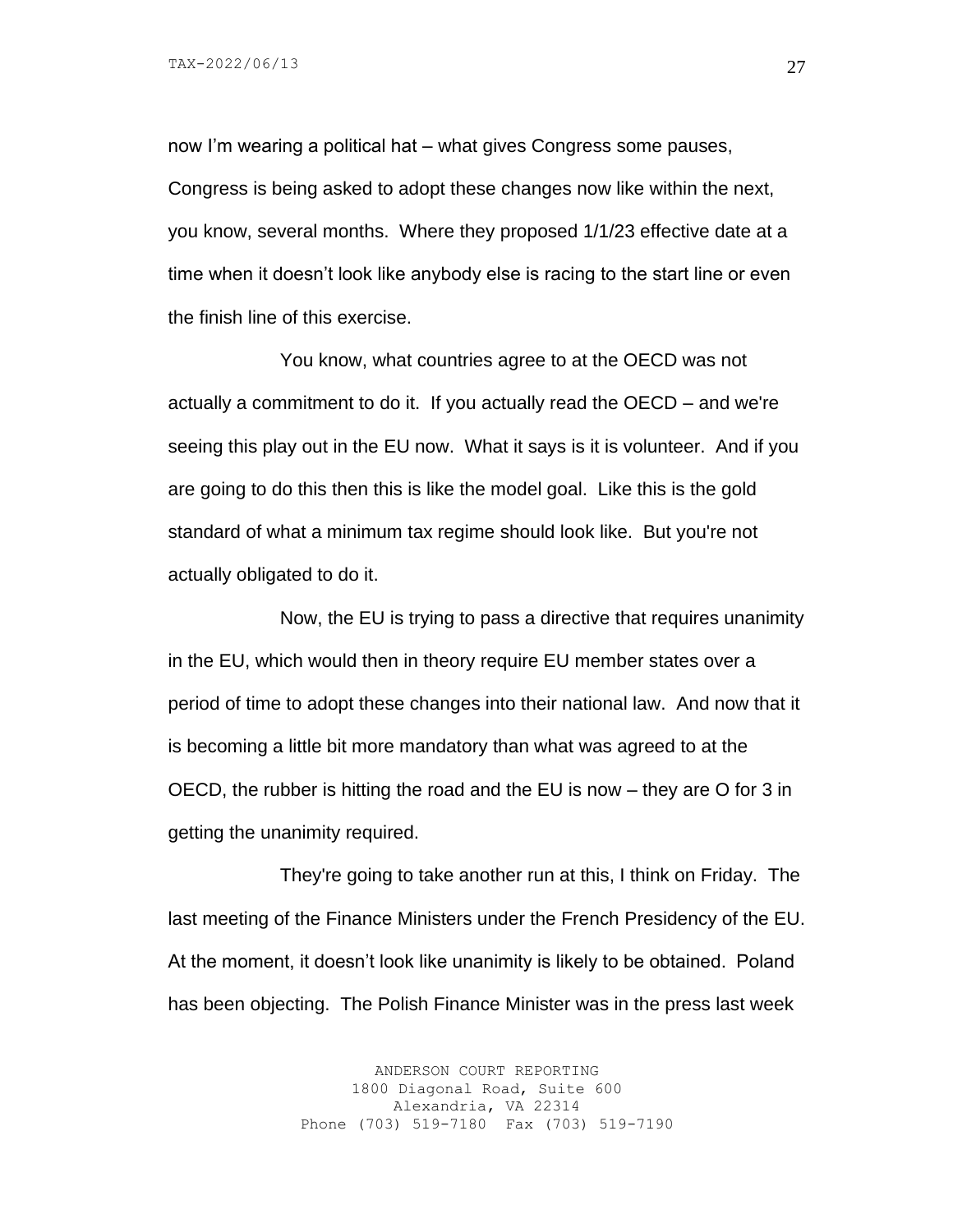saying our objections remain.

And so, you know, the challenge here, I think is how do you do this in a way that actually doesn't disadvantage U.S. headquartered multinationals? And disadvantage both as to substance and the substance of the House passed bill is more onerous than what the model rules that were proposed and as to timing. And the timing of the House passed Build Back Better legislation at least as it relates to this issue.

Clearly more onerous because there's no one in the world that's going to adopt this for a 1/1/23 effective date.

MR. FURMAN: So I don't want to have a long discussion about debate about the numbers. If there's a very brief response, Chye-Ching, you're one of the coauthors, I should have said at the excellent all facts document which I highly recommend which is on the Hamilton Project website.

If you want to quickly respond on that? But then I want to draw out this question of what if the U.S. acts and others don't and vice versa?

MS. HUANG: Yeah, this panel might be a quick bite for some excellent analyses of these issues by joint committee on taxation. Patrick Gleason, Kim Clausing and the Commercial Research Service.

These data issues are pretty well known. I'm pretty familiar with anyone that has looked at the data. I think where his points covered a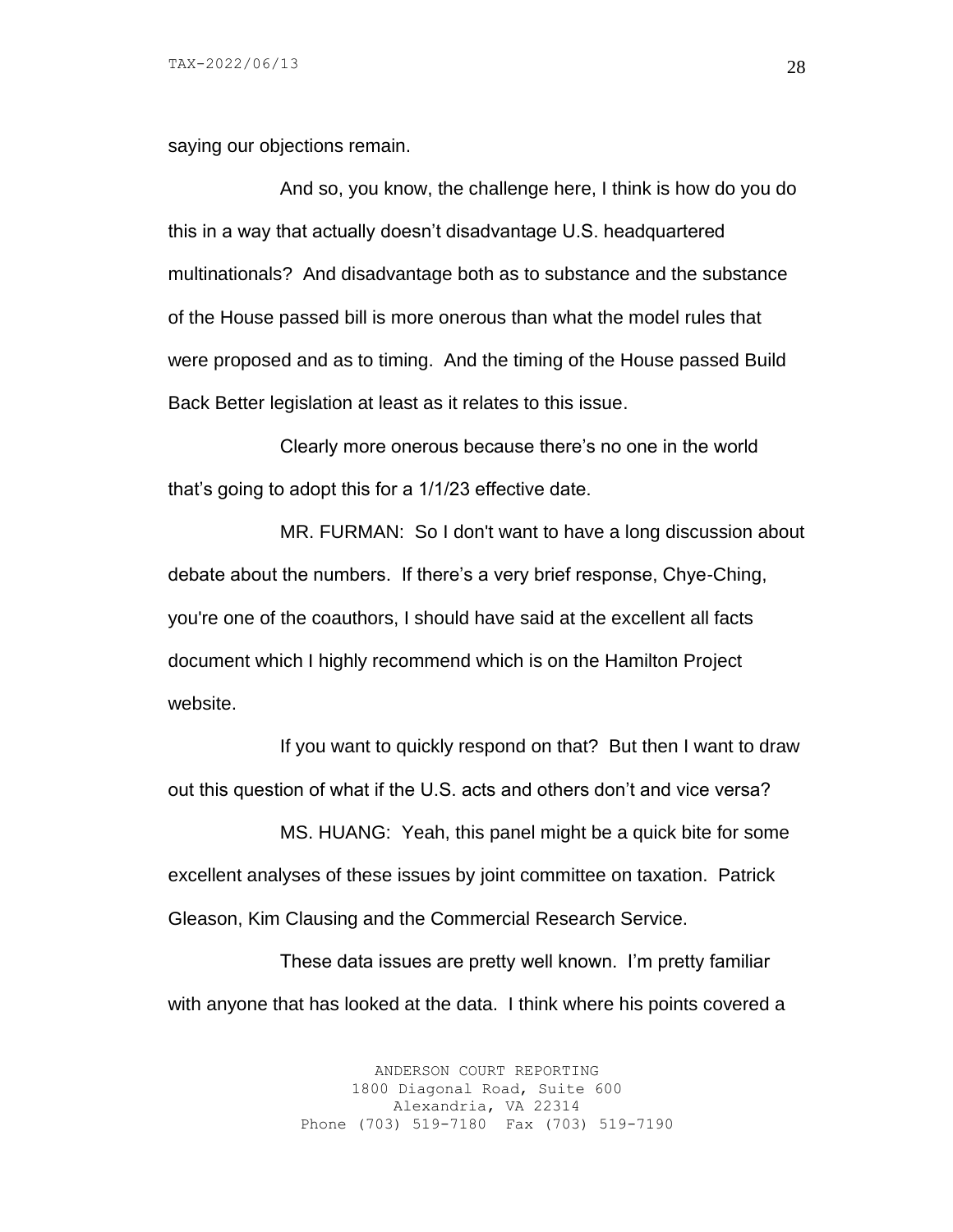TAX-2022/06/13

we –

few different things. The treatment of losses potentially. The impact of reappropriation taxes and also, I think the treatment of stateless income.

If you look at footnote six in our paper, you can see some analyses that actually go into these and are pretty detail. And you find that basically the overall story, which is benefit to rights, and below statutory rights is a very wide spread apart tax rights available to multinationals and a profit share thing is substantial. It stays pretty constant no matter which variation of those different approaches that you can try, but also, Kim, if you wanted to jump in because you write some of those very pieces, feel free to do so.

But again, I think the bullet story is the same. No matter which of those styles you tweak.

MR. FURMAN: And, Kim, only briefly if you felt the need to jump in just because we have –

MS. CLAUSING: I'm fine with moving on.

MR. FURMAN: Rohit, do you need to say anything or should

MR. KUMAR: No. Look, I mean it's not hugely rising. I mean no company pays headline rates. Everyone pays below statutory rates because there are incentives in every regime in the world. But so that's not hugely surprising. I mean it would be shocking if you were paying the

> ANDERSON COURT REPORTING 1800 Diagonal Road, Suite 600 Alexandria, VA 22314 Phone (703) 519-7180 Fax (703) 519-7190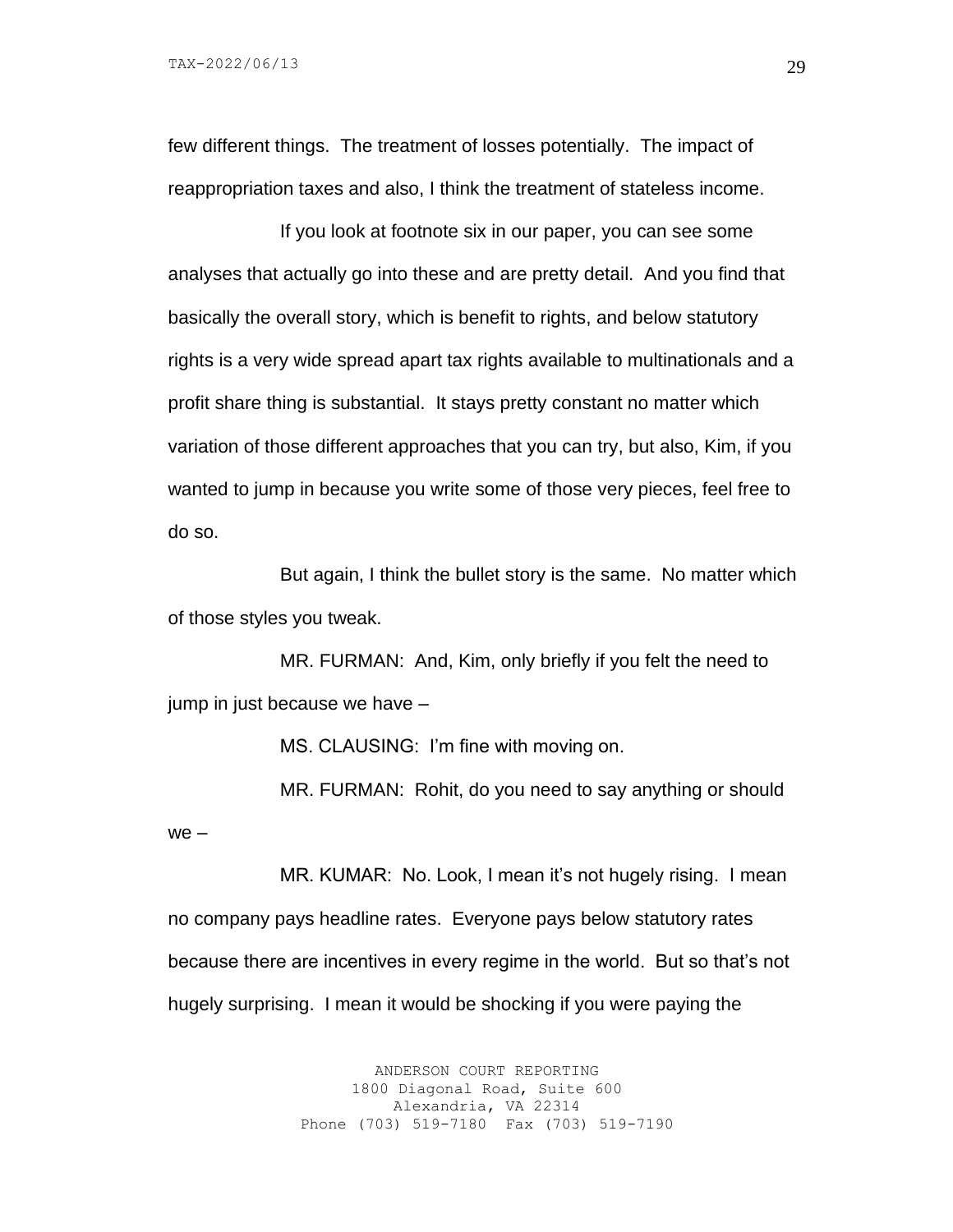headline rate at some level.

And stateless income while possibly true for a foreign headquartered multinational is just no longer available for a U.S. headquartered multinational. Not since the guilty changes. Not since the 2017 law was passed. So this is where I feel like some of this conversation is rooted in what happened – what was potentially available in 3/2017, but frankly post the original BEOPS, Base Erosion of Profit Shifting exercise at the OECD in post-2017, you know, the U.S. tax law changed for U.S. headquartered multinationals anyway. Speaking only for them.

Stateless income is not available. I don't know that it's widely available for any multinational anymore, but it is certainly not true for – it's not available for U.S. multinationals.

MR. FURMAN: So I wanted to go to the more important – well, everything is important of course. I think the important challenge you raised is the possibility that the United States could pass this and other countries not.

So I wanted to get from either Kim or Chye-Ching or possibly both. Well, why don't we start with you, Kim. What would the consequence to us be if others didn't pass it? And what type of incentives does our going ahead in doing it unilaterally create for other countries?

MS. CLAUSING: Yeah, so there's a strong incentive for other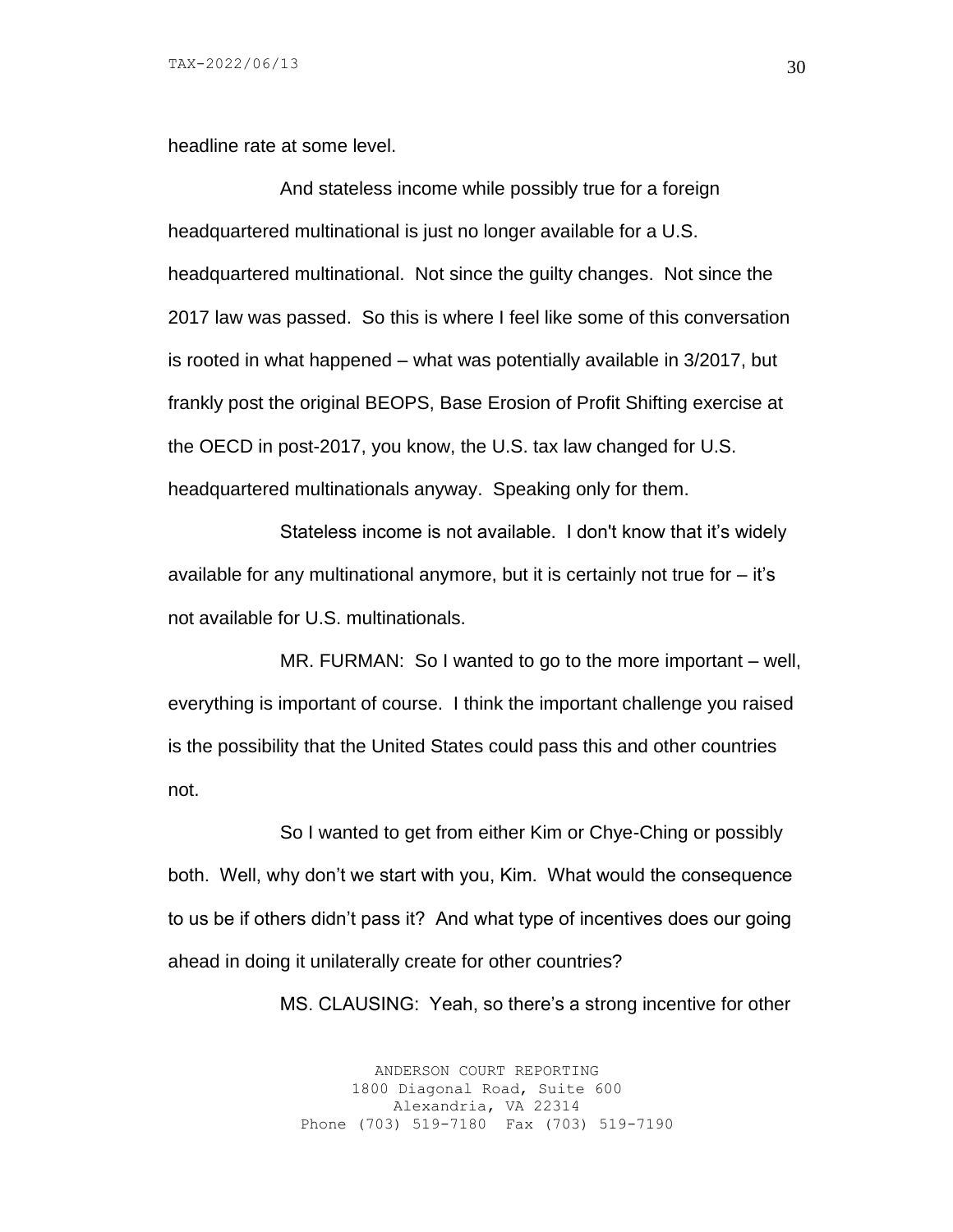countries to adopt. And if we adopt, I think it will be an even stronger incentive for them to adopt.

Effectively because of the enforcement provisions envisioned in these agreements. If nonadopting countries are really at a disadvantage because other countries will tax their multinational companies' profits.

And even if we look at sort of the House past legislation, it envisioned a stronger base which is not exactly the same thing as the UTPR acronym that I referred to earlier, but does serve a similar purpose of really incentivizing foreign multinational companies to also adopt this international tax agreement because if they don't then they will much more likely to be subject to the BEPS because they will have low effective tax rates than, you know, elsewhere. And if they try to strip income out of the United States, they'll be hit by the BEPS.

So, you know, I think the risks here are relatively minimal and there are plenty of things that the United States government can do to make them even smaller. And one thing to remember is that Congress retains autonomy, right? So if we are the first to implement this, which unlikely because I think other countries are ready to move as swiftly as we are. But even if we are the first to implement this.

And let's say nobody else does it, right? Then there's two options. We can either toughen our enforcement measures which we're fully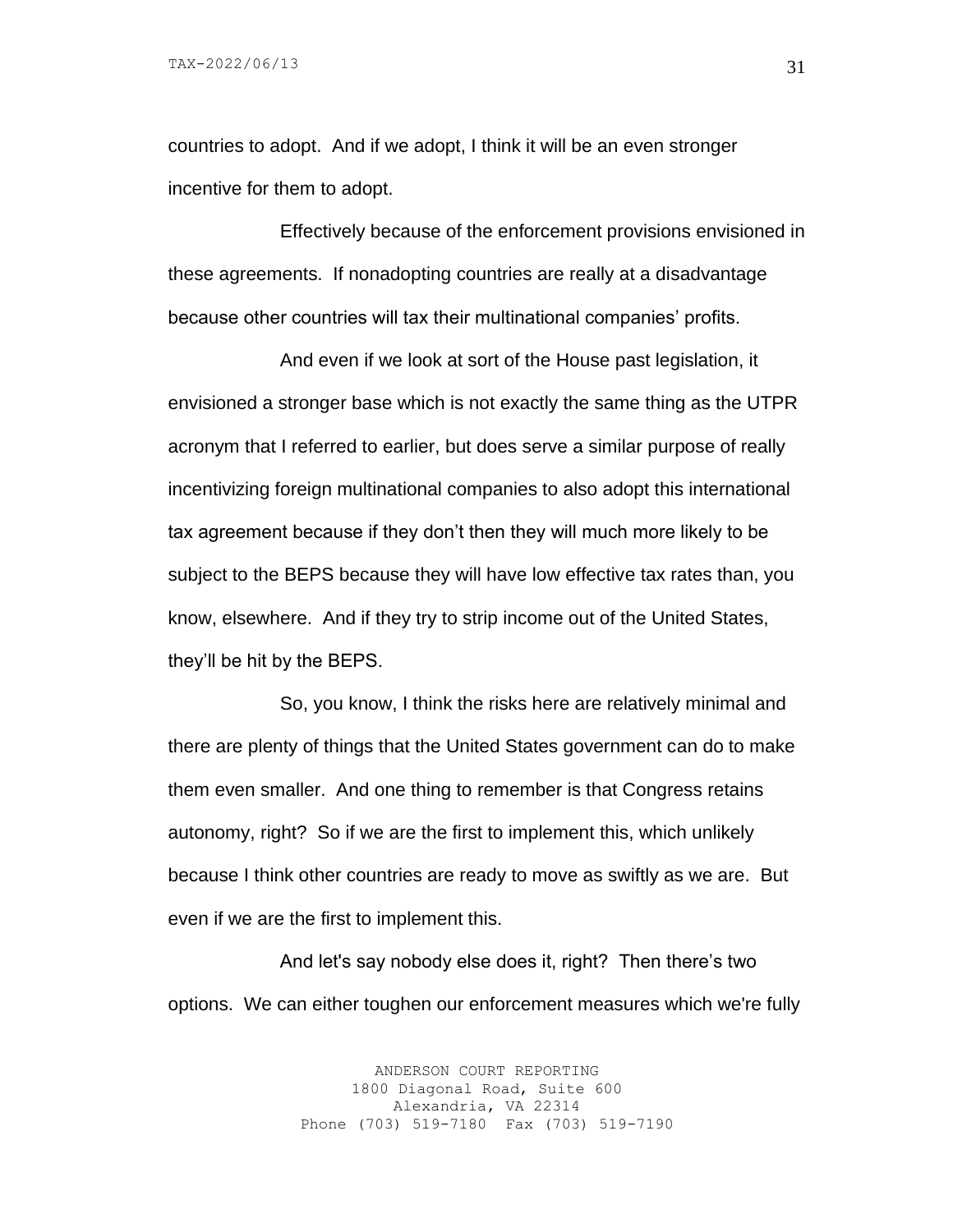capable of doing or we can, you know, reevaluate later. But it's important to keep in mind that there's multiple definitions of competitiveness here.

So even if our companies are paying a little bit more tax than some of the companies abroad, we also have to worry about the competitiveness of the U.S. location as a place for doing things. And U.S. international and tax reform will greatly enhance that by making it less advantageous to shift profits offshore and less advantageous to shift jobs and investment offshore. Because right now, you've got a 50 percent discount for foreign income relative to domestic income and U.S. international tax reform would narrow that differential substantially.

MR. FURMAN: Come in, Rohit.

MR. KUMAR: I was going to say one important thing to point out, though. This under taxed profit rules, this so-called unfortunate mechanism is not something that is in the House passed bill. This, of course, is a product of a release of the model rules that came after the House bill was passed.

So while there might be hypothetically a world where we could do this with a UTPR only if the U.S. were to do it. We still wouldn't be at a competitive disadvantage. That's not the role we're discussing. That's a theoretical one. That's not the role that's presented to Congress at the moment.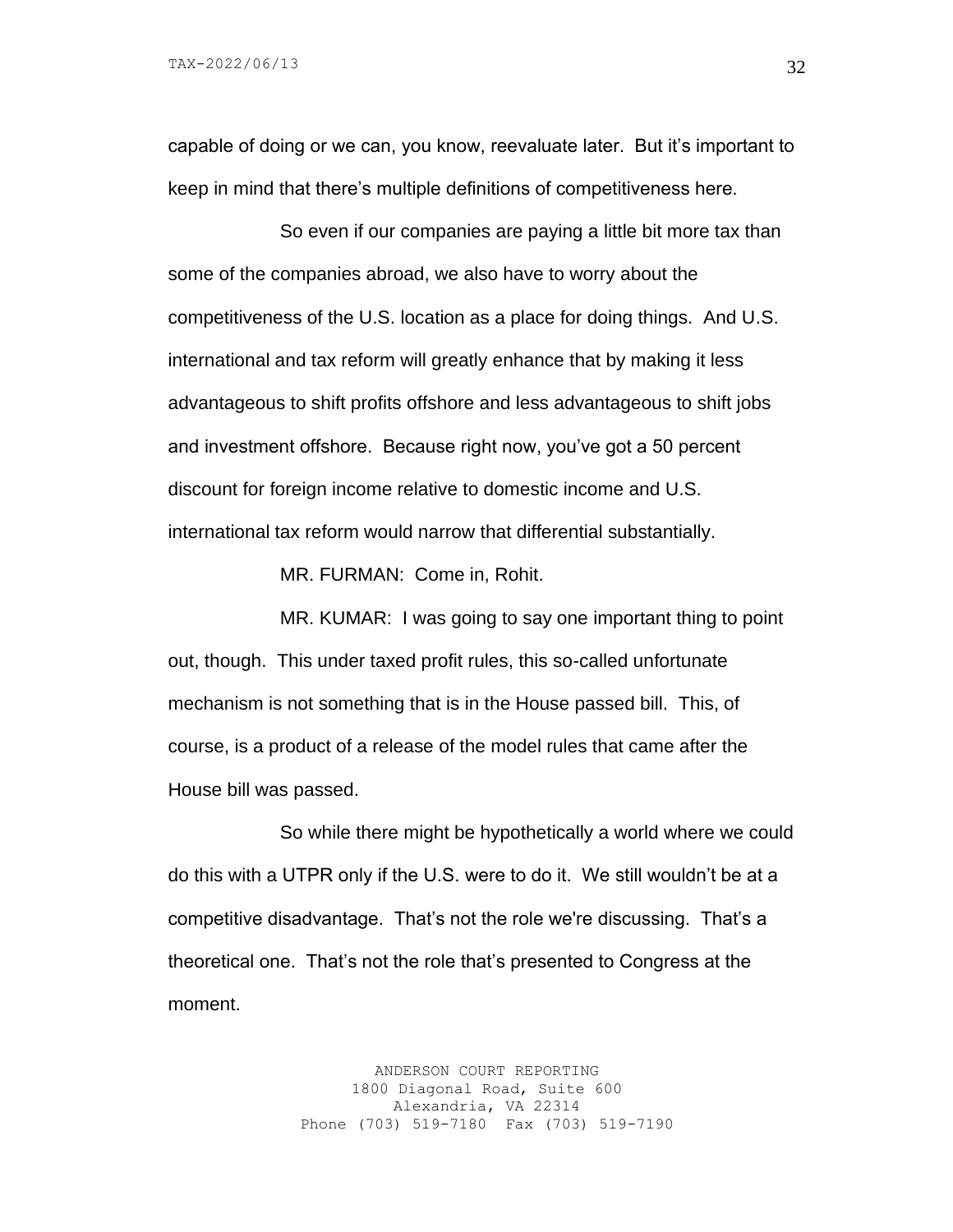And even the UTPR proposal in the President's most recent budget is not – has a lot of holes that still need to be filled in as to how that would exactly work. So that proposal is not quite yet ready for prime time.

But I would say this, Kim. I think it would be a reasonable approach. Not one that Congress is currently thinking about but one that could perhaps I suppose. Can say, look, the U.S. will make these per country guilty changes.

But we will trigger that change based on adoption by pick a cohort of relevant countries, EU perhaps to start. You know, you can debate whether China and India are relevant to this, but at a minimum like the G7 EU countries.

If that were the proposal on the table, I think politically that would be a much easier thing for Congress to digest because you would protect against this risk that, you know, while hypothetically Congress retains autonomy, it does. But in the practical world legislating on tax as we have seen over the last year and a half can be quite challenging even when you have total control of the House, Senate and White House.

And so, it is I think for most elected officials, it is sort of cold comfort to say, well, but you can always change this later if it doesn't work out for U.S. multinationals or for the U.S. economy or U.S. workers.

I think it would be a far easier sell if the administration were to

ANDERSON COURT REPORTING 1800 Diagonal Road, Suite 600 Alexandria, VA 22314 Phone (703) 519-7180 Fax (703) 519-7190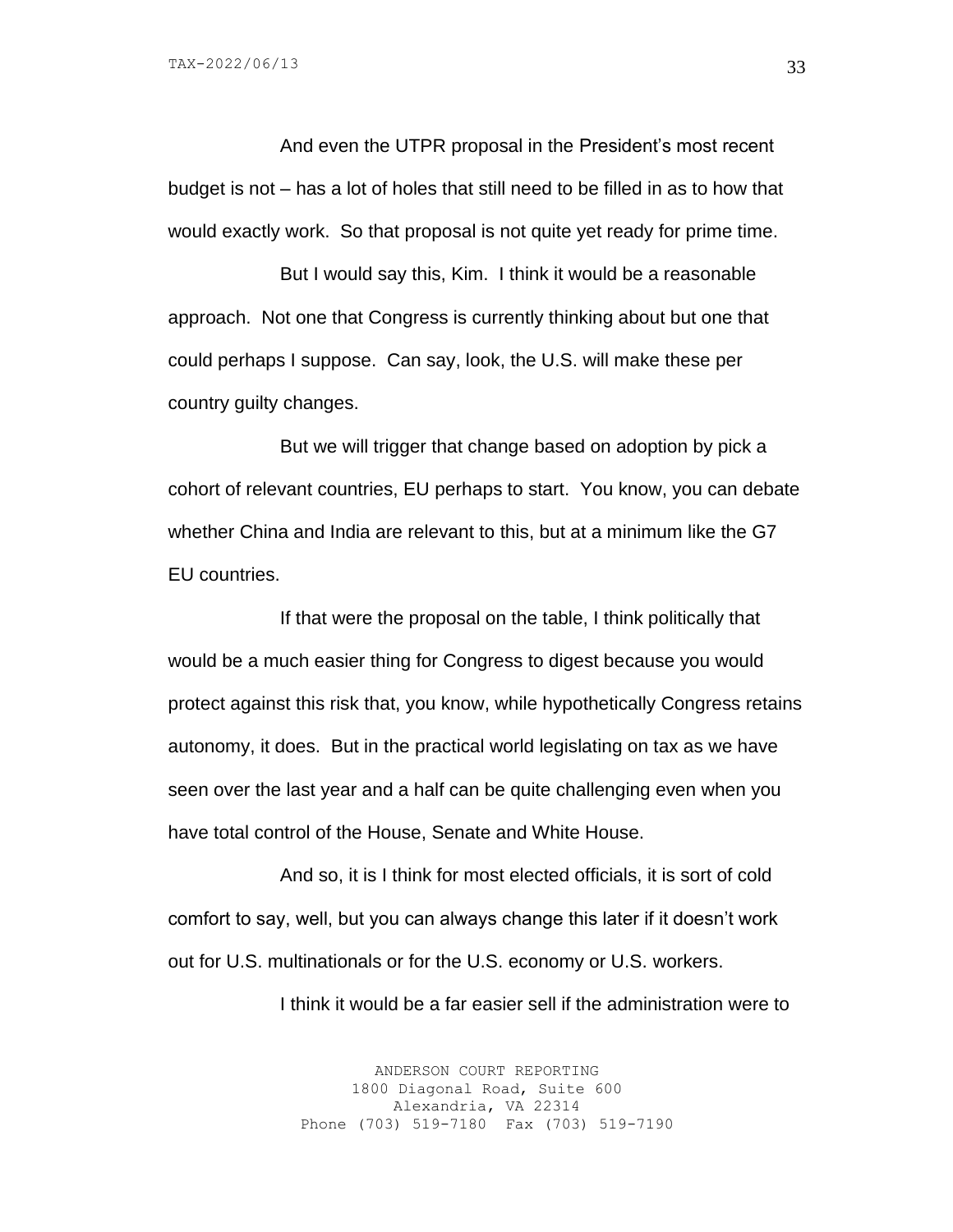say, hey, how about we make these changes contingent upon action by, you know, relevant headquarter's jurisdictions so that we are ensured that if we are going to jump into this, we're going to jump together and the U.S. isn't going to, you know, be an outlier both in substance and timing.

MR. FURMAN: Right. So I think there's two issues there. One is, you know, on the merits would the United States pass this unilaterally even if no other country would? I think some people – I think, Kim, your original proposal for the Hamilton Project was the U.S. unilaterally doing something like this regardless of whether other countries did.

So sort of on the merits does it pass a bar or not by itself? On the trigger, there's a second question that, Chye-Ching, maybe now that we're sitting around in the bar, maybe you know the answer to. Can you do – actually, Rohit, you might even be the best expert on this. Can you do a trigger like that under reconciliation even if you wanted to?

MR. KUMAR: I'm happy to take a crack at it as the guy with probably the most Senate experience on the panel. If any, right, the most of both.

So there a pure trigger that is conditioned upon changing foreign law. You could do if you get 60 votes just for that narrow provision because that change in and of itself, the official estimator from Capitol Hill will say, if change in the U.S. law is contingent upon other country changing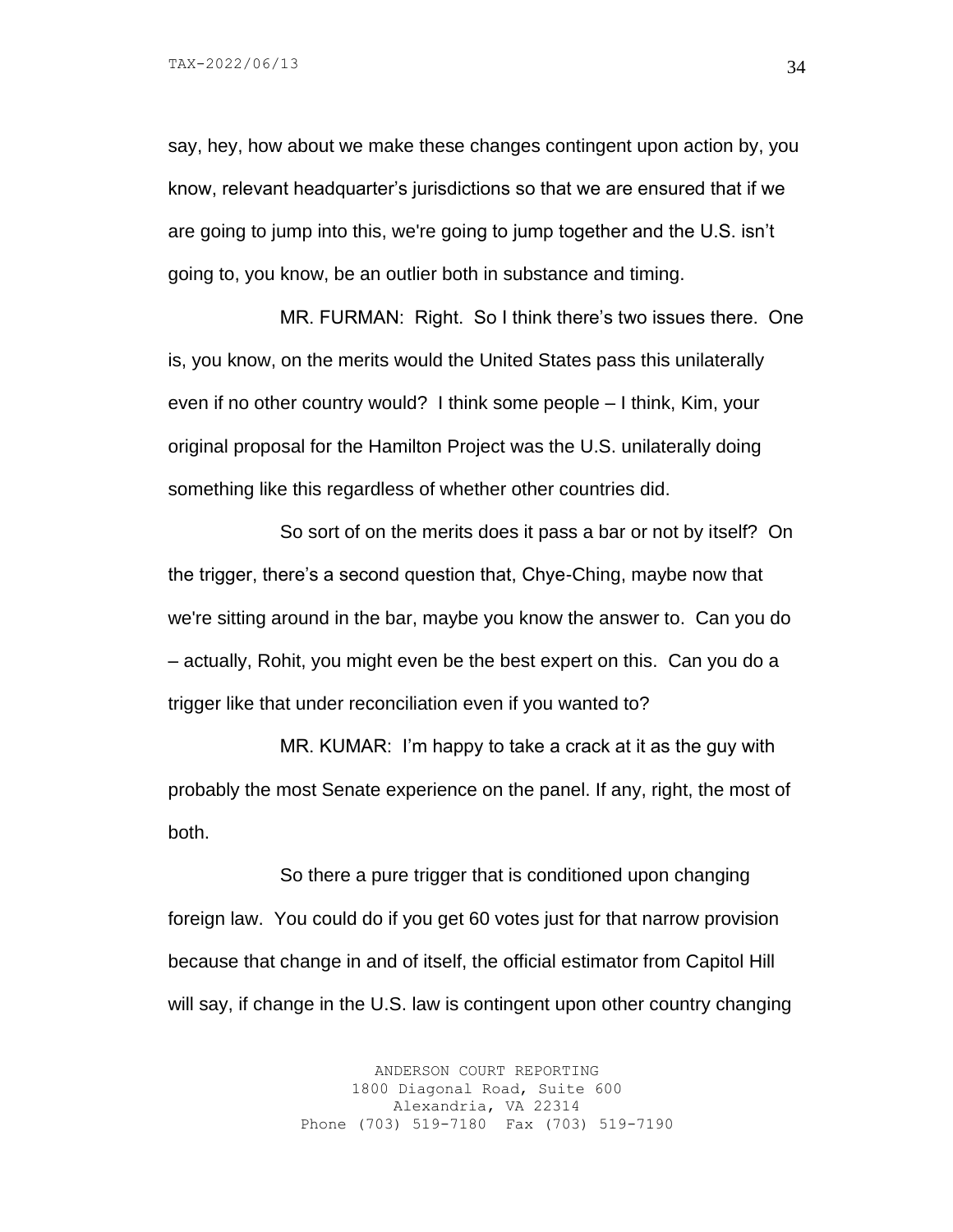law, we can't assume another country will change law. And therefore, we can't assume U.S. law changes. And therefore, no revenue. And if no revenue then in theory a 60 vote point of order would lie – I actually don't know.

You might get Republicans to say, look, if we're going to do this together that's one thing. It's doing it independently first that is problematic. You could solve for that, however, by saying, well, look. Irrespective of action by other country, the U.S. law will kick in – you'd have to put it maybe at the end of the budget window so maybe 2031, right? Which is the end of this budget window that we're considering this bill under.

Regardless of anybody else, nine years from now this law change is going to happen. And you could even build in a, look, if the relevant headquarter's jurisdictions. You could debate who that is. If they, do it before 2031, the U.S. could automatically accelerate its effective date to guarantee other countries – look, if you stick the landing in '24 or '25 or '26 or any point before 2031, we will join you because the Secretary can certify that you've done it and accelerate the effective date.

So there is a way to make this work inside reconciliation either with 60 votes. You can do anything with 60 votes in the Senate. But even if you couldn't get 60 votes or you were skeptical about getting 60 votes, you could delay the effective date, the backstop effective date to a point where it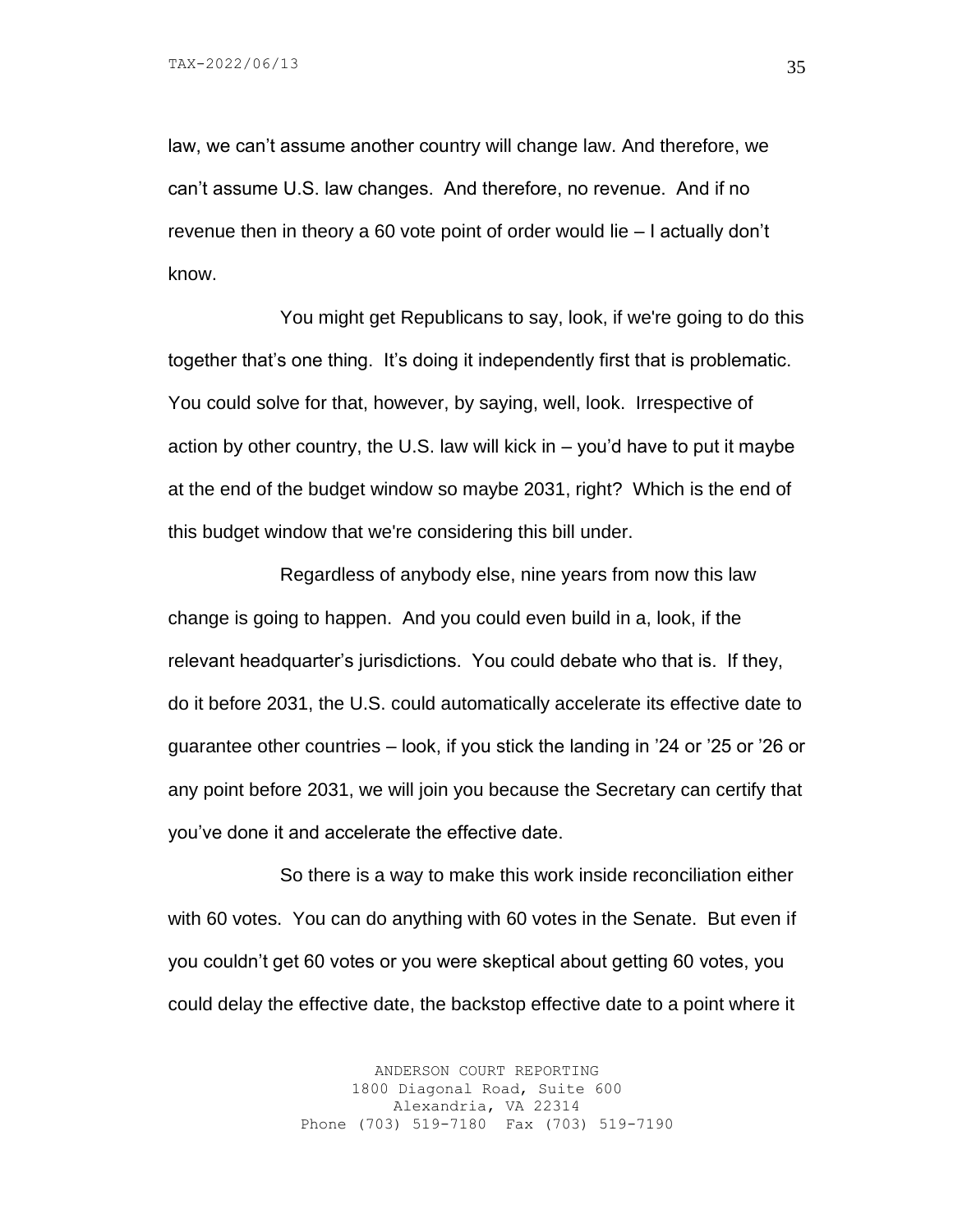still scored for reconciliation purposes but also maximally protected the U.S. from putting itself in a dramatically uncompetitive posture relative to every other country in the world.

MR. FURMAN: So, Chye-Ching, I wanted to just bring in what some of the other objections one adheres to whether you think they're legitimate? Whether you think – and if they are whether there are ways to address them? What is the business tax credits that this would prevent – that the United States operates things like rental – buildings with low-income housing and energy programs through the tax code and this agreement would interfere with that? Do you think that's correct? Do you think something needs to be done? Will be done, et cetera?

MS. HUANG: Yeah. This is a really interesting one. I find it pretty impressive the amount of attention that those communities manage to drive towards the (inaudible) and create the feeling that this is something that both anticipated and critical when it's really might not be neither of those things.

So to sort of step back a few steps to folks that might not have been following it as closely as Jason and the rest of us. The issue here to the extent there is one stems from the fact that multinationals think that they will continue to be able to achieve such low effective tax rates that they will face a top up tax to take them to some (inaudible) from other multinationals.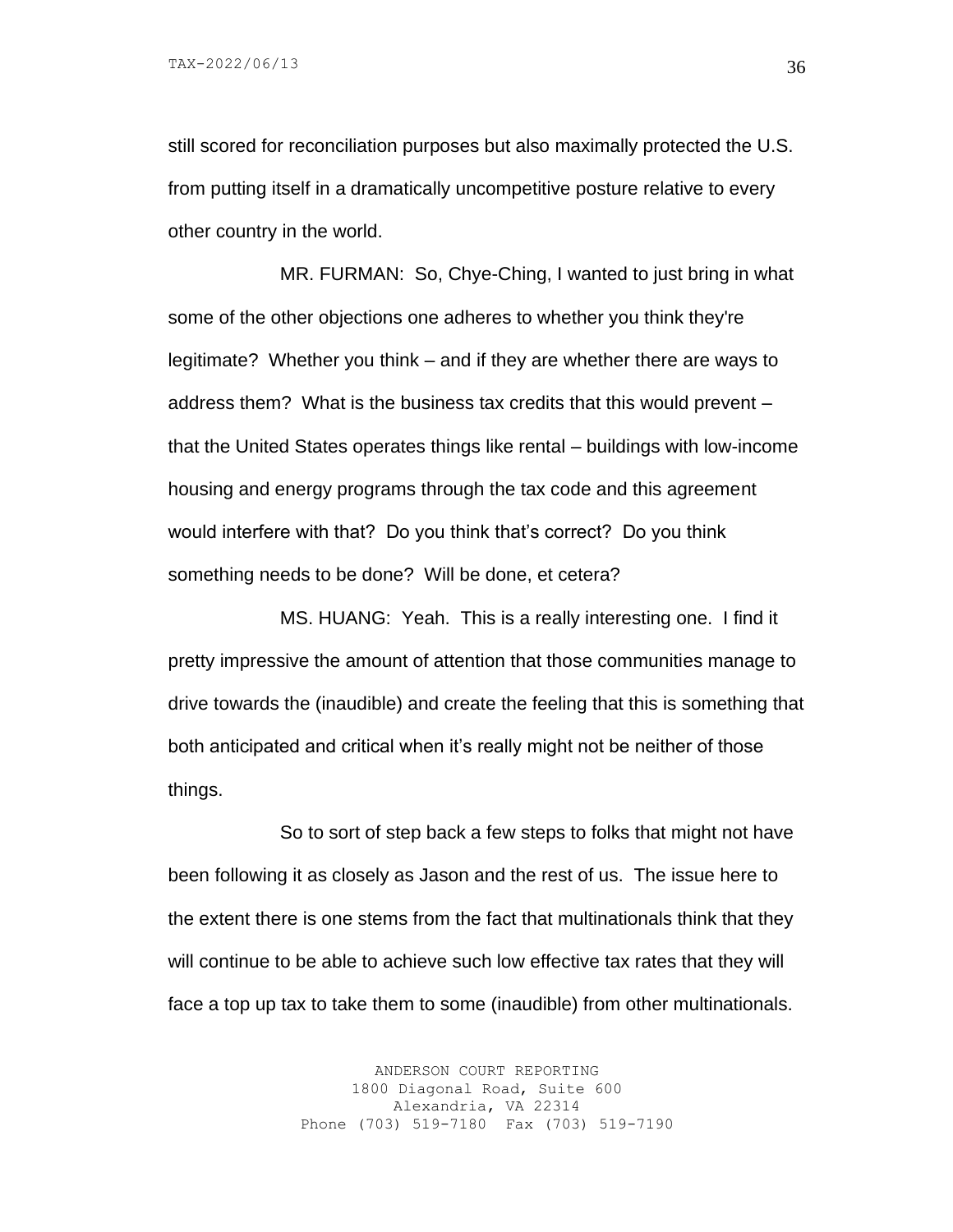Now, of course, that's somewhat contingent with some of Rohit's questioning of the extent to which multinationals might actually be paying more than that headline rate. But let's say there are a lot of multinationals facing that top up tax. Now, that has the impact potentially of reducing the modular incentive for some of these domestic tax credits that you were mentioning, Jason.

But we could of course also be sort of focusing on the extent to which this problem also stems from the fact that companies have been very effective at resisting the reappeal of other tax benefits such as FDII. Such as the actual rates that were sitting under the House deal, the President's proposal and other proposals.

So, you know, one could sort of address this problem to the extent that you think there is one by raising an effective marginal tax rates and the (inaudible) of these credits – so that those credits have more marginal benefit.

I kept saying that this is potentially an issue because, of course, as a question that's very much still alive in the implementation discussion. And again, I think there are many of these sorts of issues that is just a feature of remaking an international tax framework that's been in place since before, you know, microwaves were invented or anything else that has happened in the past 100 years.

> ANDERSON COURT REPORTING 1800 Diagonal Road, Suite 600 Alexandria, VA 22314 Phone (703) 519-7180 Fax (703) 519-7190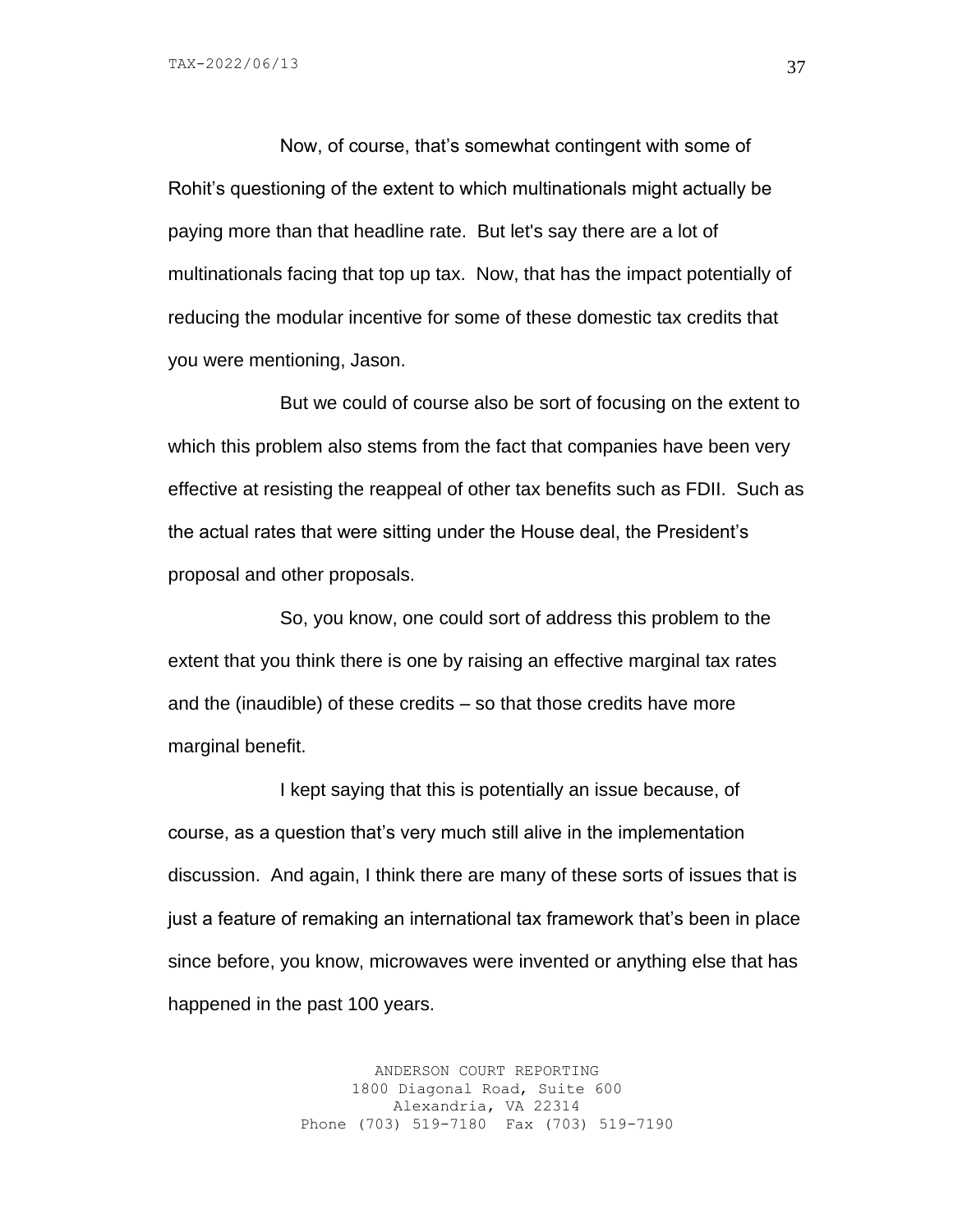TAX-2022/06/13

Let alone talking about sort of the general services and other intellectual property that sort of is really making the current framework and the purpose. There's a lot of things that need to be shifted and these are the sorts of problems that the international community will keep talking through.

And at the moment, one of the questions is whether the protections, the so-called refundable business tax credits are broad enough to encompass some of these ones with particularly domestic salient. And that maybe something that they agree on. Maybe it's something that's not agreed on. But you know, there are dozens of these sorts of issues.

MR. FURMAN: Great. I wanted to go back to Kim just to sort of elevate on some of the economics of what we were talking before.

You know, in taxes most taxes are distorting. Most taxes have some tradeoff or bad side effect. And so, to some degree you're picking – you know, it's about picking your poison and minimizing those distortions as well as achieving other goals.

You addressed some of this at our opening, but wanted to sort of to use that frame. How much of this tax is an affirmative good in its own right versus it's a lesser, you know, it's sort of a less distortionary way to raise money? How would you sort of consider the weights of those two? And then how would you insofar as there is any distortion? And Rohit has brought up a number. How would you compare them to what other taxes

> ANDERSON COURT REPORTING 1800 Diagonal Road, Suite 600 Alexandria, VA 22314 Phone (703) 519-7180 Fax (703) 519-7190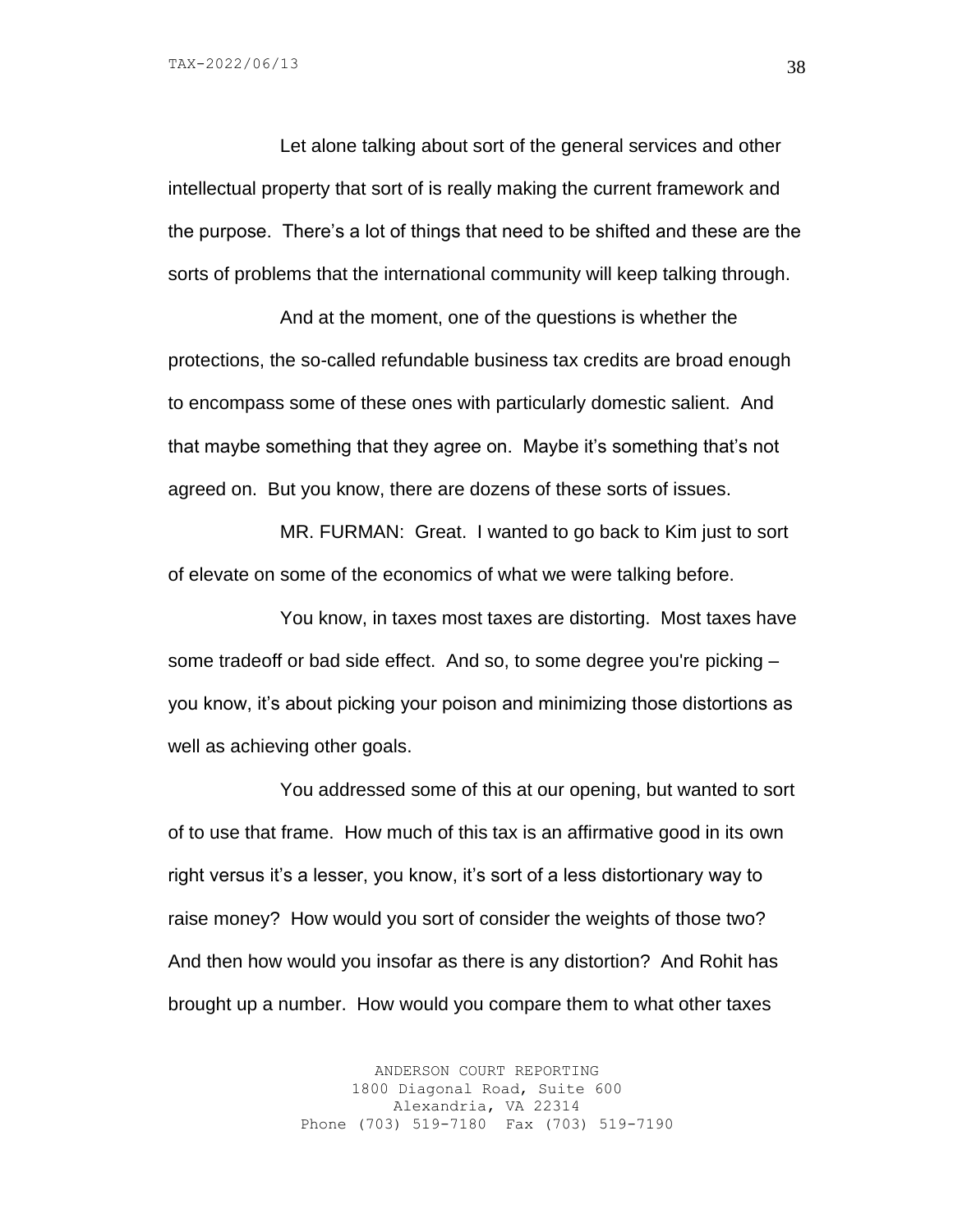#### would do?

MS. CLAUSING: Yes. It always important to remember that you do need some taxes to pay for civilized society. You know, and that will require taxing something, right? And those taxes fund all sorts of things that make businesses more successful and that make citizens more happy. You know, everything from infrastructure and education, defending democracy, you know, you name it.

So if we take, you know, that as given. And then we look at the major sources of revenue in the United States. An awful lot of our tax is raised on labor income, right? And so, whenever you take a worker's wages, right, you're discouraging them from work because you're increasing the gap between what they're employer has to pay to hire them and what they actually take home in that wages.

So it's not like our alternative is to have no taxes. Our alternative is to put even more taxes on workers. And if you turn to the corporate tax, there is disagreements, you know, about exactly who bears what burden of it. But everybody really literally every economist agrees that it falls more heavily on capital and excess profits than it does than do these other taxes, which are the alternatives, right?

So, you know, we can look at differences of opinion about exactly like what shares is worn by what? But, you know, it certainly less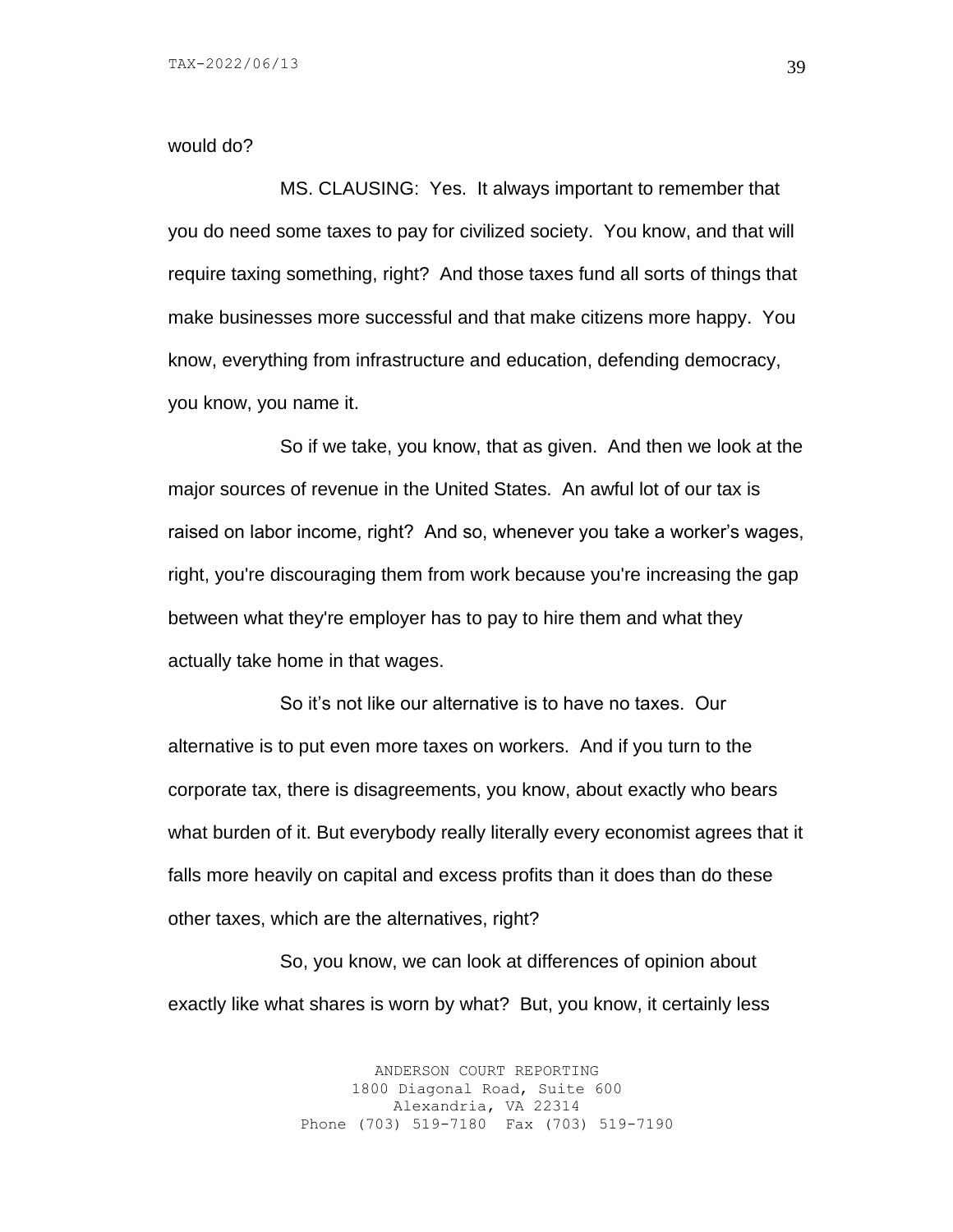burden is put on labor by corporate taxes than by labor taxes.

You know, a large share of the corporate tax base what I quoted earlier was some work that was done by Treasury Economists looking at sort of the difference between what the tax base would be if it were a pure tax on rents versus what it is now. And they find that over two thirds of the tax base is really on rents or above normal return to capital. And if you look at taxing those that's pretty efficient because the same decisions that maximize before tax profits will maximize after tax profits. And so, it's actually a pretty low distortion way to raise revenue.

There are unfortunately a number of features where our tax code – and you've written yourself on some of these – that make it a little more complicated than that because some types of investment is actually tax subsidized if it's debt financed and subjecting to expensing. And some types of investment are taxed more heavily. And so, there are ways that we could reduce that distortion by changing the treatment of that inequity of finance.

But another important distortion is the treatment of different, you know, corporate tax bases in different parts of the world. And right now, we have a huge tax incentive for having income earned offshore because you get this 50 percent discount as opposed to having it in the United States. So that itself is a distortion too. And a distortion that discourages U.S. investment and U.S. job creation.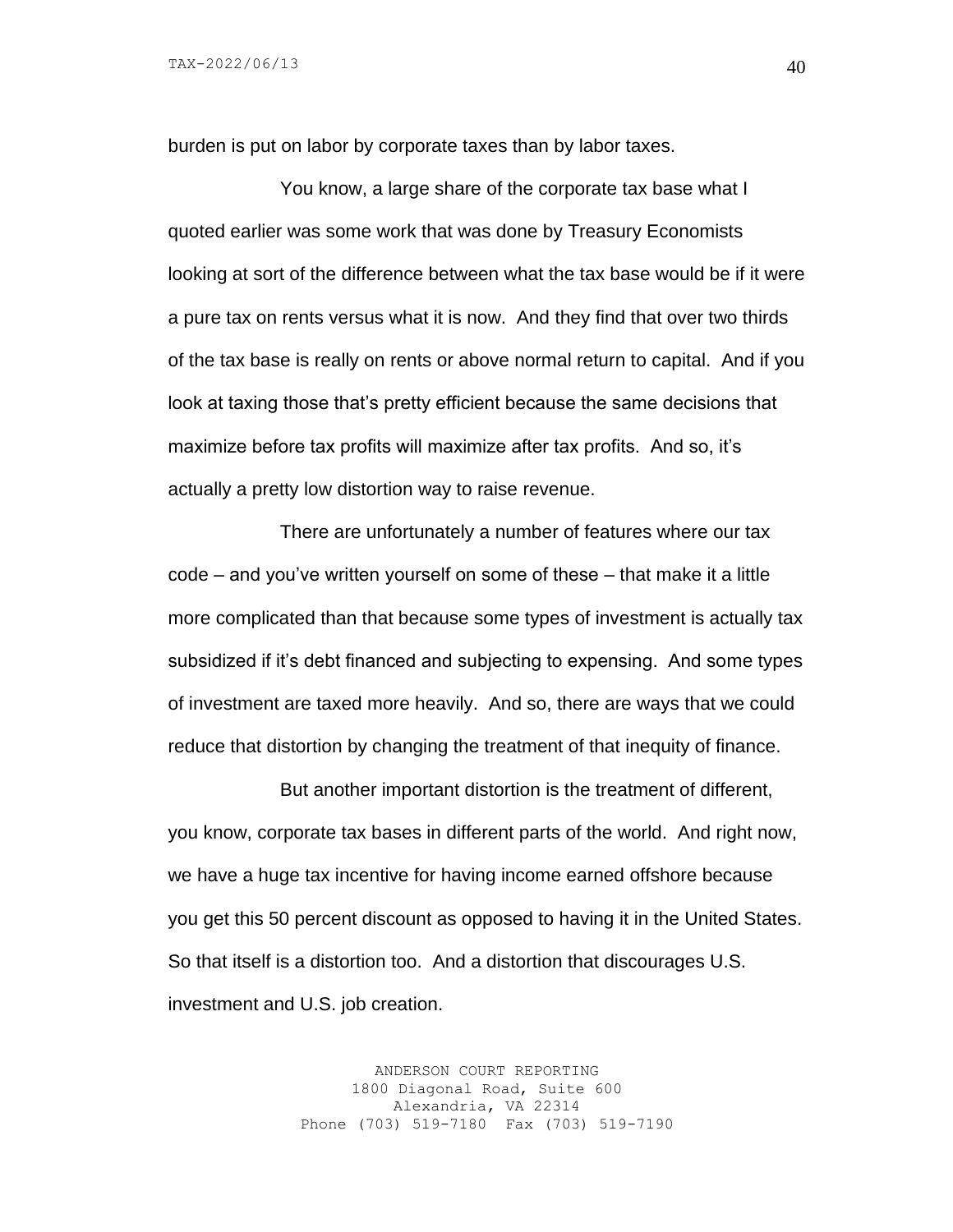TAX-2022/06/13

So moving towards these international tax reforms, it's a pretty efficient way to raise money just to increase the corporate tax, but you're also lowering the distortion that is moving too much income to low tax jurisdictions relative to at home. And you're also bringing the rest of the world along so that you don't have to worry as much about the headquarters competitiveness issue.

So I think it really is actually the perfect time to raise more money in this particular fashion because of this international movement. And I would point out that the foreign countries themselves often think the United States is the hardest place for good reason to get this done, right? It's a lot easier in parliamentary systems and in many other countries abroad to fulfill their commitment under the agreement than it will be to get this across the finish line in the United States.

So I think that's part of the reason that we're so eager to see something happen in the U.S. Congress soon.

MR. FURMAN: And that's a great segue to what I was dying to hear from Rohit, which is the – if this pass this year. I think it will be fair to say it passes with 50 Democratic votes in the Senate reconciliation or Republican help.

If it doesn't pass this year, it seems very likely that it will need Republican votes in one of the two chambers to pass in the future. Can you

> ANDERSON COURT REPORTING 1800 Diagonal Road, Suite 600 Alexandria, VA 22314 Phone (703) 519-7180 Fax (703) 519-7190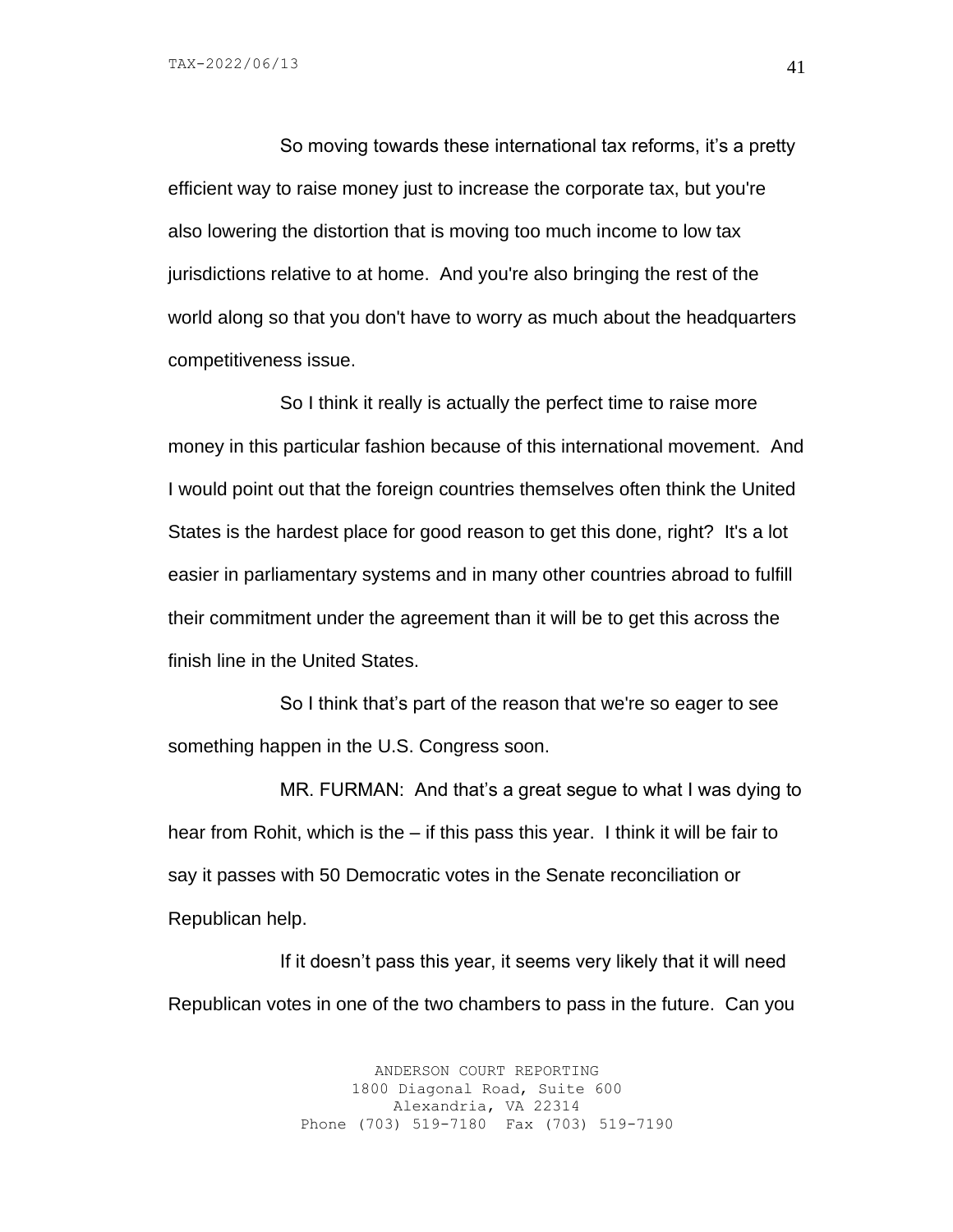see any scenario any way in which this could happen on a bipartisan basis with a Republican House or a Senate in the future? And how would that compare to say what the House passed? What would the scenario be? What's the hope that this could happen in the future?

MR. KUMAR: Yeah. So I can see I think maybe one scenario. I could see lots of scenarios where nothing happens, but I can see one scenario where something happens.

And that scenario is so no change in U.S. law this year. And at some point, despite that – and, you know, these are not independent variables so let's treat them as independent variables for the moment. Despite that the rest of the world proceeds the pace, right? And we wake up at some point in 2023 or early 2024 or let's say 2023 to give them time.

It looks like the rest of the world is proceeding at pace. And that in the next year or two, everyone is going to have pillar two style per country minimum tax regimes with this enforcement mechanism, these under tax profits rules and probably qualify domestic minimum on top of taxes just to round out the trifecta of acronyms.

And that U.S. headquarter multinationals at that point the question they would be facing is I'm going to pay a fixed amount of tax. The only question is how much am I paying to a foreign government? And how much am I paying to the U.S. government. And if the U.S. made some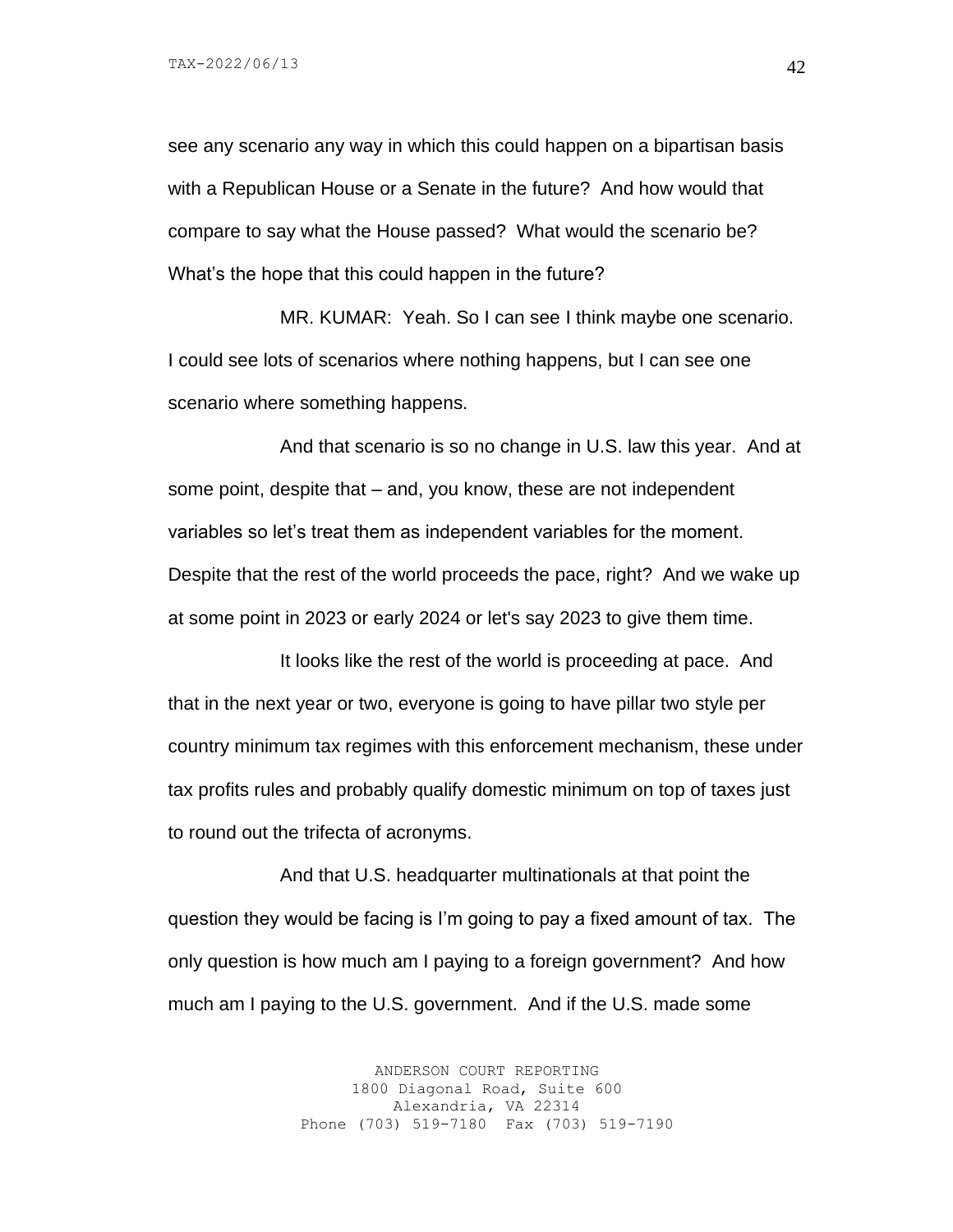changes than more of that would be paid to the U.S. and less would be paid to the foreign sovereign. And as an American company I have some patriotic instinct to pay more here than I do over there.

And so, at that point you might find consensus on a true, truly conforming. Not what's in the House passed bill, but a truly conforming, you know, pillar two style, income inclusion regime, minimum tax regime that really looks like what the rest of the world has done. And we now know what it looks like because they've done. In an effort to get ahead of the sanctions that would follow on U.S. headquartered companies if they were living in a noncompliant regime.

That would be something that would take 60 votes in the Senate. If you're going to get bipartisanship, you're getting it in both chambers not just in one. Substantively, it would look quite different because what's in the House passed bill is more onerous than what the model rules require. The timing could be more closely aligned because we would know the effective dates for what other jurisdictions have done.

But of course, the risk is if other jurisdictions don't do this relatively soon or if they do it but with substantially delayed effective dates on their own, 2025, 2026, things like that I think this we've all seen. Congress likes a deadline.

And if Congress doesn't have a deadline in the next two years,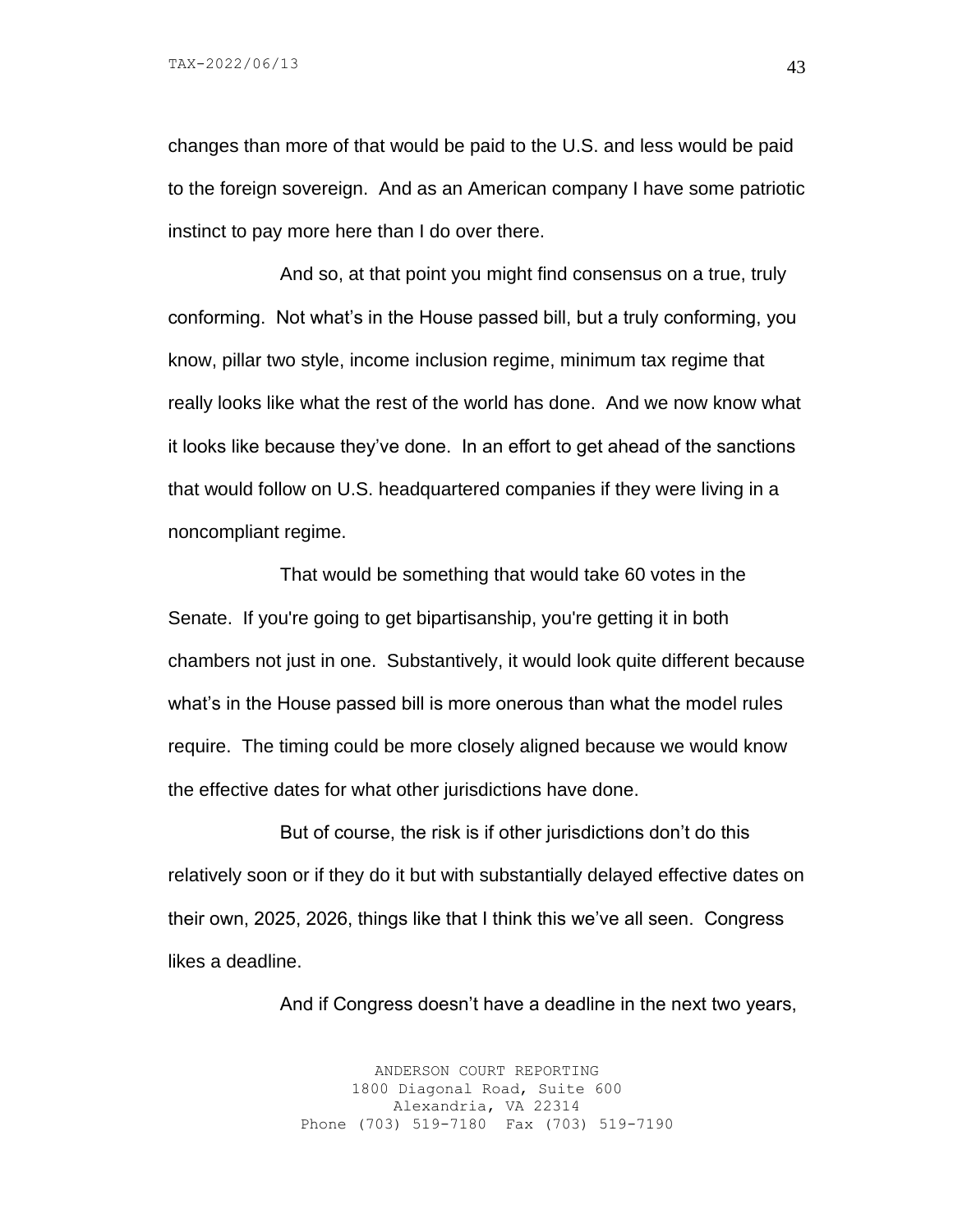Congress is not likely to just decide one day to be especially responsible and get out ahead of something that's, you know, doesn't have an action forcing event associated with it for another two years.

I mean at that point maybe you're looking at the end of 2025 when all the individual and past iterations from the 2017 Act expire. The entire, you know, substantially all the individual code expires and that might be an opportunity to kind of revisit. Now, of course, we have no idea who is going to be in charge by then, but, you know, that's a built-in opportunity for Congress to revisit all major taxing decisions because we've got a big fiscal cliff, a second fiscal cliff awaiting us at the end of 2025.

MR. FURMAN: Great.

MS. HUANG: I just want say one something. One thing that I do sort of – I tried to take companies seriously when I hear them say that they like Wall Street stability.

I think this sort of root (inaudible) of triggers and potentially waiting and often a lot is the least faulty stability than simply implementing something like the House BBB proposal. I know we've still got a lot of triggers left from the 2017 tax law that are sort of bearing down on us anyway. But I think sort of avoiding creating that is has sort of --

MR. KUMAR: You're right. Companies do want stability but if there's certainty being offered as certain debt than I think they'll take the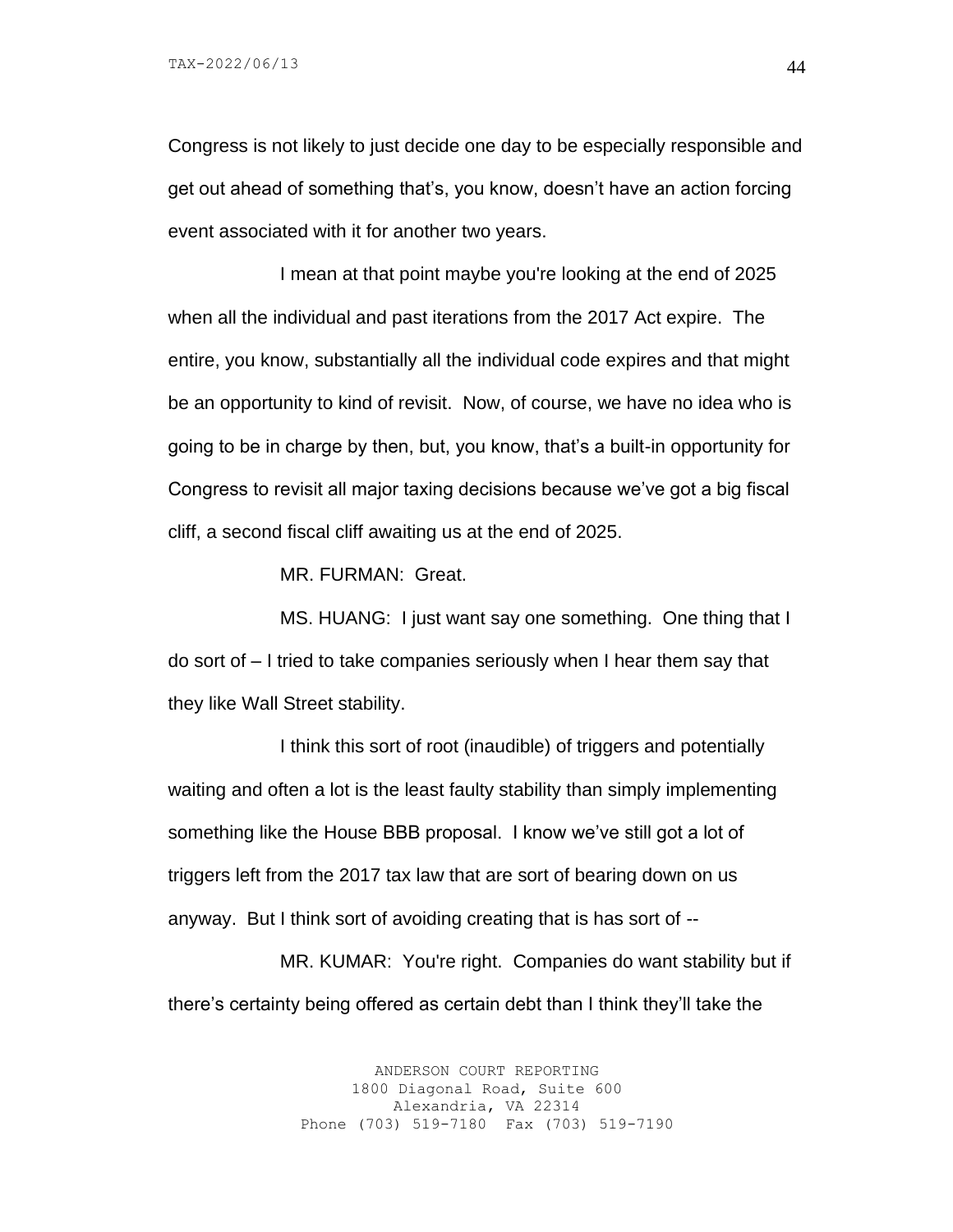instability. And they view the U.S. being a substantial outlier with respect to the  $-$ 

MS. HUANG: So I have kind of trouble sort of squaring the idea that they're already paying 15 percent or more on average according to you. And the idea that requiring them to pay 15 percent for certain debts –

MR. KUMAR: Well, but the 15 percent is if you're talking about for the UTPR purposes that's using OECD accounting and this is way in the weeds for most viewers. But that's using OECD accounting principles where deferred tax assets are valued at 15 not at 23 or 24, whatever their real effective rate is.

So if you were using identical systems then there might be an inconsistency. But because you have inconsistent accounting principles that are being applied across regimes, it naturally yields to inconsistent results.

MS. HUANG: Yeah. And you could choose as for certainty that they would face the U.S. guilty and the pillar regime as an opposed to sort of a network of UTPS that may or may not have inconsistent accounting on that front as they go forward.

The other thing I just want to say to the sort of like global politics. I mean just because I have a foreign accent doesn't mean I have any expertise in this space, but I have noticed that the U.S. tax policies does have global gravity. When I think the fact that we're even looking at a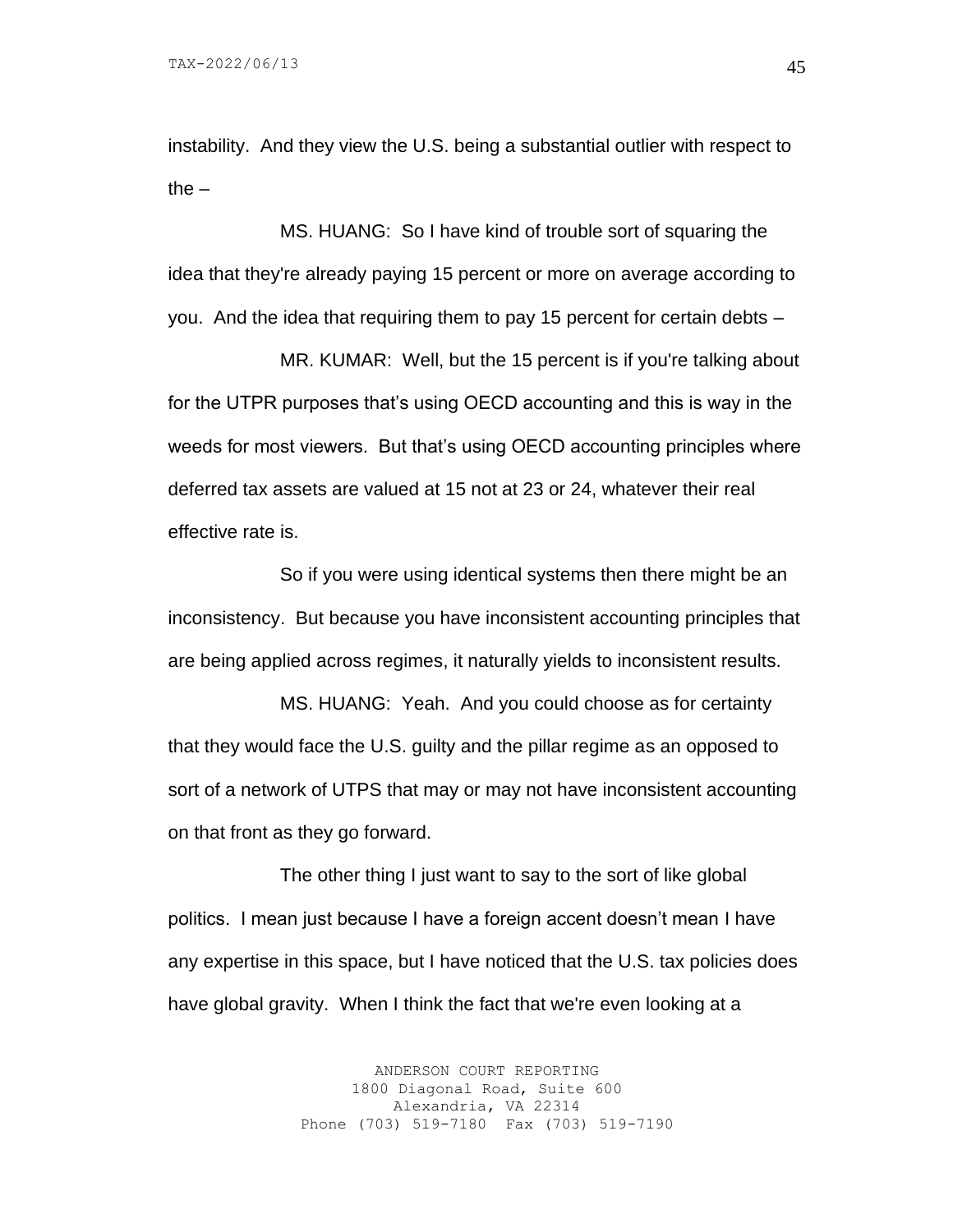minimum tax regime which just a few years ago was really kind of snuffed at by the international tax community is one example of that.

So I mean I think that there is some benefit of going first in order to actually shake other countries to –

MR. KUMAR: But we already did go first. In 2017, we adopted a minimum tax on active foreigners of U.S. multinationals. And we sit here five years later and no one has followed us yet. I mean they would be all welcomed to adopt a global minimum tax regime as a show of good faith towards greater global conformity but nobody has done that.

So on the one hand, you can say there's some gravity to U.S. policy. On the other hand, there's at least no evidence that we're pulling anyone into our orbit yet.

MR. FURMAN: So we're about at the end of the panel so our time is about to end. I think, Rohit and Chye-Ching, I'm going to determine that to have been your summing up even though you didn't realize you were doing that.

Kim, you are going to get the last word before I close it out.

MS. CLAUSING: Okay. Well, thanks, Jason, and thanks everybody. I think this agreement and U.S. legislation that can go with it is both in the national interest, but I also think it's really in the interest of the business community for a number of reasons.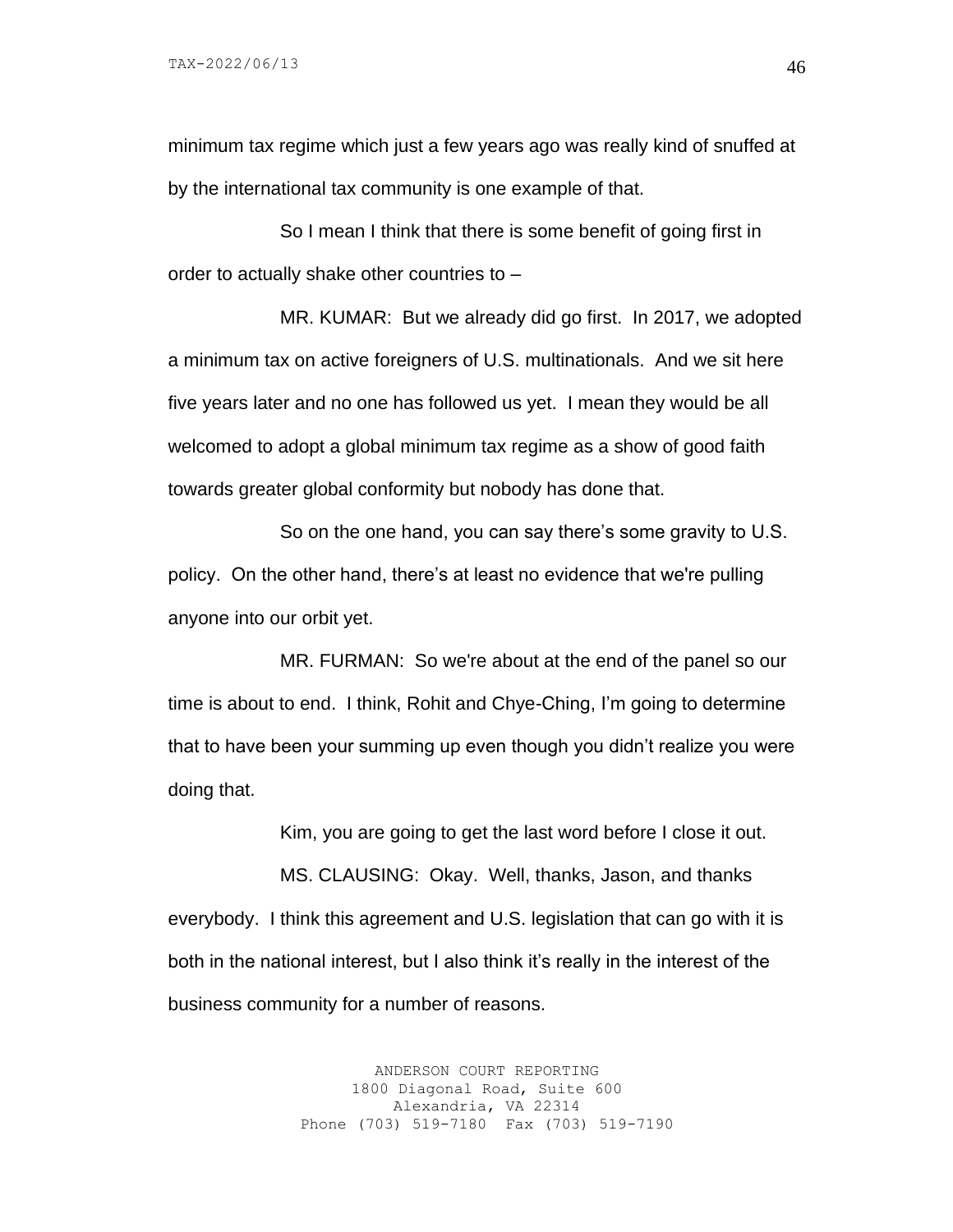TAX-2022/06/13

It creates a more stable tax regime as Chye-Ching noted out. It creates a more competitive regime because other countries will follow. And 137 of them have stated their intention to do so. It provides a more stable revenue base in a time that we need a lot of public goods and services. And I do think returning to a theme that Brian mentioned at the beginning.

I do think this is a really important model for international economic cooperation. And not to be too weighty, but we're at a moment in time where Russia has invaded Ukraine. Where climate change is an existential threat. Where international cooperation is more important than ever before to address both of those issues.

I think the negotiation of this international agreement was a really meaningful step forward in the U.S. leading and bringing countries together to solve what's truly a public collective action problem. And I think it can be a model for how to address other international collective action problems.

It sets a clear goal. It agrees on a minimum standard and it has an enforcement mechanism that really encourages other countries to adopt. And so, I think this is the perfect time for the U.S. to do international tax reform and I'm hopeful that we will do it and it will be a model for other types of big problems that we're all facing in the future.

MR. FURMAN: Great. So unfortunately, we're going to have

ANDERSON COURT REPORTING 1800 Diagonal Road, Suite 600 Alexandria, VA 22314 Phone (703) 519-7180 Fax (703) 519-7190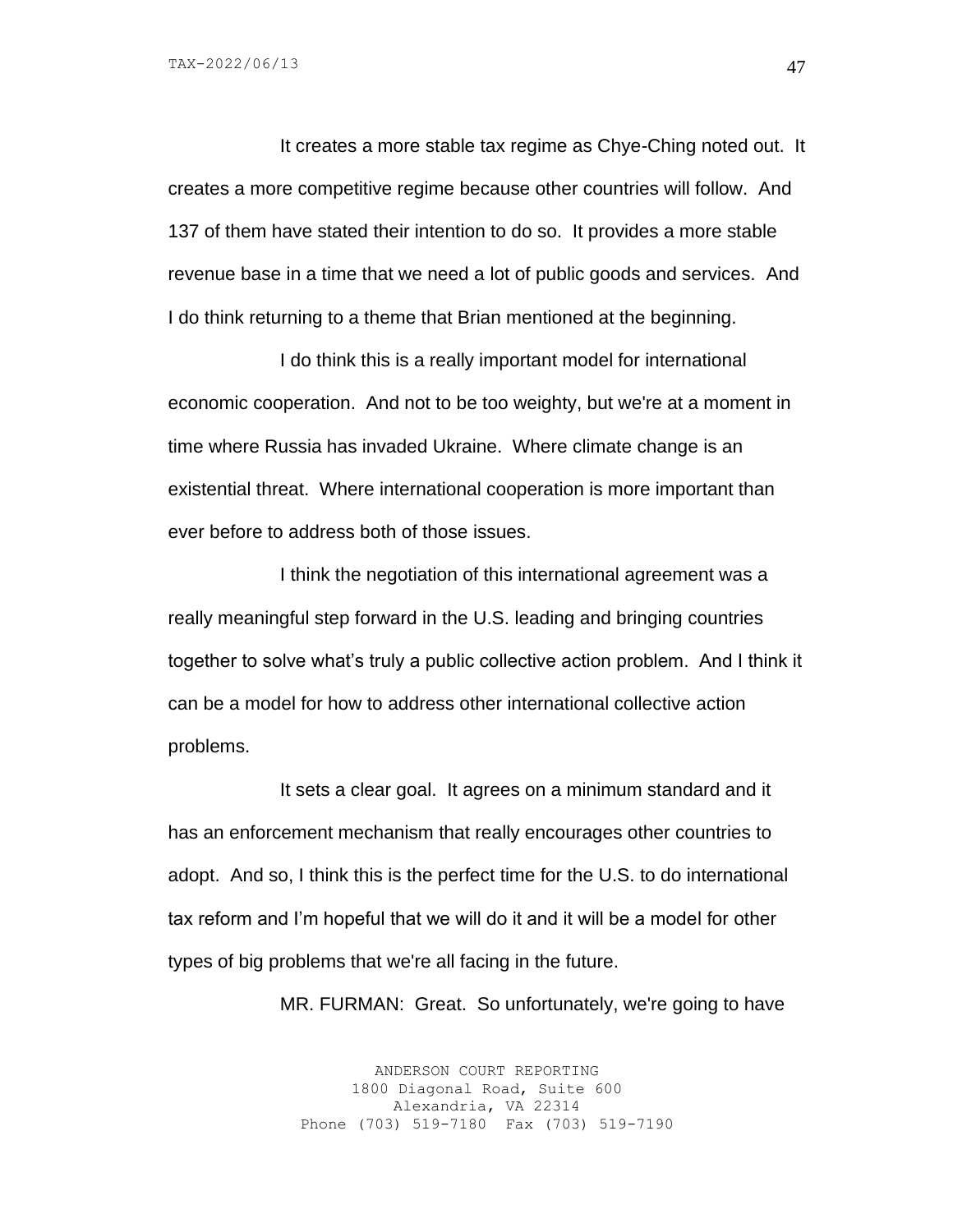to bring this discussion to a close. I think you've got a sense of the richness both of the really complicated policy issues that we've had some back and forth on.

But also, just the complicated chicken and egg problem of does the United States go first? Does it wait for the rest of the world? How do those two interact? I don't want to overstate the agreement here, but I did think there was a very important one. Which is that the first best is that the entire world does something.

And in that case, the United States does something. It may not be exactly what was in the House passed bill, but it's something that builds on what was passed in 2017. And, you know, in some sense everything else is, you know, some form of less than perfect. And that's often I find where the policy debates are the biggest when you're dealing with shades of less perfect.

And, you know, it's going to be a complicated issue to thread this year, but a really important one. And if it doesn't pass this year, we'll probably have Rohit and Kim back again next year to continue the conversation. But I can say speaking for myself, I'm hoping that is a retrospective conversation on what passed and how it changed the world, but we'll see. So thank you so much.

MS. CLAUSING: Thank you, Jason.

ANDERSON COURT REPORTING 1800 Diagonal Road, Suite 600 Alexandria, VA 22314 Phone (703) 519-7180 Fax (703) 519-7190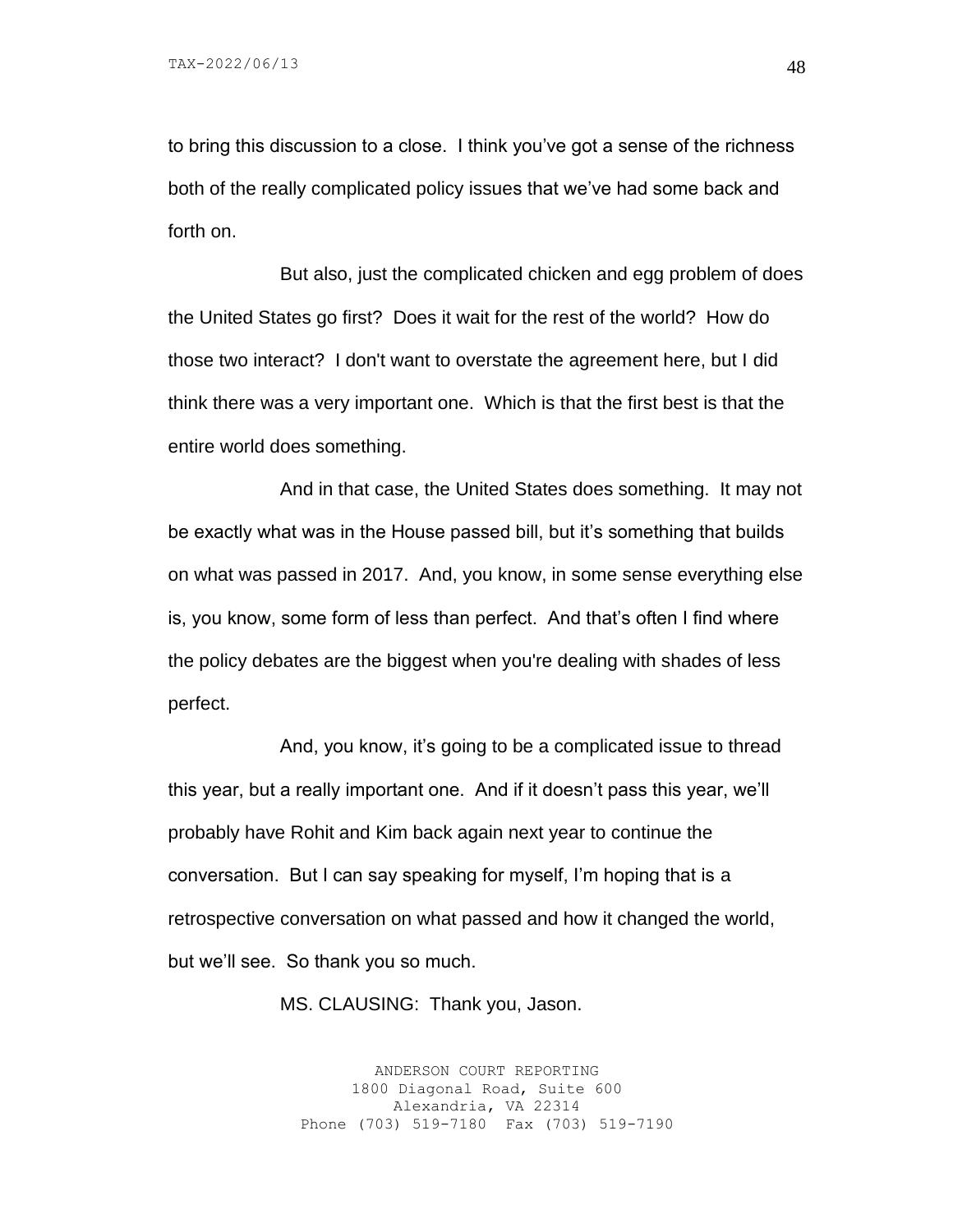MR. KUMAR: Thank you.

\* \* \* \* \*